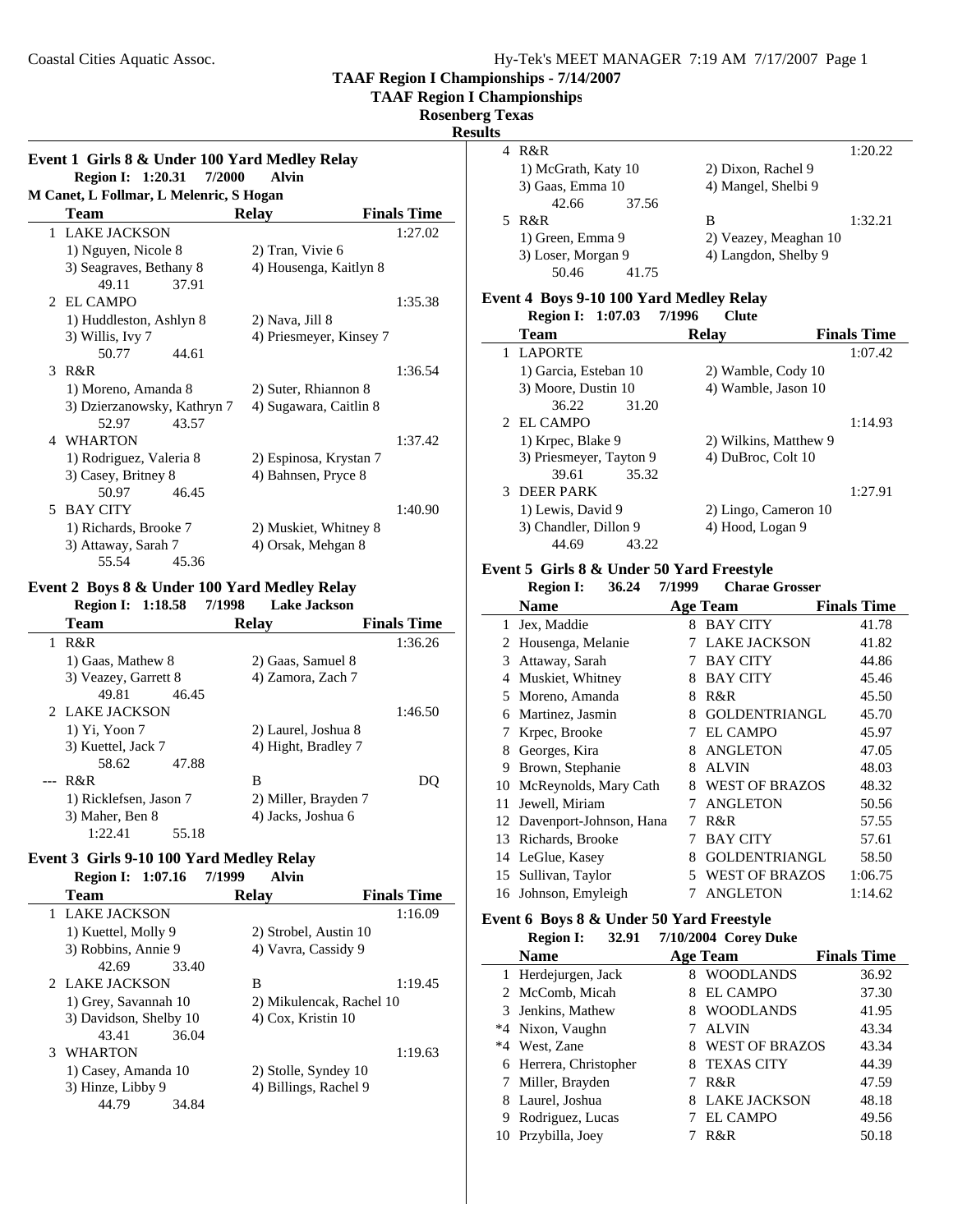**TAAF Region I Championships**

**Rosenberg Texas**

**Results**

| (Event 6 Boys 8 & Under 50 Yard Freestyle) |                       |  |                  |                    |  |
|--------------------------------------------|-----------------------|--|------------------|--------------------|--|
|                                            | <b>Name</b>           |  | <b>Age Team</b>  | <b>Finals Time</b> |  |
|                                            | 11 Hemmen, Zack       |  | <b>WOODLANDS</b> | 50.27              |  |
|                                            | 12 Seymour, Alex      |  | 8 LAKE JACKSON   | 50.28              |  |
|                                            | 13 Brown, Kyle        |  | 7 FREEPORT       | 53.15              |  |
|                                            | 14 McKinney, Reed     |  | 7 LAKE JACKSON   | 55.27              |  |
|                                            | 15 Arias, Rudy        |  | <b>ALVIN</b>     | 1:04.31            |  |
|                                            | 16 Moreno, William    |  | R&R              | 1:05.48            |  |
|                                            | 17 Sheffield, Cameron |  | <b>ANGLETON</b>  | 1:08.63            |  |

### **Event 7 Girls 9-10 50 Yard Freestyle**

|    | <b>Region I:</b><br>28.93 | 7/1999 | <b>LIsa Paul</b>    |                    |
|----|---------------------------|--------|---------------------|--------------------|
|    | Name                      |        | <b>Age Team</b>     | <b>Finals Time</b> |
| 1  | Gardea, Abby              | 10     | <b>DEER PARK</b>    | 31.70              |
| 2  | Dixon, Rachel             | 9      | R&R                 | 33.76              |
| 3  | Cordero, Stacey           | 10     | <b>EL CAMPO</b>     | 33.98              |
| 4  | Barskey, Lia              | 10     | <b>ALVIN</b>        | 34.16              |
| 5  | Presswood, Bailey         | 10     | <b>LAPORTE</b>      | 34.17              |
| 6  | Neely, Taylor             | 9      | <b>LAKE JACKSON</b> | 34.82              |
| 7  | Cutler, Savannah          | 9      | <b>DEER PARK</b>    | 35.66              |
| 8  | Cadriel, Diamond          | 9      | <b>EAGLE LAKE</b>   | 37.63              |
| 9  | O'Donel, Lauren           | 9      | <b>SEABROOK</b>     | 37.79              |
| 10 | Gaas, Emma                | 10     | R&R                 | 38.42              |
| 11 | Cheatham, Maggie          | 10     | WHARTON             | 39.02              |
| 12 | Perez, Catalina           | 10     | <b>ANGLETON</b>     | 39.14              |
| 13 | Smider, Alexandra         | 9      | <b>SEABROOK</b>     | 40.05              |
| 14 | Ruszkowski, Skyler        | 10     | <b>SEABROOK</b>     | 42.84              |
| 15 | Quenneville, Genny        | 9      | <b>EAGLE LAKE</b>   | 43.10              |
| 16 | Sripadam, Vibha           | 9      | R&R                 | 45.67              |
| 17 | Kubala, Kourtney          | 9      | <b>ANGLETON</b>     | 45.95              |
| 18 | Guentzel, Nicole          | 10     | <b>LAKE JACKSON</b> | 46.06              |
| 19 | Bowers, Hayden            | 10     | <b>ANGLETON</b>     | 46.36              |
| 20 | Hernandez, Jaycie         | 9      | <b>ANGLETON</b>     | 48.12              |
| 21 | Martinez, Karalyne        | 10     | <b>SEABROOK</b>     | 48.19              |

# **Event 8 Boys 9-10 50 Yard Freestyle**<br>**Bogion L. 20 80 7/12/2003** Bo

| 2008 - 2010 - 2010 - 2010 - 2010 - 2010 - 2010 - 2010 - 2010 - 2010 - 2010 - 2010 - 2010 - 2010 - 20 |                           |    |                        |                    |  |
|------------------------------------------------------------------------------------------------------|---------------------------|----|------------------------|--------------------|--|
|                                                                                                      | 29.89<br><b>Region I:</b> |    | 7/12/2003 Bobby Button |                    |  |
|                                                                                                      | Name                      |    | <b>Age Team</b>        | <b>Finals Time</b> |  |
| 1                                                                                                    | Matherne, Harrison        |    | 10 SOUTH BELT          | 30.25              |  |
| $\mathcal{D}_{\cdot}$                                                                                | Bethancourt, Sam          | 10 | <b>LAPORTE</b>         | 32.34              |  |
| 3                                                                                                    | Thomet, Collin            | 10 | <b>SEABROOK</b>        | 33.13              |  |
| 4                                                                                                    | Nick, Matthew             | 10 | R&R                    | 34.02              |  |
| 5                                                                                                    | Kacko, Jordan             | 9  | <b>BAY CITY</b>        | 34.98              |  |
| 6                                                                                                    | Krpec, Blake              | 9  | <b>EL CAMPO</b>        | 35.25              |  |
| 7                                                                                                    | Priesmeyer, Tayton        | 9  | <b>EL CAMPO</b>        | 35.77              |  |
| 8                                                                                                    | Rubel, Jacob              | 9  | <b>WOODLANDS</b>       | 36.95              |  |
| 9                                                                                                    | Hood, Logan               | 9  | <b>DEER PARK</b>       | 37.36              |  |
| 10                                                                                                   | Manley, Shane             | 10 | <b>FREEPORT</b>        | 37.37              |  |
| 11                                                                                                   | Bradshaw, Dylan           | 10 | <b>FREEPORT</b>        | 38.09              |  |
| 12                                                                                                   | Lewis, David              | 9  | <b>DEER PARK</b>       | 39.31              |  |
| 13                                                                                                   | Cook, Travis              | 9  | R&R                    | 39.54              |  |
| 14                                                                                                   | Barton, Caleb             | 10 | <b>GOLDENTRIANGL</b>   | 41.04              |  |
| 15                                                                                                   | Alaniz, Arnold            | 10 | R&R                    | 41.20              |  |
| 16                                                                                                   | Stewart, Conner           | 9  | <b>LAKE JACKSON</b>    | 41.53              |  |
| 17                                                                                                   | Yang, Sonny               | 9  | <b>GOLDENTRIANGL</b>   | 41.68              |  |
| 18                                                                                                   | Yi, Joon                  | 10 | <b>LAKE JACKSON</b>    | 42.75              |  |
| 19                                                                                                   | Gonzales, John            | 10 | <b>FREEPORT</b>        | 43.20              |  |
|                                                                                                      |                           |    |                        |                    |  |

| w |                    |             |         |
|---|--------------------|-------------|---------|
|   | 20 Woodard, Elgin  | 10 ANGLETON | 51.29   |
|   | 21 Garcia, Vincent | 9 ALVIN     | 52.76   |
|   | 22 Torres, Cullen  | 9 ANGLETON  | 1:00.38 |

## **Event 9 Girls 8 & Under 25 Yard Backstroke**

|       | <b>Region I:</b>           | 18.82 | 7/1997                  | N. Melanric           |                    |
|-------|----------------------------|-------|-------------------------|-----------------------|--------------------|
|       | <b>Name</b>                |       |                         | Age Team              | <b>Finals Time</b> |
| 1     | Wilson, Sadie              |       | 8.                      | <b>WOODLANDS</b>      | 19.64              |
| 2     | Nguyen, Nicole             |       | 8                       | <b>LAKE JACKSON</b>   | 21.51              |
| 3     | Ryland, Kayla              |       | 8                       | <b>DEER PARK</b>      | 21.97              |
|       | 4 Dzierzanowsky, Kathryn   |       | 7                       | R&R                   | 22.05              |
| 5     | Barton, Mary Claire        |       | 8                       | <b>WOODLANDS</b>      | 22.07              |
| 6     | Huddleston, Ashlyn         |       | 8                       | <b>EL CAMPO</b>       | 22.73              |
| 7     | DeRouen, Makayla           |       | 8                       | <b>GOLDENTRIANGL</b>  | 23.27              |
| 8     | Orsak, Mehgan              |       | 8                       | <b>BAY CITY</b>       | 24.12              |
| 9     | Beard, Madelyn             |       | 8                       | <b>LAPORTE</b>        | 24.18              |
|       | 10 Georges, Kira           |       | 8                       | <b>ANGLETON</b>       | 24.41              |
| 11    | Christman, Emily           |       | 8.                      | <b>GOLDENTRIANGL</b>  | 24.52              |
|       | 12 Chaplin, Heleina        |       | 7                       | <b>LAPORTE</b>        | 24.72              |
|       | 13 Sublett, Reannon        |       | 8                       | <b>DEER PARK</b>      | 25.04              |
|       | 14 Fazio, Maggie           |       | 8                       | <b>GOLDENTRIANGL</b>  | 25.20              |
|       | 15 Johnson, Makayla        |       | 7                       | <b>ALVIN</b>          | 25.25              |
|       | 16 Holland, Lauren         |       |                         | 6 GOLDENTRIANGL       | 25.29              |
|       | 17 Housenga, Melanie       |       | 7                       | <b>LAKE JACKSON</b>   | 25.58              |
|       | 18 Rodriguez, Valeria      |       | 8                       | <b>WHARTON</b>        | 25.82              |
|       | 19 Sugawara, Caitlin       |       | 8.                      | R&R                   | 25.87              |
|       | 20 Marsalia, Cameron       |       | 8                       | <b>EAGLE LAKE</b>     | 25.92              |
| 21    | Sullivan, Jenna            |       | 7                       | <b>WEST OF BRAZOS</b> | 26.11              |
|       | 22 Bonhomme, Kendall       |       | 6                       | <b>WOODLANDS</b>      | 26.62              |
|       | 23 McFatridge, Lauren      |       | 8                       | <b>TEXAS CITY</b>     | 26.68              |
|       | 24 Sugawara, Alissa        |       | 6                       | R&R                   | 26.81              |
|       | 25 Herdejurgen, Rose       |       | 6                       | <b>WOODLANDS</b>      | 27.09              |
|       | 26 Guentzel, Kelsey        |       | 8                       | <b>LAKE JACKSON</b>   | 27.18              |
|       | 27 Ferguson, Hailey        |       | 8                       | <b>EAGLE LAKE</b>     | 27.43              |
|       | 28 LeGlue, Kasey           |       | 8                       | <b>GOLDENTRIANGL</b>  | 27.86              |
|       | 29 Saley, Sabrina          |       | 7                       | <b>SEABROOK</b>       | 28.08              |
|       | 30 Johnson, Emyleigh       |       | 7                       | <b>ANGLETON</b>       | 28.47              |
| 31    | Witteveld, Mikaela         |       |                         | 6 WOODLANDS           | 28.71              |
|       | 32 Davenport-Johnson, Hana |       | 7                       | R&R                   | 29.43              |
|       | 33 Cahill, Bailey          |       | 6                       | <b>WOODLANDS</b>      | 29.56              |
|       | 34 Welborn, Rya            |       | 6                       | <b>LIVINGSTON</b>     | 31.70              |
| 35    | Steward, Juliana           |       | 7                       | <b>WOODLANDS</b>      | 32.27              |
|       | 36 Curlee, Chloe           |       | 7                       | <b>WHARTON</b>        | 32.56              |
|       | 37 Loser, Erin             |       | 6                       | R&R                   | 38.29              |
|       | 38 Welborn, Navin          |       | 8                       | <b>LIVINGSTON</b>     | 39.47              |
|       | 39 Snell, Madison          |       | 6                       | <b>LAKE JACKSON</b>   | 39.51              |
|       | 40 Torres, Grace           |       | 5.                      | <b>ANGLETON</b>       | 40.59              |
| 41    | Richardson, Madison        |       | $\overline{\mathbf{4}}$ | <b>LIVINGSTON</b>     | 54.87              |
| $---$ | Wall, Ashtyn               |       | 6                       | <b>ANGLETON</b>       | DQ                 |

## **Event 10 Boys 8 & Under 25 Yard Backstroke**

j.

| <b>Region I:</b>  | 18.58 7/9/2005 Esteban Garcia |                    |
|-------------------|-------------------------------|--------------------|
| <b>Name</b>       | <b>Age Team</b>               | <b>Finals Time</b> |
| 1 Stockton, Davis | 7 EL CAMPO                    | 20.96              |
| 2 Gaas, Samuel    | 8 R&R                         | 21.64              |
| 3 Gable, Chris    | 7 WOODLANDS                   | 21.69              |
| 4 Gaas, Mathew    | 8 R&R                         | 23.57              |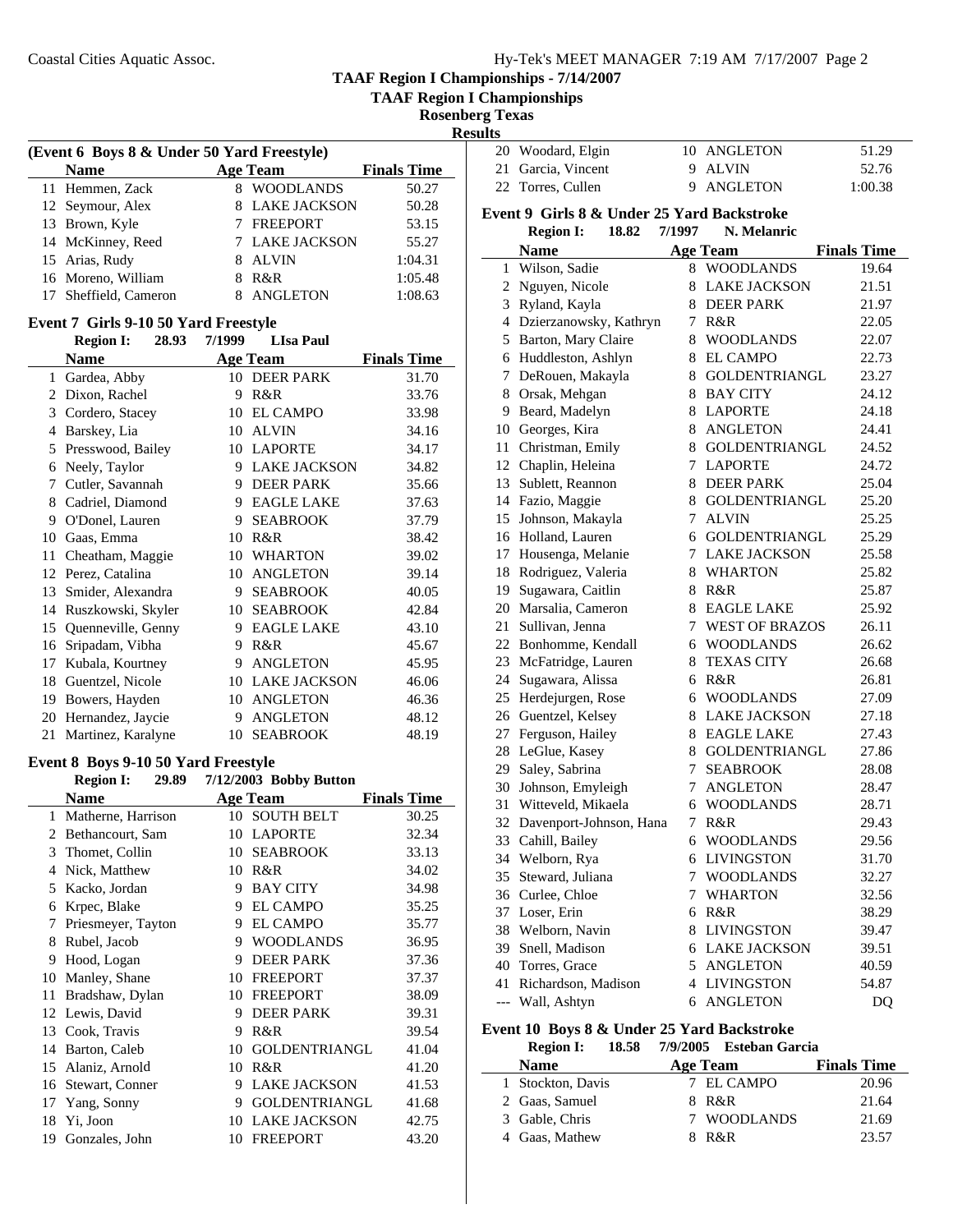| Hy-Tek's MEET MANAGER 7:19 AM 7/17/2007 Page 3 |  |  |  |
|------------------------------------------------|--|--|--|
|------------------------------------------------|--|--|--|

30 Taylor, Emily 9 LAPORTE 26.87 31 Kershaw, Savannah 9 DEER PARK 27.35 32 32.12 Pannell, Morgan 10 ALVIN

**TAAF Region I Championships - 7/14/2007**

**TAAF Region I Championships**

**Rosenberg Texas**

|    |                                              |        |                           |                    | <b>Results</b> |
|----|----------------------------------------------|--------|---------------------------|--------------------|----------------|
|    | (Event 10 Boys 8 & Under 25 Yard Backstroke) |        |                           |                    | 3              |
|    | <b>Name</b>                                  |        | Age Team Finals Time      |                    | 3              |
|    | 5 Lisewsky, Blaise                           |        | 7 SEABROOK                | 23.59              | 3              |
|    | 6 Saxton, Dylan                              |        | 8 DEER PARK               | 24.05              | $\mathbf{E}$ v |
|    | 7 Moutz, Anthony                             |        | 8 SEABROOK                | 24.45              |                |
|    | 8 Gaspard, Nicholas                          |        | 8 LAPORTE                 | 24.54              |                |
|    | 9 Leutner, John                              |        | 7 WOODLANDS               | 25.84              |                |
|    | 10 Nixon, Vaughn                             |        | 7 ALVIN                   | 26.16              |                |
|    | 11 Brown, Kyle                               |        | 7 FREEPORT                | 26.48              |                |
|    | *12 Wehrfritz, Billy                         |        | 8 WOODLANDS               | 28.55              |                |
|    | *12 Arias, Rudy                              |        | 8 ALVIN                   | 28.55              |                |
|    | 14 Sturgis, Luke                             |        | 7 WEST OF BRAZOS          | 29.18              |                |
|    | 15 Holt, Tim                                 |        | 5 LAPORTE                 | 30.07              |                |
|    | 16 Bradshaw, Brandon                         |        | 8 FREEPORT                | 30.50              |                |
|    | 17 Jacks, Joshua                             |        | 6 R&R                     | 30.95              |                |
|    | 18 Hight, Brayden                            |        | 7 LAKE JACKSON            | 31.14              |                |
|    | 19 Cantu, Christian                          |        | 8 R&R                     | 32.34              | 1              |
|    | 20 Sheffield, Cameron                        |        | 8 ANGLETON                | 32.43              | 1              |
| 21 | May, Jadon                                   |        | 6 SEABROOK                | 33.22              | 1              |
|    | 22 McGrath, Conner                           |        | 5 R&R                     | 33.60              | 1<br>1         |
|    | 23 Gee, Stefan                               |        | 8 R&R                     | 33.87              |                |
|    | 24 Miller, Andrew                            |        | 5 R&R                     | 35.36              | 1              |
|    | 25 Diaz, Christian                           |        | 5 SEABROOK                | 54.65              | 1              |
|    | 26 Jenkins, Thomas                           |        | 3 WOODLANDS               | 1:19.78            | 1<br>1         |
|    | Event 11 Girls 9-10 25 Yard Backstroke       |        |                           |                    | 1              |
|    | 16.74<br><b>Region I:</b>                    | 7/1999 | <b>Michelle Lostracco</b> |                    | $\overline{c}$ |
|    | <b>Name</b>                                  |        | <b>Age Team</b>           | <b>Finals Time</b> | $\overline{2}$ |
|    | 1 Gardea, Abby                               |        | 10 DEER PARK              | 17.41              | $\overline{2}$ |
|    | 2 McGrath, Katy                              |        | 10 R&R                    | 19.01              | ${\bf Ev}$     |
|    | 3 Mohle, Brittni                             |        | 9 DEER PARK               | 19.17              |                |
|    | 4 Grey, Savannah                             |        | 10 LAKE JACKSON           | 19.28              |                |
|    | 5 Kuettel, Molly                             |        | 9 LAKE JACKSON            | 20.00              |                |
|    | 6 Rosenstrauch, Nicole                       |        | 9 WOODLANDS               | 20.31              |                |
|    | 7 Owens, Kendall                             |        | 9 LAKE JACKSON            | 20.62              |                |
|    | 8 Ruszkowski, Skyler                         |        | 10 SEABROOK               | 21.00              |                |
|    | 9 Folse, Emily                               |        | 10 GOLDENTRIANGL          | 21.24              |                |
|    | 10 Stolle, Syndey                            |        | 10 WHARTON                | 21.41              |                |
|    | 11 Margot, Hartini                           |        | 10 R&R                    | 21.50              |                |
|    | 12 Kelley, Emma                              |        | 9 EAGLE LAKE              | 21.56              |                |
|    | 13 Condry, Brittany                          |        | 9 BAY CITY                | 21.85              |                |

14 Butler, Kacie 10 SEABROOK 22.27 15 May, Kendra 9 SEABROOK 22.54 16 Jenny, Halie 10 GOLDENTRIANGL 22.70 17 Veazey, Meaghan 10 R&R 22.89 18 Heller, Shaina 10 GOLDENTRIANGL 23.10 19 Saley, Logan 10 SEABROOK 23.34 20 Richardson, Ara 9 LIVINGSTON 23.57 21 Kubala, Kourtney 9 ANGLETON 23.76 22 Bowers, Hayden 10 ANGLETON 24.00 23 Martinez, Karalyne 10 SEABROOK 24.53 24 24.88 Loser, Morgan 9 R&R 25 25.03 Salinas, Carly 9 ALVIN 26 25.05 Hernandez, Jaycie 9 ANGLETON 27 Guentzel, Nicole 10 LAKE JACKSON 25.60 28 McReynolds, Claire 10 WEST OF BRAZOS 25.82 29 26.59 Arias, Tyra 9 ALVIN

| Event 12 Boys 9-10 25 Yard Backstroke |                           |    |                         |                    |
|---------------------------------------|---------------------------|----|-------------------------|--------------------|
|                                       | 16.64<br><b>Region I:</b> |    | 7/10/2004 Justin Koenig |                    |
|                                       | <b>Name</b>               |    | <b>Age Team</b>         | <b>Finals Time</b> |
| 1                                     | Garcia, Esteban           |    | 10 LAPORTE              | 17.00              |
| 2                                     | Seagraves, Nicholas       |    | 10 LAKE JACKSON         | 17.53              |
| 3                                     | Nick, Matthew             | 10 | R&R                     | 17.88              |
| $\overline{4}$                        | Bethancourt, Sam          | 10 | <b>LAPORTE</b>          | 18.91              |
| 5                                     | Dzierzanowski, Davis      | 9  | R&R                     | 19.24              |
| 6                                     | Lewis, David              | 9  | <b>DEER PARK</b>        | 21.68              |
| 7                                     | Cameron, Logan            | 9  | <b>SEABROOK</b>         | 22.03              |
| 8                                     | Bonhomme, Keaton          | 9  | <b>WOODLANDS</b>        | 22.49              |
| 9                                     | Diaz, Zachary             | 10 | <b>SEABROOK</b>         | 22.82              |
| 10                                    | Chandler, Dillon          | 9  | <b>DEER PARK</b>        | 23.01              |
| 11                                    | Stewart, Conner           | 9  | <b>LAKE JACKSON</b>     | 23.03              |
| 12                                    | Yang, Sonny               | 9  | <b>GOLDENTRIANGL</b>    | 23.10              |
| 13                                    | Hood, Logan               | 9  | <b>DEER PARK</b>        | 23.50              |
| 14                                    | Gonzales, John            | 10 | <b>FREEPORT</b>         | 24.16              |
| 15                                    | Alaniz, Arnold            | 10 | R&R                     | 24.30              |
| 16                                    | Yi, Joon                  | 10 | <b>LAKE JACKSON</b>     | 25.47              |
| 17                                    | Woodard, Elgin            | 10 | <b>ANGLETON</b>         | 25.83              |
| 18                                    | Ramirez, Manuel           | 10 | <b>TEXAS CITY</b>       | 26.97              |
| 19                                    | Parrish, Mathew           | 9  | <b>LIVINGSTON</b>       | 28.95              |
| 20                                    | Garcia, Vincent           | 9  | <b>ALVIN</b>            | 29.19              |
| 21                                    | Garcia, Nicholas          | 9  | <b>BAY CITY</b>         | 29.41              |
| 22                                    | Torres, Cullen            | 9  | <b>ANGLETON</b>         | 33.43              |

### **Event 13 Girls 8 & Under 25 Yard Breaststroke**

|                | <b>Region I:</b><br>20.30 | 7/1997 | S. Chamberlain        |                    |
|----------------|---------------------------|--------|-----------------------|--------------------|
|                | <b>Name</b>               |        | Age Team              | <b>Finals Time</b> |
| 1              | Holland, Katie            | 8.     | <b>GOLDENTRIANGL</b>  | 23.83              |
| $\overline{c}$ | Jex, Maddie               | 8      | <b>BAY CITY</b>       | 24.02              |
| 3              | Barton, Mary Claire       | 8      | <b>WOODLANDS</b>      | 24.15              |
| 4              | Nava, Jill                | 8      | <b>EL CAMPO</b>       | 24.49              |
| 5              | Muskiet, Whitney          | 8      | <b>BAY CITY</b>       | 25.15              |
| 6              | Martinez, Jasmin          | 8      | <b>GOLDENTRIANGL</b>  | 25.24              |
| 7              | Espinosa, Krystan         | 7      | <b>WHARTON</b>        | 25.25              |
| 8              | Jenkins, Chloe            | 7      | <b>EL CAMPO</b>       | 26.71              |
| 9              | McFatridge, Lauren        | 8      | <b>TEXAS CITY</b>     | 27.90              |
| 10             | Chaplin, Heleina          | 7      | <b>LAPORTE</b>        | 28.06              |
| 11             | Heins, Caroline           | 8      | <b>LAKE JACKSON</b>   | 28.56              |
| 12             | Tran, Vivie               | 6      | <b>LAKE JACKSON</b>   | 28.59              |
| 13             | Suter, Rhiannon           | 8      | R&R                   | 28.96              |
| 14             | Jewell, Miriam            | 7      | <b>ANGLETON</b>       | 31.72              |
| 15             | Richards, Brooke          | 7      | <b>BAY CITY</b>       | 32.00              |
| 16             | Saley, Sabrina            | 7      | <b>SEABROOK</b>       | 34.30              |
| 17             | Cahill, Bailey            | 6      | <b>WOODLANDS</b>      | 34.68              |
| 18             | Welborn, Rya              | 6      | <b>LIVINGSTON</b>     | 38.42              |
| 19             | Stone, Lauren             | 8      | <b>BAY CITY</b>       | 40.29              |
| 20             | Bonhomme, Kendall         | 6      | <b>WOODLANDS</b>      | 42.28              |
| 21             | Sullivan, Taylor          | 5.     | <b>WEST OF BRAZOS</b> | 44.80              |
| $---$          | Quenneville, Ariel        | 8      | <b>EAGLE LAKE</b>     | DQ                 |
|                | Marsalia, Cameron         | 8      | <b>EAGLE LAKE</b>     | DQ                 |
| $---$          | Curlee, Chloe             | 7      | <b>WHARTON</b>        | DQ                 |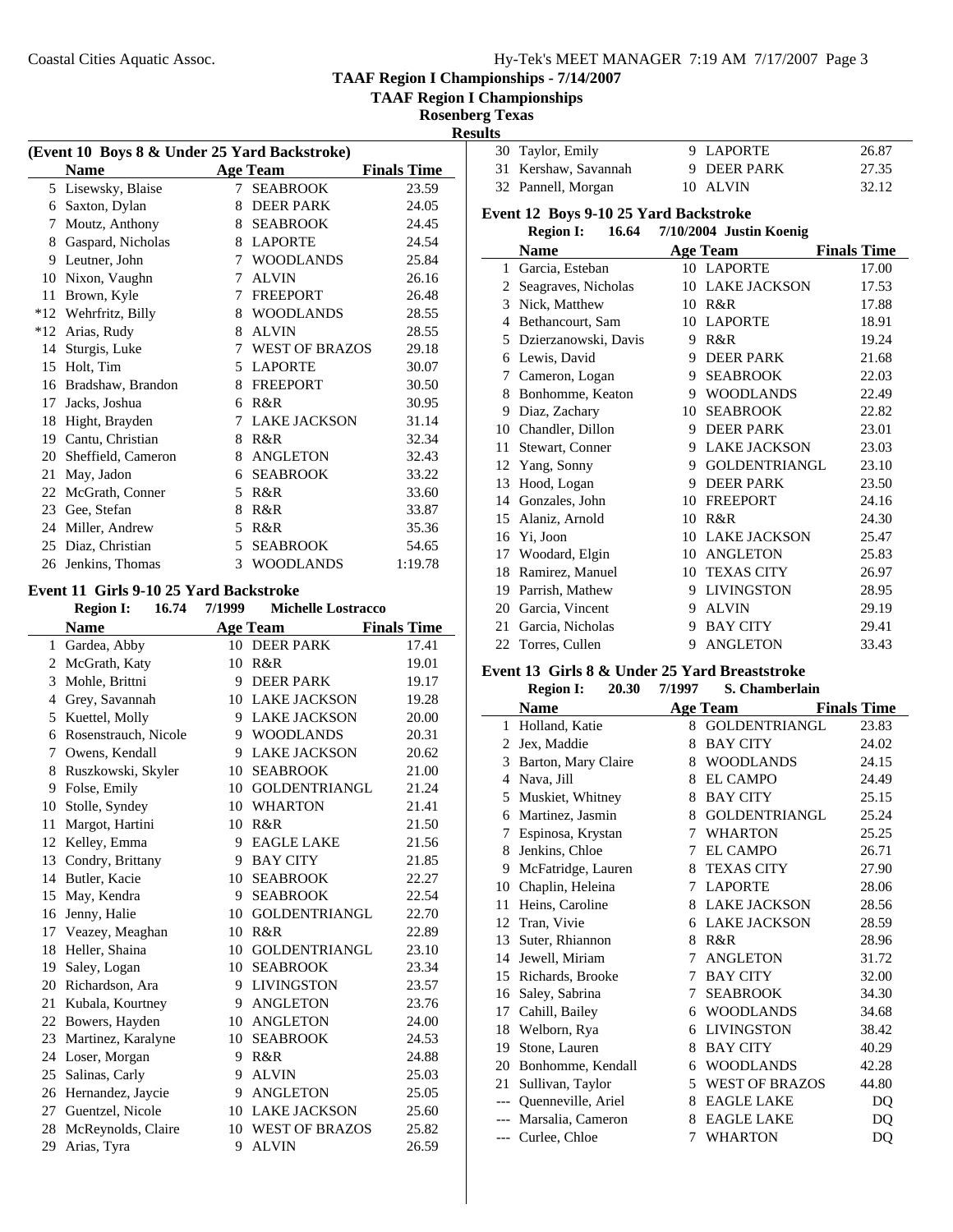**TAAF Region I Championships**

**Rosenberg Texas**

**Results**

| (Event 13 Girls 8 & Under 25 Yard Breaststroke) |                  |                    |  |
|-------------------------------------------------|------------------|--------------------|--|
| <b>Name</b>                                     | Age Team         | <b>Finals Time</b> |  |
| --- Guentzel, Kelsey                            | 8 LAKE JACKSON   | DO.                |  |
| --- Sullivan, Jenna                             | 7 WEST OF BRAZOS | DO.                |  |

### **Event 14 Boys 8 & Under 25 Yard Breaststroke Region I:** 20.34 7/1986 Brent Wenzel

|    | Name                   |   | <b>Age Team</b>       | <b>Finals Time</b> |
|----|------------------------|---|-----------------------|--------------------|
| 1  | Saxton, Dylan          | 8 | <b>DEER PARK</b>      | 22.18              |
| 2  | Merrill, Alexander     | 8 | <b>WOODLANDS</b>      | 22.56              |
| 3  | Gaas, Mathew           | 8 | R&R                   | 25.03              |
| 4  | Fields, Barley         | 8 | <b>WOODLANDS</b>      | 25.93              |
| 5  | Griffin, Robert        | 8 | <b>SEABROOK</b>       | 26.41              |
| 6  | Maher, Ben             | 8 | R&R                   | 26.58              |
| 7  | Hood, Riley            | 8 | <b>DEER PARK</b>      | 27.79              |
| 8  | Hemmen, Zack           | 8 | <b>WOODLANDS</b>      | 28.58              |
| 9  | Moreno, William        | 8 | R&R                   | 29.24              |
| 10 | McKinney, Reed         | 7 | <b>LAKE JACKSON</b>   | 29.27              |
| 11 | May, Jadon             | 6 | <b>SEABROOK</b>       | 29.35              |
| 12 | Seymour, Alex          | 8 | <b>LAKE JACKSON</b>   | 29.36              |
| 13 | Sturgis, Luke          | 7 | <b>WEST OF BRAZOS</b> | 32.70              |
| 14 | Ricklefsen, Jason      | 7 | R&R                   | 34.41              |
| 15 | Yentzen, Reid          | 8 | GOLDENTRIANGL         | 38.03              |
|    | 16 Hoffman, Ben        | 8 | <b>GOLDENTRIANGL</b>  | 43.01              |
|    | Laurel, Benjamin       | 6 | <b>LAKE JACKSON</b>   | DQ                 |
|    | --- Lewis, Jared       | 7 | <b>DEER PARK</b>      | DQ                 |
|    | --- Cheatham, Zack     | 6 | <b>WHARTON</b>        | DQ                 |
|    | --- Wehrfritz, Billy   | 8 | <b>WOODLANDS</b>      | DQ                 |
|    | --- Bradshaw, Brandon  | 8 | <b>FREEPORT</b>       | DQ                 |
|    | --- Sheffield, Cameron | 8 | <b>ANGLETON</b>       | DQ                 |

### **Event 15 Girls 9-10 25 Yard Breaststroke**

### **Region I:** 17.71 7/15/2006 Riley Kmiecik

|       | <b>Name</b>        |    | <b>Age Team</b>      | <b>Finals Time</b> |
|-------|--------------------|----|----------------------|--------------------|
| 1     | Hooper, Paige      | 10 | <b>GOLDENTRIANGL</b> | 19.12              |
| 2     | Presswood, Bailey  | 10 | <b>LAPORTE</b>       | 19.46              |
| 3     | Hare, Tori         | 10 | <b>GOLDENTRIANGL</b> | 20.39              |
| 4     | Adair, Mackenzie   | 9  | <b>WOODLANDS</b>     | 20.77              |
| 5     | Strobel, Austin    | 10 | <b>LAKE JACKSON</b>  | 21.05              |
| 6     | Cox, Kristin       | 10 | <b>LAKE JACKSON</b>  | 21.86              |
| 7     | Perez, Catalina    | 10 | <b>ANGLETON</b>      | 21.87              |
| 8     | McGrath, Katy      | 10 | R&R                  | 22.30              |
| 9     | Gaas, Emma         | 10 | R&R                  | 22.67              |
| 10    | Cutler, Savannah   | 9  | <b>DEER PARK</b>     | 22.69              |
| 11    | Willis, Malia      | 9  | <b>EL CAMPO</b>      | 22.72              |
| 12    | Margot, Hartini    | 10 | R&R                  | 22.74              |
| 13    | Kelley, Emma       | 9  | <b>EAGLE LAKE</b>    | 23.25              |
| 14    | Smider, Alexandra  | 9  | <b>SEABROOK</b>      | 23.88              |
| 15    | Cheatham, Maggie   | 10 | <b>WHARTON</b>       | 24.01              |
| $*16$ | Mikulencak, Rachel | 10 | <b>LAKE JACKSON</b>  | 24.43              |
| $*16$ | Griffin, Georgi    | 10 | <b>SEABROOK</b>      | 24.43              |
| 18    | Owens, Kendall     | 9  | <b>LAKE JACKSON</b>  | 24.51              |
| 19    | Ruszkowski, Skyler | 10 | <b>SEABROOK</b>      | 24.91              |
| 20    | Beard, Samantha    | 10 | <b>EL CAMPO</b>      | 25.19              |
| 21    | Green, Emma        | 9  | R&R                  | 25.59              |
| 22    | Martinez, Karalyne | 10 | <b>SEABROOK</b>      | 26.15              |
| 23    | May, Kendra        | 9  | <b>SEABROOK</b>      | 26.16              |

| ∼ |                        |    |                      |       |
|---|------------------------|----|----------------------|-------|
|   | 24 Hoffman, Delaney    | 9  | <b>GOLDENTRIANGL</b> | 26.42 |
|   | 25 Heller, Shaina      |    | 10 GOLDENTRIANGL     | 26.70 |
|   | 26 Saley, Logan        |    | 10 SEABROOK          | 27.52 |
|   | 27 Garcia, Asa Kaylan  |    | 10 TEXAS CITY        | 28.36 |
|   | 28 Pannell, Morgan     |    | 10 ALVIN             | 30.45 |
|   | 29 McReynolds, Claire  |    | 10 WEST OF BRAZOS    | 30.54 |
|   | 30 Sripadam, Vibha     | 9  | R&R                  | 31.09 |
|   | 31 Cantu, Cienna       | 9  | R&R                  | 31.75 |
|   | --- Little, Chelsea    |    | 10 WHARTON           | DQ    |
|   | --- Quenneville, Genny | 9  | <b>EAGLE LAKE</b>    | DO    |
|   | --- Jenny, Halie       | 10 | <b>GOLDENTRIANGL</b> | DQ    |
|   | --- Kershaw, Savannah  | 9  | <b>DEER PARK</b>     | DO    |

### **Event 16 Boys 9-10 25 Yard Breaststroke**

|    | 16.90<br><b>Region I:</b> | 7/2000 | M Pham               |                    |
|----|---------------------------|--------|----------------------|--------------------|
|    | <b>Name</b>               |        | <b>Age Team</b>      | <b>Finals Time</b> |
|    | 1 Goodeaux, Bailey        | 10     | <b>GOLDENTRIANGL</b> | 19.04              |
| 2  | Wamble, Cody              |        | 10 LAPORTE           | 19.23              |
|    | 3 Wilkins, Matthew        | 9      | EL CAMPO             | 19.84              |
|    | Manley, Shane             | 10     | <b>FREEPORT</b>      | 20.66              |
|    | 5 Lingo, Cameron          | 10     | <b>DEER PARK</b>     | 20.92              |
| 6  | Kacko, Jordan             | 9      | <b>BAY CITY</b>      | 23.16              |
|    | 7 Cook, Travis            | 9      | R&R                  | 23.77              |
| 8  | Robb, Andy                | 10     | <b>DEER PARK</b>     | 24.58              |
| 9  | Cameron, Logan            | 9      | <b>SEABROOK</b>      | 24.59              |
| 10 | Barton, Caleb             | 10     | <b>GOLDENTRIANGL</b> | 24.96              |
| 11 | Bradshaw, Dylan           | 10     | <b>FREEPORT</b>      | 25.57              |
|    | 12 Diaz, Zachary          | 10     | <b>SEABROOK</b>      | 25.92              |
|    | --- Norred, Sheldon       | 10     | <b>LIVINGSTON</b>    | DO                 |
|    | Parrish, Mathew           | 9      | <b>LIVINGSTON</b>    | DO                 |
|    |                           |        |                      |                    |

### **Event 17 Girls 8 & Under 25 Yard Butterfly**

|    | 16.55<br><b>Region I:</b> | 7/1999 | <b>Charae Grosser</b> |                    |
|----|---------------------------|--------|-----------------------|--------------------|
|    | <b>Name</b>               |        | <b>Age Team</b>       | <b>Finals Time</b> |
| 1  | Wilson, Sadie             |        | 8 WOODLANDS           | 16.80              |
| 2  | Seagraves, Bethany        | 8      | <b>LAKE JACKSON</b>   | 18.67              |
| 3  | Dzierzanowsky, Kathryn    | 7      | R&R                   | 19.58              |
| 4  | Willis, Ivy               | 7      | <b>EL CAMPO</b>       | 20.82              |
| 5  | Ryland, Kayla             | 8      | <b>DEER PARK</b>      | 21.67              |
| 6  | Henderson, Arlesia        | 8      | <b>EAGLE LAKE</b>     | 22.17              |
| 7  | McReynolds, Mary Cath     | 8      | <b>WEST OF BRAZOS</b> | 23.11              |
| 8  | Holland, Lauren           | 6      | <b>GOLDENTRIANGL</b>  | 24.04              |
| 9  | Holland, Katie            | 8      | GOLDENTRIANGL         | 24.24              |
| 10 | Moreno, Amanda            | 8      | R&R                   | 25.71              |
| 11 | Priesmeyer, Kinsey        | 7      | <b>EL CAMPO</b>       | 27.36              |
| 12 | Sugawara, Alissa          | 6      | R&R                   | 29.46              |
| 13 | Heins, Caroline           | 8      | <b>LAKE JACKSON</b>   | 30.67              |
|    | 14 LeGlue, Kasey          | 8      | <b>GOLDENTRIANGL</b>  | 34.69              |
|    | Casey, Britney            | 8      | <b>WHARTON</b>        | DQ                 |
|    | Sublett, Reannon          | 8      | <b>DEER PARK</b>      | DQ                 |
|    | --- Brown, Stephanie      | 8      | <b>ALVIN</b>          | DQ                 |
|    | --- Steward, Juliana      | 7      | <b>WOODLANDS</b>      | DQ                 |
|    | LeGlue, Gabrielle         | 6      | <b>GOLDENTRIANGL</b>  | DQ                 |
|    |                           |        |                       |                    |

### **Event 18 Boys 8 & Under 25 Yard Butterfly**

| <b>Region I:</b> | 17.29 | 7/10/2004 Corey Duke |                    |
|------------------|-------|----------------------|--------------------|
| <b>Name</b>      |       | Age Team             | <b>Finals Time</b> |
| 1 Green, Casey   |       | 8 EL CAMPO           | 18.82              |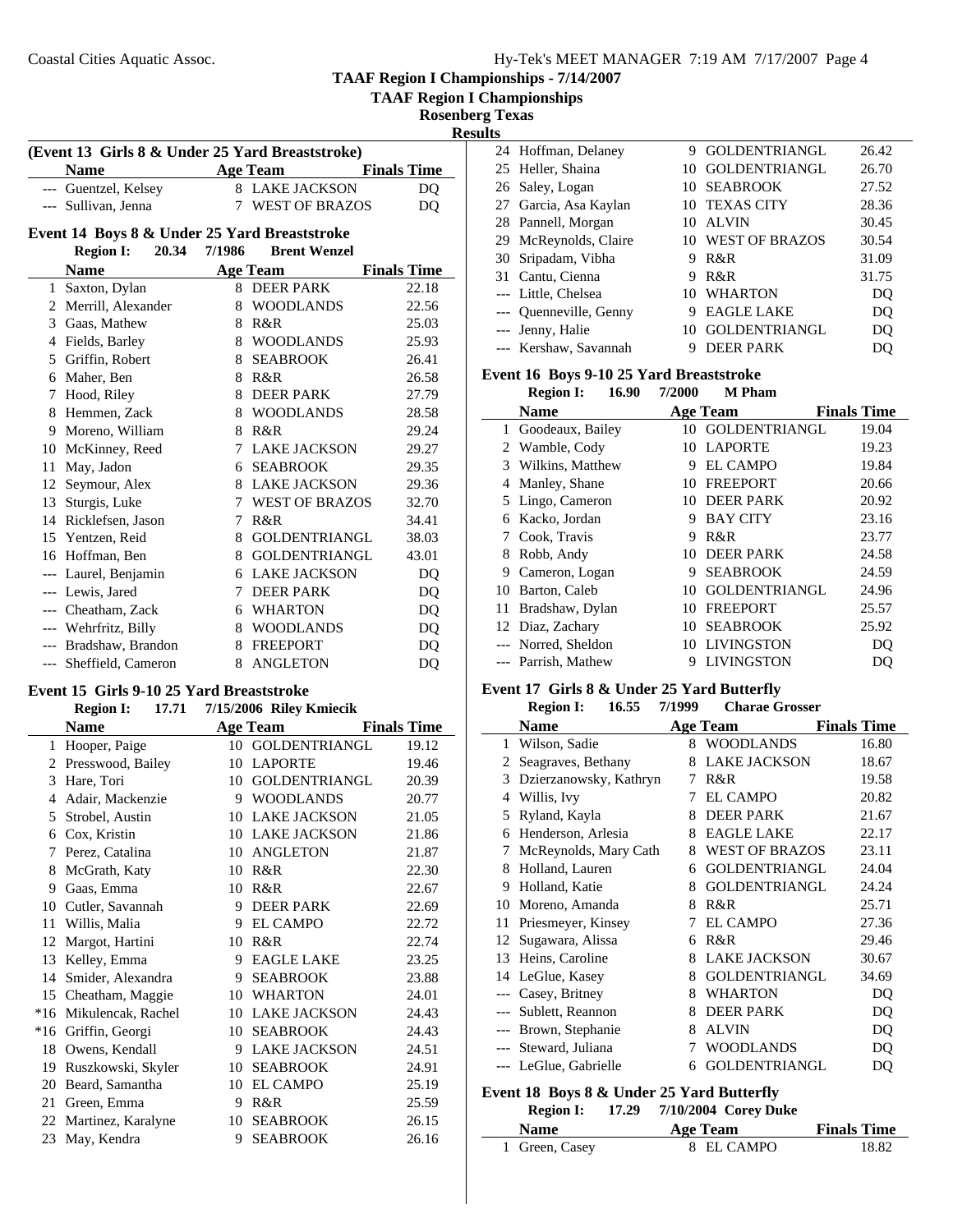| Hy-Tek's MEET MANAGER 7:19 AM 7/17/2007 Page 5 |  |  |  |  |  |  |
|------------------------------------------------|--|--|--|--|--|--|
|------------------------------------------------|--|--|--|--|--|--|

**TAAF Region I Championships**

**Rosenberg Texas**

| ?S11 11 |  |
|---------|--|
|         |  |

| (Event 18 Boys 8 & Under 25 Yard Butterfly) |                      |   |                       |                    |  |
|---------------------------------------------|----------------------|---|-----------------------|--------------------|--|
|                                             | <b>Name</b>          |   | Age Team              | <b>Finals Time</b> |  |
|                                             | 2 West, Zane         | 8 | <b>WEST OF BRAZOS</b> | 22.20              |  |
| 3                                           | Fields, Barley       | 8 | <b>WOODLANDS</b>      | 22.48              |  |
| 4                                           | Lisewsky, Blaise     | 7 | <b>SEABROOK</b>       | 22.76              |  |
| 5                                           | Veazey, Garrett      | 8 | R&R                   | 25.42              |  |
| 6                                           | Kuettel, Jack        | 7 | <b>LAKE JACKSON</b>   | 25.79              |  |
| 7                                           | Hood, Riley          | 8 | <b>DEER PARK</b>      | 26.08              |  |
| 8                                           | Gaspard, Nicholas    | 8 | <b>LAPORTE</b>        | 27.25              |  |
| 9                                           | Hoffman, Ben         | 8 | <b>GOLDENTRIANGL</b>  | 29.70              |  |
| 10                                          | Griffin, Robert      | 8 | <b>SEABROOK</b>       | 30.57              |  |
| 11                                          | Yentzen, Reid        | 8 | <b>GOLDENTRIANGL</b>  | 31.05              |  |
|                                             | 12 Gee, Stefan       | 8 | R&R                   | 48.74              |  |
|                                             | Cantu, Christian     | 8 | R&R                   | DO                 |  |
|                                             | --- Lewis, Jared     | 7 | <b>DEER PARK</b>      | DQ                 |  |
|                                             | --- Leutner, John    | 7 | <b>WOODLANDS</b>      | DQ                 |  |
|                                             | Herrera, Christopher | 8 | <b>TEXAS CITY</b>     | DQ                 |  |
|                                             | Moutz, Anthony       | 8 | <b>SEABROOK</b>       | DO                 |  |
|                                             | McGrath, Conner      | 5 | R&R                   | DO                 |  |
|                                             | Miller, Andrew       | 5 | R&R                   | DQ                 |  |
|                                             |                      |   |                       |                    |  |

### **Event 19 Girls 9-10 25 Yard Butterfly**

|       | 14.60<br><b>Region I:</b> | 7/9/2005 | <b>Haley Skinner</b>  |                    |
|-------|---------------------------|----------|-----------------------|--------------------|
|       | <b>Name</b>               |          | <b>Age Team</b>       | <b>Finals Time</b> |
| $*1$  | Mohle, Brittni            | 9        | <b>DEER PARK</b>      | 17.14              |
| $*1$  | Montanari, Maret          | 9        | <b>GOLDENTRIANGL</b>  | 17.14              |
| 3     | Robbins, Annie            | 9        | <b>LAKE JACKSON</b>   | 17.44              |
| 4     | Gable, Morgan             | 9        | <b>WOODLANDS</b>      | 17.77              |
| 5     | Barskey, Lia              | 10       | <b>ALVIN</b>          | 17.78              |
| 6     | Anderson, Audrey          | 10       | <b>EL CAMPO</b>       | 17.89              |
| 7     | Hooper, Paige             | 10       | <b>GOLDENTRIANGL</b>  | 18.36              |
| 8     | Cutler, Savannah          | 9        | <b>DEER PARK</b>      | 18.77              |
| 9     | Hinze, Libby              | 9        | <b>WHARTON</b>        | 19.03              |
| 10    | Fritz, Jessica            | 9        | <b>LAKE JACKSON</b>   | 19.17              |
| 11    | Flores, Kelsey            | 10       | <b>ALVIN</b>          | 20.07              |
| 12    | Billings, Rachel          | 9        | <b>WHARTON</b>        | 20.38              |
| 13    | Casey, Amanda             | 10       | <b>WHARTON</b>        | 22.00              |
| 14    | Hoffman, Delaney          | 9        | <b>GOLDENTRIANGL</b>  | 22.28              |
| 15    | Griffin, Georgi           | 10       | <b>SEABROOK</b>       | 22.44              |
| 16    | Quenneville, Genny        | 9        | <b>EAGLE LAKE</b>     | 24.81              |
| 17    | McReynolds, Claire        | 10       | <b>WEST OF BRAZOS</b> | 25.59              |
| 18    | Taylor, Emily             | 9        | <b>LAPORTE</b>        | 25.73              |
| 19    | Richardson, Ara           | 9        | <b>LIVINGSTON</b>     | 26.32              |
| 20    | Arias, Tyra               | 9        | <b>ALVIN</b>          | 29.41              |
|       | Salinas, Carly            | 9        | <b>ALVIN</b>          | DQ                 |
| $---$ | Jenny, Halie              | 10       | <b>GOLDENTRIANGL</b>  | DQ                 |

## **Event 20 Boys 9-10 25 Yard Butterfly**

|             | <b>Region I:</b>       | 15.32 | 7/1984 | <b>David Staffeld</b>  |                    |
|-------------|------------------------|-------|--------|------------------------|--------------------|
| <b>Name</b> |                        |       |        | <b>Age Team</b>        | <b>Finals Time</b> |
|             | 1 Matherne, Harrison   |       |        | 10 SOUTH BELT          | 15.64              |
|             | 2 Seagraves, Nicholas  |       |        | <b>10 LAKE JACKSON</b> | 16.60              |
|             | 3 Moore, Dustin        |       |        | 10 LAPORTE             | 17.05              |
|             | 4 Dzierzanowski, Davis |       | 9      | R&R                    | 17.79              |
|             | 5 Jenkins, Rayce       |       |        | 10 EL CAMPO            | 18.29              |
|             | 6 Priesmeyer, Tayton   |       |        | <b>EL CAMPO</b>        | 19.63              |
|             | Rubel, Jacob           |       |        | <b>WOODLANDS</b>       | 19.95              |

| ılts                                                                                     |                     |   |                  |       |  |
|------------------------------------------------------------------------------------------|---------------------|---|------------------|-------|--|
|                                                                                          | 8 Bonhomme, Keaton  |   | 9 WOODLANDS      | 21.18 |  |
|                                                                                          | 9 Barton, Caleb     |   | 10 GOLDENTRIANGL | 24.48 |  |
|                                                                                          | 10 Chandler, Dillon | 9 | DEER PARK        | 25.64 |  |
|                                                                                          | $--$ Yi, Joon       |   | 10 LAKE JACKSON  | DO    |  |
| Event 21 Girls 8 & Under 25 Yard Freestyle<br>Region I: 15.81 7/1997<br><b>Lisa Paul</b> |                     |   |                  |       |  |
|                                                                                          |                     |   |                  |       |  |

|    | <b>Region I:</b><br>15.81 | 7/1997      | Lisa Paul             |                    |
|----|---------------------------|-------------|-----------------------|--------------------|
|    | <b>Name</b>               |             | <b>Age Team</b>       | <b>Finals Time</b> |
| 1  | Wilson, Sadie             | 8           | <b>WOODLANDS</b>      | 15.67              |
|    | 2 Barton, Mary Claire     |             | 8 WOODLANDS           | 17.57              |
|    | 3 Henderson, Arlesia      |             | 8 EAGLE LAKE          | 17.95              |
|    | 4 Housenga, Kaitlyn       |             | 8 LAKE JACKSON        | 18.15              |
|    | 5 Bahnsen, Pryce          |             | 8 WHARTON             | 18.19              |
|    | 6 Ryland, Kayla           |             | 8 DEER PARK           | 19.14              |
|    | 7 Holland, Katie          |             | 8 GOLDENTRIANGL       | 19.40              |
|    | 8 Georges, Kira           |             | 8 ANGLETON            | 19.93              |
|    | 9 Suter, Rhiannon         |             | 8 R&R                 | 19.98              |
|    | 10 Krpec, Brooke          | $7^{\circ}$ | <b>EL CAMPO</b>       | 20.44              |
| 11 | Attaway, Sarah            | $7^{\circ}$ | <b>BAY CITY</b>       | 20.54              |
| 12 | Sublett, Reannon          |             | 8 DEER PARK           | 20.75              |
|    | 13 DeRouen, Makayla       | 8           | <b>GOLDENTRIANGL</b>  | 20.83              |
|    | 14 Orsak, Mehgan          |             | 8 BAY CITY            | 20.97              |
|    | 15 Quenneville, Ariel     |             | 8 EAGLE LAKE          | 21.08              |
|    | 16 Beard, Madelyn         |             | 8 LAPORTE             | 21.11              |
|    | 17 Chaplin, Heleina       |             | 7 LAPORTE             | 21.24              |
|    | 18 Tran, Vivie            |             | 6 LAKE JACKSON        | 21.34              |
|    | 19 Martinez, Jasmin       |             | 8 GOLDENTRIANGL       | 21.42              |
|    | 20 Jenkins, Chloe         |             | 7 EL CAMPO            | 21.63              |
|    | 21 Heins, Caroline        |             | 8 LAKE JACKSON        | 21.70              |
|    | 22 McFatridge, Lauren     |             | 8 TEXAS CITY          | 21.88              |
|    | 23 Holland, Lauren        |             | 6 GOLDENTRIANGL       | 21.91              |
|    | 24 Sullivan, Jenna        | $\tau$      | <b>WEST OF BRAZOS</b> | 22.29              |
|    | 25 Huddleston, Ashlyn     |             | 8 EL CAMPO            | 22.57              |
|    | 26 Fazio, Maggie          |             | 8 GOLDENTRIANGL       | 22.67              |
|    | 27 Jewell, Miriam         |             | 7 ANGLETON            | 22.68              |
|    | 28 Witteveld, Mikaela     |             | 6 WOODLANDS           | 23.46              |
|    | 29 Cahill, Bailey         |             | 6 WOODLANDS           | 23.66              |
| 30 | Sugawara, Caitlin         |             | 8 R&R                 | 23.81              |
| 31 | Sugawara, Alissa          |             | 6 R&R                 | 23.96              |
|    | 32 Guentzel, Kelsey       |             | 8 LAKE JACKSON        | 24.00              |
| 33 | Ferguson, Hailey          |             | 8 EAGLE LAKE          | 24.15              |
| 34 | Johnson, Makayla          | $7^{\circ}$ | <b>ALVIN</b>          | 24.60              |
|    | 35 Christman, Emily       | 8           | <b>GOLDENTRIANGL</b>  | 25.35              |
|    | 36 LeGlue, Gabrielle      | 6           | <b>GOLDENTRIANGL</b>  | 25.40              |
| 37 | Bonhomme, Kendall         | 6           | <b>WOODLANDS</b>      | 25.92              |
| 38 | Curlee, Chloe             | 7           | WHARTON               | 26.94              |
| 39 | Davenport-Johnson, Hana   | 7           | R&R                   | 27.18              |
| 40 | Herdejurgen, Rose         | 6           | <b>WOODLANDS</b>      | 27.89              |
| 41 | Welborn, Rya              |             | 6 LIVINGSTON          | 28.09              |
| 42 | Saley, Sabrina            | 7           | <b>SEABROOK</b>       | 28.11              |
| 43 | Johnson, Emyleigh         | 7           | <b>ANGLETON</b>       | 29.15              |
| 44 | Sullivan, Taylor          |             | 5 WEST OF BRAZOS      | 29.86              |
| 45 | Steward, Juliana          | 7           | <b>WOODLANDS</b>      | 31.63              |
| 46 | Snell, Madison            | 6           | <b>LAKE JACKSON</b>   | 34.39              |
| 47 | Welborn, Navin            |             | 8 LIVINGSTON          | 38.26              |
| 48 | Torres, Grace             | 5           | <b>ANGLETON</b>       | 41.55              |
| 49 | Loser, Erin               | 6           | R&R                   | 41.72              |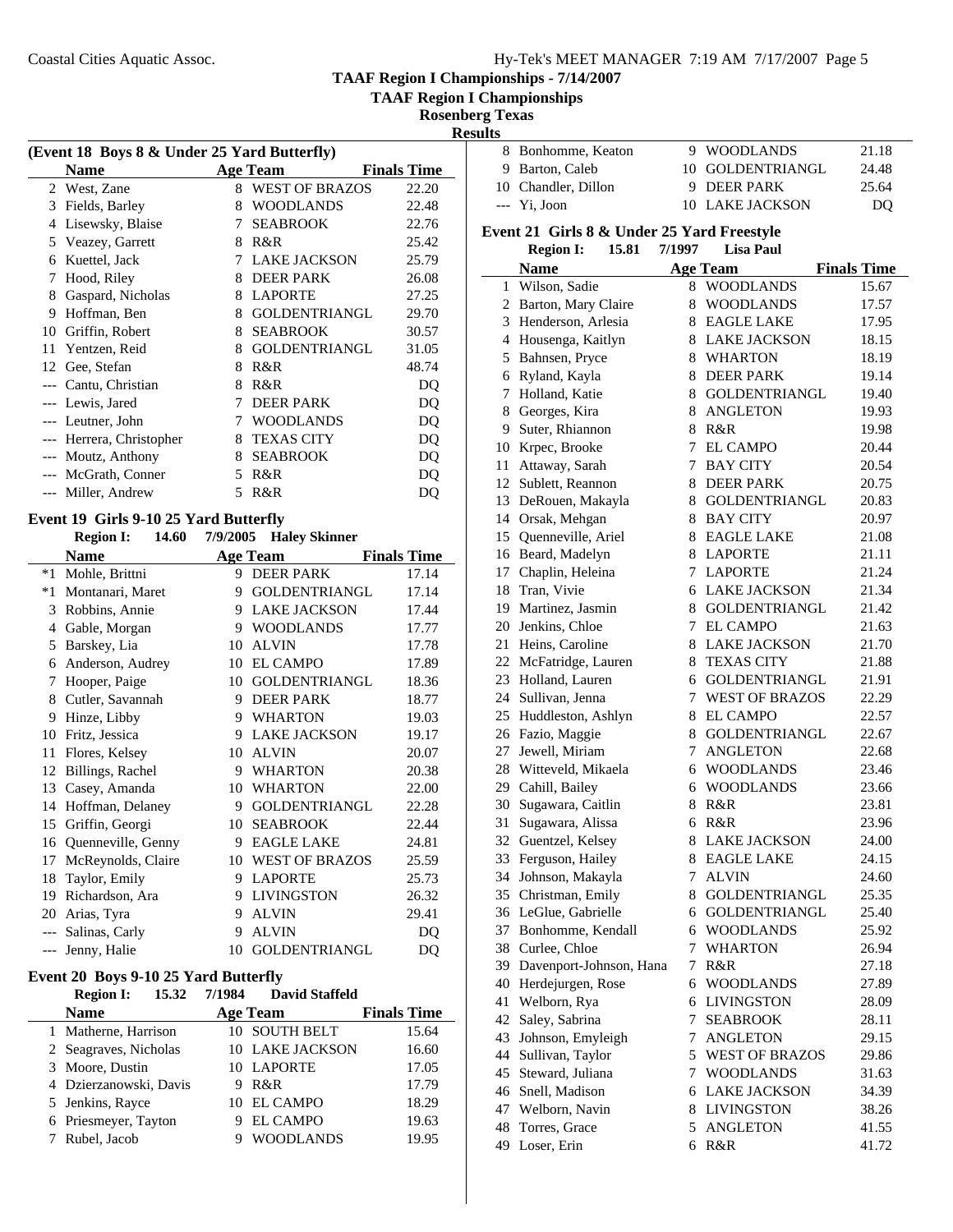**TAAF Region I Championships**

**Rosenberg Texas Results**

|    | (Event 21 Girls 8 & Under 25 Yard Freestyle) |        |                         |                    |  |  |  |
|----|----------------------------------------------|--------|-------------------------|--------------------|--|--|--|
|    | <b>Name</b>                                  |        | <b>Age Team</b>         | <b>Finals Time</b> |  |  |  |
|    | 50 Stone, Lauren                             |        | 8 BAY CITY              | 42.05              |  |  |  |
|    | 51 Richardson, Madison                       |        | 4 LIVINGSTON            | 51.44              |  |  |  |
|    | 52 Wall, Ashtyn                              |        | 6 ANGLETON              | 56.97              |  |  |  |
|    |                                              |        |                         |                    |  |  |  |
|    | Event 22 Boys 8 & Under 25 Yard Freestyle    |        |                         |                    |  |  |  |
|    | <b>Region I:</b><br>15.12                    | 7/1984 | <b>Marshal Fleniken</b> |                    |  |  |  |
|    | <b>Name</b>                                  |        | <b>Age Team</b>         | <b>Finals Time</b> |  |  |  |
| 1  | Merrill, Alexander                           | 8      | <b>WOODLANDS</b>        | 16.07              |  |  |  |
| 2  | McComb, Micah                                |        | 8 EL CAMPO              | 16.65              |  |  |  |
| 3  | Gable, Chris                                 |        | 7 WOODLANDS             | 17.07              |  |  |  |
|    | 4 Herdejurgen, Jack                          |        | 8 WOODLANDS             | 17.32              |  |  |  |
|    | 5 West, Zane                                 |        | 8 WEST OF BRAZOS        | 18.63              |  |  |  |
|    | 6 Saxton, Dylan                              |        | 8 DEER PARK             | 18.64              |  |  |  |
|    | 7 Zamora, Zach                               |        | 7 R&R                   | 18.65              |  |  |  |
|    | 8 Gaspard, Nicholas                          |        | 8 LAPORTE               | 18.92              |  |  |  |
|    | 9 Lisewsky, Blaise                           |        | 7 SEABROOK              | 19.06              |  |  |  |
|    | 10 Jenkins, Mathew                           |        | 8 WOODLANDS             | 19.08              |  |  |  |
| 11 | Stockton, Davis                              |        | 7 EL CAMPO              | 19.29              |  |  |  |
|    | 12 Fields, Barley                            | 8      | <b>WOODLANDS</b>        | 19.32              |  |  |  |
| 13 | Hood, Riley                                  |        | 8 DEER PARK             | 19.50              |  |  |  |
|    | 14 Herrera, Christopher                      | 8      | <b>TEXAS CITY</b>       | 19.66              |  |  |  |
|    | 15 Nixon, Vaughn                             |        | 7 ALVIN                 | 20.18              |  |  |  |
|    | 16 Miller, Brayden                           |        | 7 R&R                   | 20.55              |  |  |  |
|    | 17 Leutner, John                             |        | 7 WOODLANDS             | 20.61              |  |  |  |
| 18 | Hight, Bradley                               |        | 7 LAKE JACKSON          | 21.20              |  |  |  |
|    | 19 Bradshaw, Brandon                         |        | 8 FREEPORT              | 21.56              |  |  |  |
|    | 20 Hemmen, Zack                              |        | 8 WOODLANDS             | 21.98              |  |  |  |
| 21 | Rodriguez, Lucas                             |        | 7 EL CAMPO              | 22.04              |  |  |  |
|    | 22 Yi, Yoon                                  |        | 7 LAKE JACKSON          | 22.09              |  |  |  |
|    | 23 Lewis, Jared                              |        | 7 DEER PARK             | 22.19              |  |  |  |
|    | 24 Hoffman, Ben                              |        | 8 GOLDENTRIANGL         | 22.98              |  |  |  |
| 25 | Wehrfritz, Billy                             |        | 8 WOODLANDS             | 23.66              |  |  |  |
| 26 | Holt, Tim                                    |        | 5 LAPORTE               | 23.85              |  |  |  |
|    | 27 Cheatham, Zack                            |        | 6 WHARTON               | 24.24              |  |  |  |
|    | 28 Jacks, Joshua                             | 6      | R&R                     | 24.70              |  |  |  |
|    | 29 Maher, Ben                                | 8      | R&R                     | 25.53              |  |  |  |
| 30 | Moutz, Anthony                               | 8      | <b>SEABROOK</b>         | 25.88              |  |  |  |
| 31 | McGrath, Conner                              | 5      | R&R                     | 27.26              |  |  |  |
| 32 | Hight, Brayden                               | 7      | <b>LAKE JACKSON</b>     | 27.40              |  |  |  |
| 33 | May, Jadon                                   |        | 6 SEABROOK              | 27.50              |  |  |  |
|    | 34 Laurel, Benjamin                          |        | <b>6 LAKE JACKSON</b>   | 27.98              |  |  |  |
|    | 35 Cantu, Christian                          | 8      | R&R                     | 28.60              |  |  |  |
|    | 36 Arias, Rudy                               | 8      | <b>ALVIN</b>            | 28.93              |  |  |  |
| 37 | Moreno, William                              | 8      | R&R                     | 29.26              |  |  |  |
| 38 | Sturgis, Luke                                | 7      | <b>WEST OF BRAZOS</b>   | 32.37              |  |  |  |
|    | 39 Gee, Stefan                               | 8      | R&R                     | 36.21              |  |  |  |
|    | 40 Miller, Andrew                            |        | 5 R&R                   | 43.17              |  |  |  |
| 41 | Diaz, Christian                              | 5      | <b>SEABROOK</b>         | 50.96              |  |  |  |
|    | 42 Jenkins, Thomas                           | 3      | <b>WOODLANDS</b>        | 1:01.28            |  |  |  |
|    |                                              |        |                         |                    |  |  |  |

## **Event 23 Girls 9-10 25 Yard Freestyle**

| <b>Region I:</b>   | 13.46 | 7/1999 | Lisa Paul       |                    |       |
|--------------------|-------|--------|-----------------|--------------------|-------|
| <b>Name</b>        |       |        | Age Team        | <b>Finals Time</b> |       |
| 1 Montanari, Maret |       |        | 9 GOLDENTRIANGL |                    | 15.45 |
| *2 Mohle, Brittni  |       |        | 9 DEER PARK     |                    | 15.71 |

| $*2$ | Hooper, Paige         | 10 | <b>GOLDENTRIANGL</b>   | 15.71 |
|------|-----------------------|----|------------------------|-------|
|      | 4 Barskey, Lia        | 10 | <b>ALVIN</b>           | 15.72 |
| 5    | Hare, Tori            | 10 | <b>GOLDENTRIANGL</b>   | 15.78 |
| 6    | Cadriel, Diamond      | 9. | <b>EAGLE LAKE</b>      | 16.05 |
| 7    | Adair, Mackenzie      |    | 9 WOODLANDS            | 16.19 |
| 8    | Vavra, Cassidy        |    | 9 LAKE JACKSON         | 16.33 |
|      | 9 Mangel, Shelbi      | 9  | R&R                    | 16.47 |
|      | 10 Cordero, Stacey    |    | 10 EL CAMPO            | 16.50 |
| 11   | Neely, Taylor         |    | 9 LAKE JACKSON         | 16.91 |
| 12   | Davidson, Shelby      |    | 10 LAKE JACKSON        | 17.03 |
| 13   | Beard, Samantha       |    | 10 EL CAMPO            | 17.12 |
| 14   | Gable, Morgan         | 9  | <b>WOODLANDS</b>       | 17.20 |
| 15   | Rosenstrauch, Nicole  | 9. | <b>WOODLANDS</b>       | 17.27 |
| 16   | O'Donel, Lauren       | 9  | <b>SEABROOK</b>        | 17.36 |
| 17   | Flores, Kelsey        | 10 | <b>ALVIN</b>           | 17.49 |
|      | 18 Langdon, Shelby    | 9  | R&R                    | 17.51 |
| 19   | Margot, Hartini       |    | 10 R&R                 | 17.57 |
|      | 20 Cheatham, Maggie   |    | 10 WHARTON             | 17.77 |
| 21   | Mikulencak, Rachel    |    | <b>10 LAKE JACKSON</b> | 18.01 |
|      | 22 Willis, Malia      |    | 9 EL CAMPO             | 18.02 |
| 23   | Hoffman, Delaney      | 9  | <b>GOLDENTRIANGL</b>   | 18.08 |
|      | 24 Richardson, Ara    | 9  | <b>LIVINGSTON</b>      | 18.73 |
| 25   | Folse, Emily          | 10 | <b>GOLDENTRIANGL</b>   | 18.94 |
| 26   | Butler, Kacie         | 10 | <b>SEABROOK</b>        | 18.96 |
| 27   | Fritz, Jessica        | 9  | <b>LAKE JACKSON</b>    | 19.01 |
| 28   | Sripadam, Vibha       | 9  | R&R                    | 19.47 |
|      | 29 Heller, Shaina     |    | 10 GOLDENTRIANGL       | 19.60 |
|      | 30 Garcia, Asa Kaylan | 10 | <b>TEXAS CITY</b>      | 19.71 |
| 31   | Kubala, Kourtney      | 9  | <b>ANGLETON</b>        | 20.47 |
|      | 32 Hernandez, Jaycie  | 9  | <b>ANGLETON</b>        | 20.54 |
| 33   | Bowers, Hayden        |    | 10 ANGLETON            | 20.82 |
| 34   | Salinas, Carly        | 9  | <b>ALVIN</b>           | 20.88 |
| 35   | Cantu, Cienna         | 9  | R&R                    | 21.00 |
| 36   | Saley, Logan          | 10 | <b>SEABROOK</b>        | 21.01 |
| 37   | Green, Emma           | 9  | R&R                    | 21.06 |
| 38   | Guentzel, Nicole      |    | <b>10 LAKE JACKSON</b> | 21.53 |
| 39   | Arias, Tyra           | 9  | <b>ALVIN</b>           | 23.09 |
| 40   | Taylor, Emily         | 9  | <b>LAPORTE</b>         | 23.21 |
| 41   | Little, Chelsea       | 10 | <b>WHARTON</b>         | 38.66 |

### **Event 24 Boys 9-10 25 Yard Freestyle**

|                | 13.90<br><b>Region I:</b> | 7/1986 | <b>Marshal Fleniken</b> |                    |
|----------------|---------------------------|--------|-------------------------|--------------------|
|                | <b>Name</b>               |        | <b>Age Team</b>         | <b>Finals Time</b> |
|                | Matherne, Harrison        | 10     | <b>SOUTH BELT</b>       | 14.34              |
| $\overline{2}$ | Goodeaux, Bailey          | 10     | <b>GOLDENTRIANGL</b>    | 15.01              |
| 3              | Bethancourt, Sam          | 10     | <b>LAPORTE</b>          | 15.42              |
| 4              | Thomet, Collin            | 10     | <b>SEABROOK</b>         | 15.71              |
| 5.             | Dzierzanowski, Davis      | 9      | R&R                     | 15.76              |
| 6              | Kacko, Jordan             | 9      | <b>BAY CITY</b>         | 16.03              |
| 7              | Norred, Sheldon           | 10.    | LIVINGSTON              | 16.31              |
| 8              | DuBroc, Colt              | 10     | EL CAMPO                | 16.53              |
| 9              | Jenkins, Rayce            | 10     | EL CAMPO                | 16.61              |
|                | 10 Nick, Matthew          | 10     | R&R                     | 17.03              |
| 11             | Rubel, Jacob              | 9      | <b>WOODLANDS</b>        | 17.15              |
|                | 12 Alaniz, Arnold         | 10     | R&R                     | 17.18              |
| 13             | Cook, Travis              | 9      | R&R                     | 17.35              |
|                | 14 Diaz, Zachary          | 10     | <b>SEABROOK</b>         | 17.56              |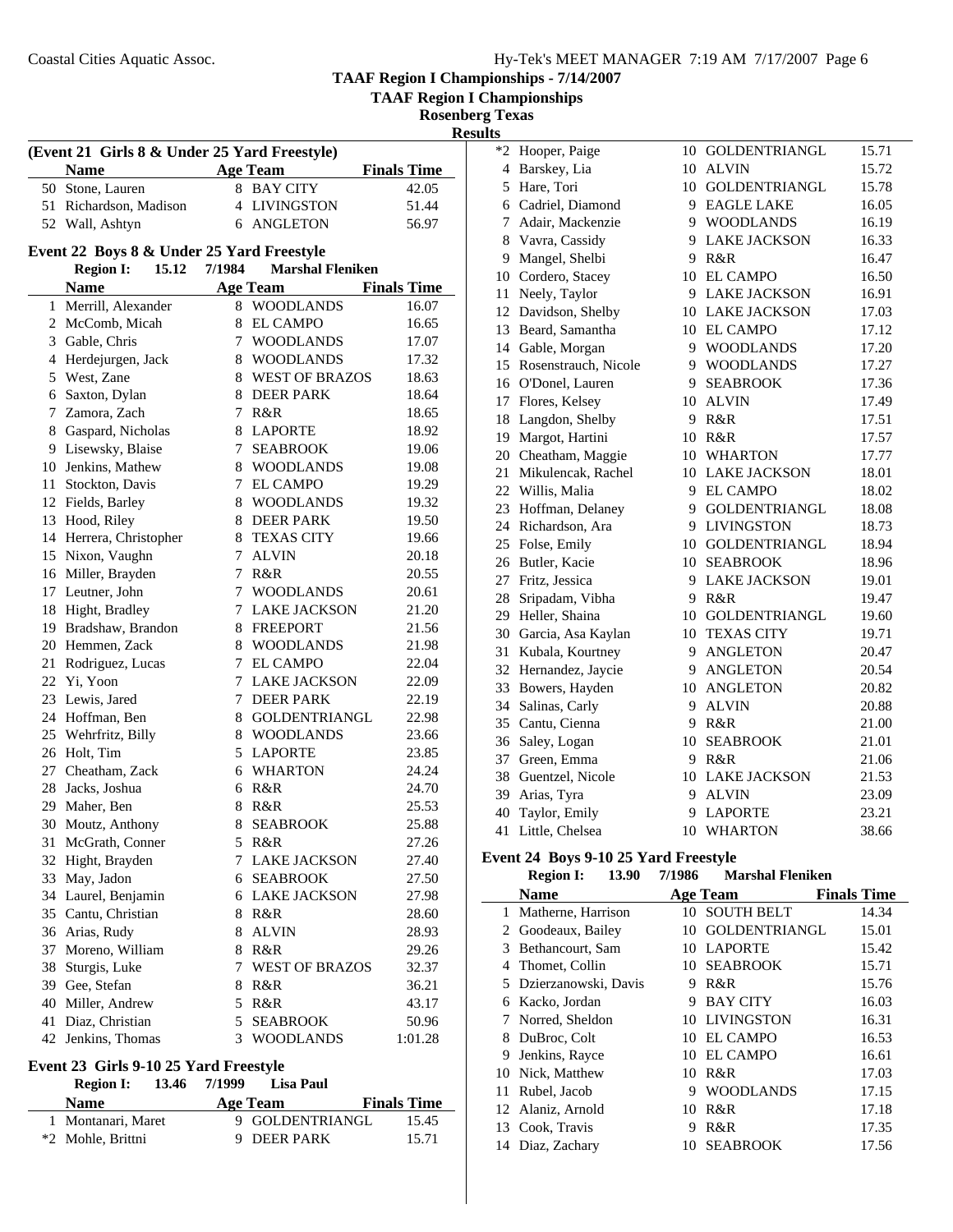**TAAF Region I Championships**

**Rosenberg Texas Results**

|    | (Event 24 Boys 9-10 25 Yard Freestyle) |    |                      |                    |  |  |
|----|----------------------------------------|----|----------------------|--------------------|--|--|
|    | <b>Name</b>                            |    | <b>Age Team</b>      | <b>Finals Time</b> |  |  |
|    | 15 Bradshaw, Dylan                     | 10 | <b>FREEPORT</b>      | 17.90              |  |  |
|    | 16 Cameron, Logan                      | 9  | <b>SEABROOK</b>      | 18.12              |  |  |
| 17 | Stewart, Conner                        | 9  | <b>LAKE JACKSON</b>  | 18.31              |  |  |
| 18 | Yang, Sonny                            | 9  | <b>GOLDENTRIANGL</b> | 18.60              |  |  |
| 19 | Bonhomme, Keaton                       | 9  | <b>WOODLANDS</b>     | 19.23              |  |  |
| 20 | Gonzales, John                         | 10 | <b>FREEPORT</b>      | 19.52              |  |  |
| 21 | Ramirez, Manuel                        | 10 | <b>TEXAS CITY</b>    | 19.59              |  |  |
|    | 22 Parrish, Mathew                     | 9  | <b>LIVINGSTON</b>    | 22.54              |  |  |
|    | 23 Woodard, Elgin                      | 10 | <b>ANGLETON</b>      | 22.56              |  |  |
|    | 24 Garcia, Vincent                     | 9  | <b>ALVIN</b>         | 22.93              |  |  |
|    | 25 Garcia, Nicholas                    | 9  | <b>BAY CITY</b>      | 25.87              |  |  |
|    | 26 Torres, Cullen                      |    | <b>ANGLETON</b>      | 27.73              |  |  |

### **Event 25 Girls 8 & Under 100 Yard IM**

### **Region I: 1:31.54 7/1986 B. Haschke**

|   | <b>Name</b>             |         |   | <b>Age Team</b>       | <b>Finals Time</b> |
|---|-------------------------|---------|---|-----------------------|--------------------|
| 1 | Jex, Maddie             |         | 8 | <b>BAY CITY</b>       | 1:47.45            |
|   | 48.77                   | 58.68   |   |                       |                    |
|   | 2 McReynolds, Mary Cath |         | 8 | <b>WEST OF BRAZOS</b> | 2:01.36            |
|   | 58.07                   | 1:03.29 |   |                       |                    |
|   | 3 Krpec, Brooke         |         |   | 7 EL CAMPO            | 2:07.20            |
|   | 1:01.32                 | 1:05.88 |   |                       |                    |
|   | 4 Johnson, Makayla      |         |   | ALVIN                 | 2:23.72            |
|   | 1:05.84                 | 1:17.88 |   |                       |                    |
|   | --- Brown, Stephanie    |         |   | <b>ALVIN</b>          | DO                 |
|   | 1:03.21                 | 1:19.56 |   |                       |                    |

## **Event 26 Boys 8 & Under 100 Yard IM**

| <b>Region I: 1:28.75</b> | 7/10/2004 Corey Duke |                    |
|--------------------------|----------------------|--------------------|
| <b>Name</b>              | <b>Age Team</b>      | <b>Finals Time</b> |
| 1 Green, Casey           | <b>EL CAMPO</b>      | 1:38.70            |
| 44.35<br>54.35           |                      |                    |
| 2 Griffin, Robert        | <b>SEABROOK</b>      | 2:06.87            |
| 1:05.32<br>1:01.55       |                      |                    |
| 3 Przybilla, Joey        | R&R                  | 2:21.06            |
| 4 Ricklefsen, Jason      | R&R                  | 3:11.06            |
| --- Brown, Kyle          | <b>FREEPORT</b>      | DO                 |
| 1:09.86<br>1:12.22       |                      |                    |
| --- Yentzen, Reid        | <b>GOLDENTRIANGL</b> |                    |

## **Event 27 Girls 9-10 100 Yard IM**

### **Region I: 1:19.73 7/1998 Betsy Outlaw**

| Name                |       |    | <b>Age Team</b>      | <b>Finals Time</b> |
|---------------------|-------|----|----------------------|--------------------|
| 1 Gardea, Abby      |       |    | 10 DEER PARK         | 1:22.26            |
| 37.55               | 44.71 |    |                      |                    |
| 2 Montanari, Maret  |       | 9  | <b>GOLDENTRIANGL</b> | 1:25.92            |
| 39.69               | 46.23 |    |                      |                    |
| 3 Presswood, Bailey |       | 10 | LAPORTE              | 1:26.74            |
| 40.35               | 46.39 |    |                      |                    |
| Dixon, Rachel<br>4  |       | 9  | R & R                | 1:29.76            |
| 42.66               | 47.10 |    |                      |                    |
| Hare, Tori<br>5.    |       | 10 | <b>GOLDENTRIANGL</b> | 1:35.63            |
| 43.14               | 52.49 |    |                      |                    |
| Gable, Morgan       |       | 9  | <b>WOODLANDS</b>     | 1:35.84            |
| 41.90               | 53.94 |    |                      |                    |

| 7 Rosenstrauch, Nicole |         | 9   | <b>WOODLANDS</b>    | 1:36.06 |
|------------------------|---------|-----|---------------------|---------|
| 44.26                  | 51.80   |     |                     |         |
| 8 Adair, Mackenzie     |         | 9   | <b>WOODLANDS</b>    | 1:36.23 |
| 46.06                  | 50.17   |     |                     |         |
| 9 Perez, Catalina      |         |     | 10 ANGLETON         | 1:37.79 |
| 47.11                  | 50.68   |     |                     |         |
| 10 Neely, Taylor       |         | 9   | <b>LAKE JACKSON</b> | 1:42.93 |
| 48.95                  | 53.98   |     |                     |         |
| 11 Flores, Kelsey      |         |     | 10 ALVIN            | 1:45.32 |
| 47.84                  | 57.48   |     |                     |         |
| 12 Kelley, Emma        |         | 9   | <b>EAGLE LAKE</b>   | 1:49.04 |
| 51.01                  | 58.03   |     |                     |         |
| 13 Owens, Kendall      |         | 9   | LAKE JACKSON        | 1:50.66 |
| 48.09                  | 1:02.57 |     |                     |         |
| 14 Griffin, Georgi     |         |     | 10 SEABROOK         | 1:51.03 |
| 51.50                  | 59.53   |     |                     |         |
| 15 Cantu, Cienna       |         | 9   | R&R                 | 2:09.32 |
| 16 Pannell, Morgan     |         | 10. | <b>ALVIN</b>        | 2:19.65 |
| 1:07.40                | 1:12.25 |     |                     |         |
| --- Anderson, Audrey   |         |     | 10 EL CAMPO         | DQ      |
| 40.85                  | 51.69   |     |                     |         |

### **Event 28 Boys 9-10 100 Yard IM**

## **Region I: 1:18.53 7/1983 B. Luedke**

|              | <b>Name</b>         |         |     | <b>Age Team</b>        | <b>Finals Time</b> |
|--------------|---------------------|---------|-----|------------------------|--------------------|
| $\mathbf{1}$ | Seagraves, Nicholas |         |     | <b>10 LAKE JACKSON</b> | 1:21.82            |
|              | 35.92               | 45.90   |     |                        |                    |
|              | 2 Wamble, Jason     |         |     | 10 LAPORTE             | 1:22.16            |
|              | 38.89               | 43.27   |     |                        |                    |
|              | 3 Goodeaux, Bailey  |         |     | 10 GOLDENTRIANGL       | 1:23.88            |
|              | 39.85               | 44.03   |     |                        |                    |
|              | 4 Thomet, Collin    |         |     | 10 SEABROOK            | 1:25.16            |
|              | 38.10               | 47.06   |     |                        |                    |
|              | 5 Manley, Shane     |         |     | 10 FREEPORT            | 1:36.12            |
|              | 47.15               | 48.97   |     |                        |                    |
|              | 6 Norred, Sheldon   |         |     | 10 LIVINGSTON          | 1:45.70            |
|              | 53.59               | 52.11   |     |                        |                    |
|              | --- Robb, Andy      |         | 10. | <b>DEER PARK</b>       |                    |
|              | 56.97               | 1:01.90 |     |                        |                    |

### **Event 29 Girls 8 & Under 100 Yard Freestyle Relay Region I:** 1:08.09 7/1997 Clute

| Team                    | <b>Finals Time</b><br>Relav |         |
|-------------------------|-----------------------------|---------|
| LAKE JACKSON            |                             | 1:15.89 |
| 1) Seagraves, Bethany 8 | 2) Housenga, Melanie 7      |         |
| 3) Nguyen, Nicole 8     | 4) Housenga, Kaitlyn 8      |         |
| 38.31<br>37.58          |                             |         |
| 2 EL CAMPO              |                             | 1:20.85 |
| 1) Willis, Ivy 7        | 2) Jenkins, Chloe 7         |         |
| 3) Priesmeyer, Kinsey 7 | 4) Nava, Jill 8             |         |
| 36.02<br>44.83          |                             |         |
| <b>WHARTON</b><br>3     |                             | 1:25.00 |
| 1) Bahnsen, Pryce 8     | 2) Espinosa, Krystan 7      |         |
| 3) Rodriguez, Valeria 8 | 4) Casey, Britney 8         |         |
| 39.46<br>45.54          |                             |         |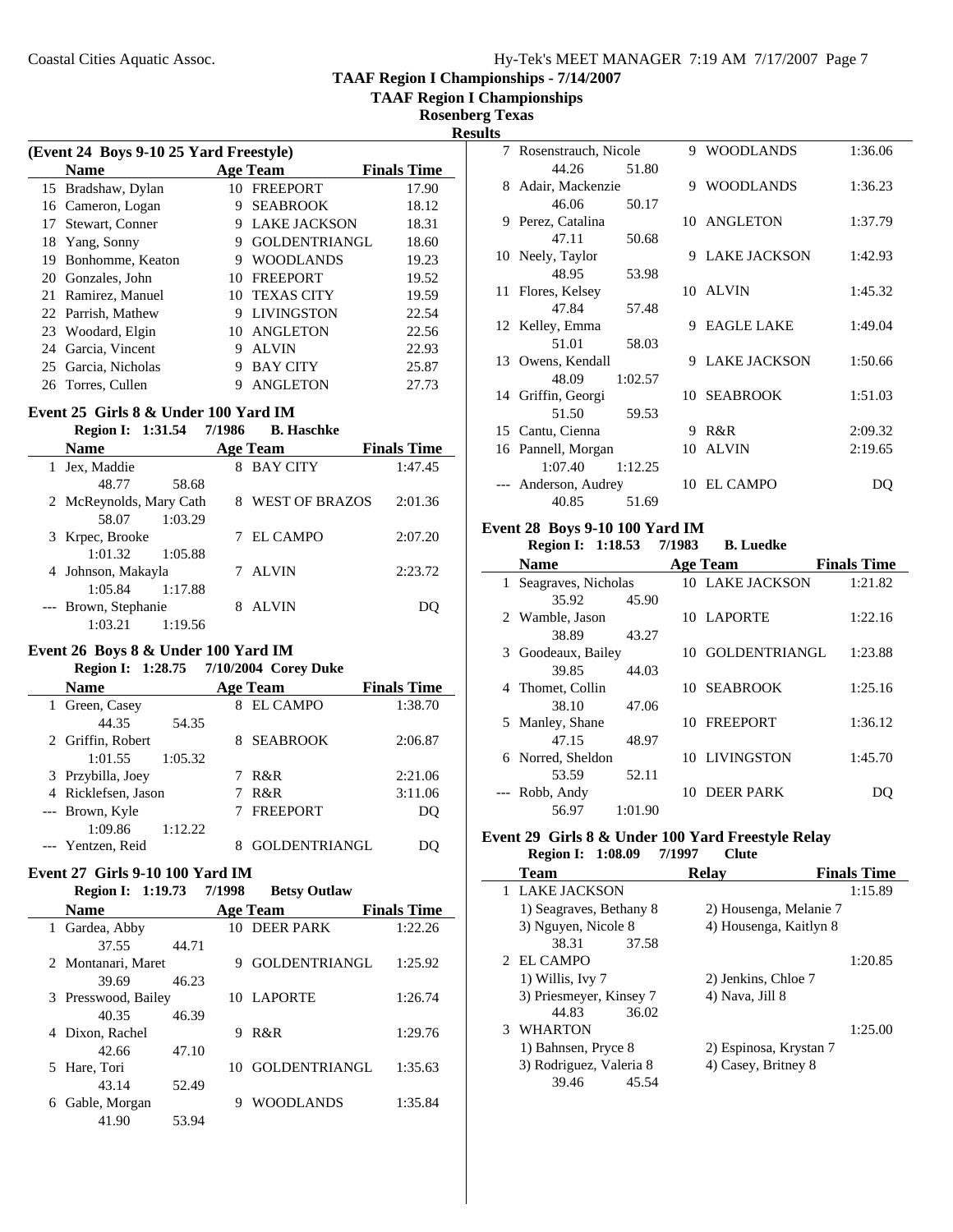**TAAF Region I Championships**

### **Rosenberg Texas**

### **Results**

| (Event 29 Girls 8 & Under 100 Yard Freestyle Relay) |                         |                    |  |  |
|-----------------------------------------------------|-------------------------|--------------------|--|--|
| <b>Team</b>                                         | Relav                   | <b>Finals Time</b> |  |  |
| 4 EAGLE LAKE                                        |                         | 1:27.50            |  |  |
| 1) Marsalia, Cameron 8                              | 2) Ouenneville, Ariel 8 |                    |  |  |
| 3) Ferguson, Hailey 8                               | 4) Henderson, Arlesia 8 |                    |  |  |
| 45 27                                               |                         |                    |  |  |

### **Event 30 Boys 8 & Under 100 Yard Freestyle Relay Region I: 1:09.54 Wharton 7/1995**

| Team                             | <b>Relay</b>            | <b>Finals Time</b> |
|----------------------------------|-------------------------|--------------------|
| <b>WOODLANDS</b><br>$\mathbf{1}$ |                         | 1:12.07            |
| 1) Herdejurgen, Jack 8           | 2) Jenkins, Mathew 8    |                    |
| 3) Gable, Chris 7                | 4) Merrill, Alexander 8 |                    |
| 37.11<br>34.96                   |                         |                    |
| 2 EL CAMPO                       |                         | 1:13.71            |
| 1) Stockton, Davis 7             | 2) Rodriguez, Lucas 7   |                    |
| 3) Green, Casey 8                | 4) McComb, Micah 8      |                    |
| 39.85<br>33.86                   |                         |                    |
| R&R<br>3                         |                         | 1:24.12            |
| 1) Gaas, Samuel 8                | 2) Przybilla, Joey 7    |                    |
| 3) Veazey, Garrett 8             | 4) Zamora, Zach 7       |                    |
| 39.56<br>44.56                   |                         |                    |
| 4 LAKE JACKSON                   |                         | 1:28.88            |
| 1) Hight, Bradley 7              | $2)$ Yi, Yoon 7         |                    |
| 3) Laurel, Joshua 8              | 4) Kuettel, Jack 7      |                    |
| 45.05<br>43.83                   |                         |                    |
| 5 LAKE JACKSON                   | B                       | 1:48.70            |
| 1) Seymour, Alex 8               | 2) Hight, Brayden 7     |                    |
| 3) Laurel, Benjamin 6            | 4) McKinney, Reed 7     |                    |
| 40.63<br>1:08.07                 |                         |                    |

### **Event 31 Girls 9-10 100 Yard Freestyle Relay Region I:** 58.94 7/1999 **Lake Jackson**

| Region 1.              | J0.74<br><i>11377</i> | L'ake Jackson          |
|------------------------|-----------------------|------------------------|
| Team                   | Relay                 | <b>Finals Time</b>     |
| 1 LAKE JACKSON         |                       | 1:05.05                |
| 1) Vavra, Cassidy 9    |                       | 2) Strobel, Austin 10  |
| 3) Kuettel, Molly 9    |                       | 4) Robbins, Annie 9    |
| 33.22                  | 31.83                 |                        |
| 2 EL CAMPO             |                       | 1:06.86                |
| 1) Willis, Malia 9     |                       | 2) Beard, Samantha 10  |
| 3) Cordero, Stacey 10  |                       | 4) Anderson, Audrey 10 |
| 41.84                  | 25.02                 |                        |
| 3 LAKE JACKSON         | B                     | 1:10.15                |
| 1) Grey, Savannah 10   |                       | 2) Davidson, Shelby 10 |
| 3) Fritz, Jessica 9    |                       | 4) Cox, Kristin 10     |
| 33.03                  | 37.12                 |                        |
| 4 WHARTON              |                       | 1:10.43                |
| 1) Billings, Rachel 9  |                       | 2) Hinze, Libby 9      |
| 3) Casey, Amanda 10    |                       | 4) Stolle, Syndey 10   |
| 35.66                  | 34.77                 |                        |
| <b>SEABROOK</b><br>5.  |                       | 1:11.74                |
| 1) Smider, Alexandra 9 |                       | 2) Butler, Kacie 10    |
| 3) May, Kendra 9       |                       | 4) O'Donel, Lauren 9   |
| 36.43                  | 35.31                 |                        |

| 6 R&R                 |       |                      | 1:12.64 |
|-----------------------|-------|----------------------|---------|
| 1) Veazey, Meaghan 10 |       | 2) Langdon, Shelby 9 |         |
| 3) Loser, Morgan 9    |       | 4) Mangel, Shelbi 9  |         |
| 34.99                 | 37.65 |                      |         |

#### **Event 32 Boys 9-10 100 Yard Freestyle Relay Region I:** 58.17 7/1997 **Whart**

| Region 1:             | 30.IT | 11 <b>199</b> 1 | vv narton             |                    |
|-----------------------|-------|-----------------|-----------------------|--------------------|
| <b>Team</b>           |       | <b>Relav</b>    |                       | <b>Finals Time</b> |
| 1 LAPORTE             |       |                 |                       | 1:02.11            |
| 1) Garcia, Esteban 10 |       |                 | 2) Wamble, Cody 10    |                    |
| 3) Wamble, Jason 10   |       |                 | 4) Moore, Dustin 10   |                    |
| 30.74                 | 31.37 |                 |                       |                    |
| 2 EL CAMPO            |       |                 |                       | 1:03.45            |
| 1) Jenkins, Rayce 10  |       |                 | 2) DuBroc, Colt 10    |                    |
| 3) Krpec, Blake 9     |       |                 | 4) Wilkins, Matthew 9 |                    |
| 33.30                 | 30.15 |                 |                       |                    |

# **Event 33 Girls 11-12 200 Yard Medley Relay**

### **Region I: 2:12.18 7/2000 K Yoder, S Wharmby, S Chamberlain, L Paul**

|                | Team                        | <b>Relay</b>               | <b>Finals Time</b> |
|----------------|-----------------------------|----------------------------|--------------------|
| 1              | <b>WHARTON</b>              |                            | 2:17.84            |
|                | 1) Harper, Hannah 12        | 2) Kieler, Amber 12        |                    |
|                | 3) Norrell, Kaitlyn 12      | 4) Cline, Madison 12       |                    |
|                | 36.31<br>38.55              | 32.59                      | 30.39              |
| $\mathfrak{D}$ | <b>LAKE JACKSON</b>         |                            | 2:20.36            |
|                | 1) Zhou, Nijia 11           | 2) Vavra, Sidney 11        |                    |
|                | 3) Lander, Lauren 12        | 4) Goff, Haley 12          |                    |
|                | 38.00<br>36.13              | 35.77                      | 30.46              |
| 3              | R&R                         |                            | 2:21.94            |
|                | 1) Przybilla, Hannah 11     | 2) Janer, Jessica 11       |                    |
|                | 3) Hartensteiner, Ashley 11 | 4) Veazey, Ashley 11       |                    |
|                | 34.87<br>43.72              | 31.75                      | 31.60              |
| 4              | <b>DEER PARK</b>            |                            | 2:22.46            |
|                | 1) Crowson, Hayley 12       | 2) Bounds, Macy 12         |                    |
|                | 3) Allsep, Cameron 11       | 4) Duke, Meagan 12         |                    |
|                | 38.06<br>39.42              | 33.73                      | 31.25              |
| 5              | <b>BAY CITY</b>             |                            | 2:25.38            |
|                | 1) Frawley, Rachael 11      | 2) Kacko, Sierra 11        |                    |
|                | 3) Attaway, Meagan 12       | 4) Allgeyer, Anneliese 12  |                    |
|                | 37.74<br>38.48              | 35.24                      | 33.92              |
| 6              | R&R                         | B                          | 2:54.35            |
|                | 1) Cook, Taylor 11          | 2) Hamon, Taylor 11        |                    |
|                | 3) Gootee, Alyson 12        | 4) Soda, Toluse 11         |                    |
|                | 41.95<br>45.22              | 55.69                      | 31.49              |
|                | <b>LAPORTE</b>              |                            | DO                 |
|                | 1) Elfstrom, Amanda 12      | 2) Smith, Ashton 12        |                    |
|                | 3) Chaplin, Alexandra 12    | 4) Mclaughlin, Victoria 11 |                    |
|                | 38.59<br>43.29              | 37.49                      | 32.91              |
|                |                             |                            |                    |

### **Event 34 Boys 11-12 200 Yard Medley Relay Region I: 2:13.12 Wharton 7/1999**

| <b>Team</b>         |       | Relav                 | <b>Finals Time</b>    |  |
|---------------------|-------|-----------------------|-----------------------|--|
| 1 LAKE JACKSON      |       |                       | 2:22.70               |  |
| 1) Seymour, Andy 11 |       | 2) Robbins, Andrew 12 |                       |  |
| 3) Bergen, Brent 12 |       |                       | 4) Sterling, Wyatt 11 |  |
| 38.70               | 42.38 | 31.83                 | 29.79                 |  |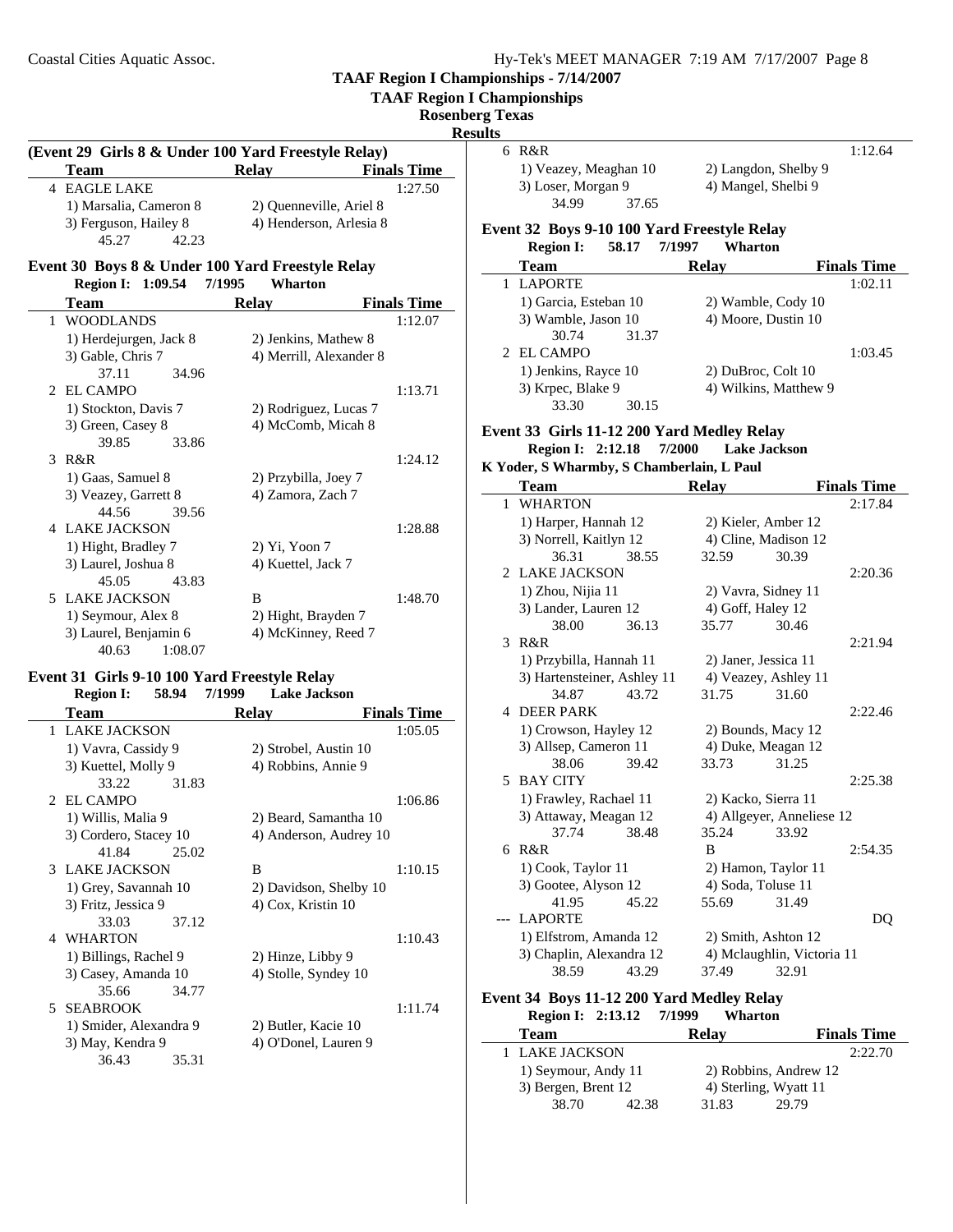**TAAF Region I Championships**

### **Rosenberg Texas**

**Results**

| (Event 34 Boys 11-12 200 Yard Medley Relay) |         |                   |                        |                    |  |  |  |
|---------------------------------------------|---------|-------------------|------------------------|--------------------|--|--|--|
| Team                                        |         | Relav             |                        | <b>Finals Time</b> |  |  |  |
| 2 DEER PARK                                 |         |                   |                        | 2:31.94            |  |  |  |
| 1) Fussell, Will 11                         |         |                   | 2) Headrick, Canyon 11 |                    |  |  |  |
| 3) Campbell, Logan 11                       |         |                   | 4) Chandler, Dakota 12 |                    |  |  |  |
| 40.31                                       | 42.06   | 39.55             | 30.02                  |                    |  |  |  |
| 3 EL CAMPO                                  |         |                   |                        | 2:34.49            |  |  |  |
| 1) Haas, Benjamin 12                        |         |                   | 2) Nielsen, Chris 12   |                    |  |  |  |
| 3) Mahoney, Sean 12                         |         |                   | 4) Wall, Michael 12    |                    |  |  |  |
| 36.60                                       | 42.36   | 42.55             | 32.98                  |                    |  |  |  |
| 4 SEABROOK                                  |         |                   |                        | 2:37.08            |  |  |  |
| 1) Diaz, Peyton 12                          |         |                   | 2) May, Brennen 11     |                    |  |  |  |
| 3) Wauls, Jeremy 12                         |         |                   | 4) Cameron, Collin 12  |                    |  |  |  |
| 47.25                                       | 44.54   | 32.04             | 33.25                  |                    |  |  |  |
| 5 R&R                                       |         |                   |                        | 3:12.55            |  |  |  |
| 1) Margot, Dmitri 12                        |         |                   | 2) Langdon, Conner 11  |                    |  |  |  |
| 3) Garza, Christopher 11                    |         | 4) Maher, Ryan 11 |                        |                    |  |  |  |
| 44.60                                       | 1:01.14 | 52.27             | 34.54                  |                    |  |  |  |

# **Event 35 Girls 13-14 200 Yard Medley Relay**

### **Region I: 2:03.60 7/2002 Alvin K Kelly, M Lostracco, L Nick, N Melenric**

 $\overline{a}$ 

|              | $\mathbf{r}$ increased and $\mathbf{r}$ is a set of $\mathbf{r}$ in $\mathbf{r}$ is a set of $\mathbf{r}$ |       |                   |                        |                    |
|--------------|-----------------------------------------------------------------------------------------------------------|-------|-------------------|------------------------|--------------------|
|              | <b>Team</b>                                                                                               |       | <b>Relav</b>      |                        | <b>Finals Time</b> |
| $\mathbf{1}$ | R&R                                                                                                       |       |                   |                        | 2:07.52            |
|              | 1) Giammarco, Bridgette 14                                                                                |       |                   | 2) Noser, Kaitlin 13   |                    |
|              | 3) Zamora, Courtney 14                                                                                    |       |                   | 4) Stavinoha, Darci 13 |                    |
|              | 34.00                                                                                                     | 35.47 | 29.29             | 28.76                  |                    |
|              | 2 DEER PARK                                                                                               |       |                   |                        | 2:10.19            |
|              | 1) Robb, Abbie 13                                                                                         |       |                   | 2) Headrick, Emily 14  |                    |
|              | 3) Dungan, Ashley 14                                                                                      |       | 4) Peil, Terra 14 |                        |                    |
|              | 38.67 33.90                                                                                               |       | 57.72             |                        |                    |
|              | 3 ALVIN                                                                                                   |       |                   |                        | 2:17.73            |
|              | 1) Clifton, Kayla 14                                                                                      |       |                   | 2) Ecuer, Gabriella 13 |                    |
|              | 3) Ortiz, Hannah 14                                                                                       |       |                   | 4) VanWinkle, Kara 13  |                    |
|              | 36.63                                                                                                     | 35.55 | 35.37             | 30.18                  |                    |
| 4            | R&R                                                                                                       |       | B                 |                        | 2:32.56            |
|              | 1) Fedderke, Aubrey 13                                                                                    |       |                   | 2) Dunstan, Brandy 13  |                    |
|              | 3) Mayshack, Fallon 13                                                                                    |       |                   | 4) Nick, Amanda 13     |                    |
|              | 38.99                                                                                                     | 42.41 | 38.87             | 32.29                  |                    |

#### **Event 36 Boys 13-14 200 Yard Medley Relay Region I:** 1:59.42 7/1996 De

| Region 1: 1:59.42    |       | 771996       | Deer Park                 |                    |
|----------------------|-------|--------------|---------------------------|--------------------|
| Team                 |       | <b>Relav</b> |                           | <b>Finals Time</b> |
| 1 WHARTON            |       |              |                           | 1:58.27            |
| 1) Zahn, Matthew 14  |       |              | 2) Lee, Robert 14         |                    |
| 3) Knezek, Tyler 13  |       |              | $4)$ Lowe, Tate 13        |                    |
| 31.79                | 32.27 |              | 29.15<br>25.06            |                    |
| 2 LAPORTE            |       |              |                           | 1:59.16            |
| 1) Beard, Zacory 13  |       |              | 2) Holt, Taylor 14        |                    |
| 3) Rivas, Ricardo 13 |       |              | 4) Lara, Jared 14         |                    |
| 31.30                | 33.32 |              | 28.89<br>25.65            |                    |
| 3 R&R                |       |              |                           | 2:02.54            |
| 1) Mangel, Andrew 14 |       |              | 2) D'Antoni, Gabe 14      |                    |
| 3) Jacks, Jeremy 14  |       |              | 4) Wainikainen, Daniel 14 |                    |
| 31.34                | 33.44 | 28.58        | 29.18                     |                    |
|                      |       |              |                           |                    |

## **Event 37 Girls 15-17 200 Yard Medley Relay Region I: 1:56.77 7/10/2004 Richmond/Rosenberg Team**

### **C PHILLIPS, J ROTH, H D'Antoni, J Louvier Team Relay Finals Time** 1 2:06.93 R&R 1) Martin, Kelly 16 2) Esposito, Chelsea 16 3) Summers, Kristin 17 4) Przybilla, Mehagan 15 33.32 36.54 29.75 27.32 2 WHARTON 2:11.14 1) Billings, Amanda 15 2) Zahn, Blaire 17 3) Thompson, Kendall 15 4) Harper, Sarah 15 33.43 35.88 34.01 27.82

### **Event 38 Boys 15-17 200 Yard Medley Relay**

**Region I: 1:44.47 7/15/2006 R&R** Aquatics

### **J Haver, E Busby, M Tomas, A Major**

| Team                  |       | Relav                  | <b>Finals Time</b>  |  |  |
|-----------------------|-------|------------------------|---------------------|--|--|
| $R\&R$                |       |                        | 1:54.12             |  |  |
| 1) Jimenez, Eddie 16  |       | 2) McDonnell, Tyler 16 |                     |  |  |
| 3) Moreno, Richard 17 |       |                        | 4) Arnold, Jason 16 |  |  |
| 30.27                 | 32.25 | 26.98                  | 24.62               |  |  |

### **Event 39 Girls 11-12 100 Yard Freestyle**

| <b>Region I:</b> 58.67      |       | 7/1996 | <b>Jessica Lovorn</b> |                    |
|-----------------------------|-------|--------|-----------------------|--------------------|
| <b>Name</b>                 |       |        | <b>Age Team</b>       | <b>Finals Time</b> |
| 1 O'Hearn, Becca            |       |        | 12 R&R                | 1:02.56            |
| 30.61                       | 31.95 |        |                       |                    |
| 2 Attaway, Meagan           |       |        | 12 BAY CITY           | 1:04.94            |
| 30.89                       | 34.05 |        |                       |                    |
| 3 Cline, Madison            |       |        | 12 WHARTON            | 1:08.89            |
| 33.01                       | 35.88 |        |                       |                    |
| 4 Green, Maggie             |       |        | 11 R&R                | 1:09.41            |
| 32.61                       | 36.80 |        |                       |                    |
| 5 Stovall, Megan            |       |        | 12 EL CAMPO           | 1:10.23            |
| 33.00                       | 37.23 |        |                       |                    |
| 6 Nixon, Chandler           |       |        | 11 ALVIN              | 1:11.79            |
| 33.72                       | 38.07 |        |                       |                    |
| 7 Fritz, Rebecca            |       |        | 11 LAKE JACKSON       | 1:15.07            |
| 34.37                       | 40.70 |        |                       |                    |
| 8 Kuettel, Megan            |       |        | 11 LAKE JACKSON       | 1:15.47            |
| 35.25                       | 40.22 |        |                       |                    |
| 9 Rosenstrauch, Kayla       |       |        | 12 WOODLANDS          | 1:18.73            |
| 37.90                       | 40.83 |        |                       |                    |
| 10 Huddleston, Bayley       |       |        | 11 EL CAMPO           | 1:21.40            |
| 36.81                       | 44.59 |        |                       |                    |
| 11 Hartley, Tiffany         |       |        | 12 WHARTON            | 1:30.27            |
| 38.60                       | 51.67 |        |                       |                    |
| 12 Rodgers, Bailey          |       |        | 11 GOLDENTRIANGL      | 1:32.90            |
| 40.03                       | 52.87 |        |                       |                    |
| 13 King, Stephanie<br>42.46 |       |        | 11 ANGLETON           | 1:34.38            |
|                             | 51.92 |        |                       |                    |

## **Event 40 Boys 11-12 100 Yard Freestyle**

| <b>Region I:</b>  | 56.28 |          | 7/9/2005 Cody Armstrong |                    |
|-------------------|-------|----------|-------------------------|--------------------|
| <b>Name</b>       |       | Age Team |                         | <b>Finals Time</b> |
| 1 Sterling, Wyatt |       |          | 11 LAKE JACKSON         | 1:07.46            |
| 32.64             | 34.82 |          |                         |                    |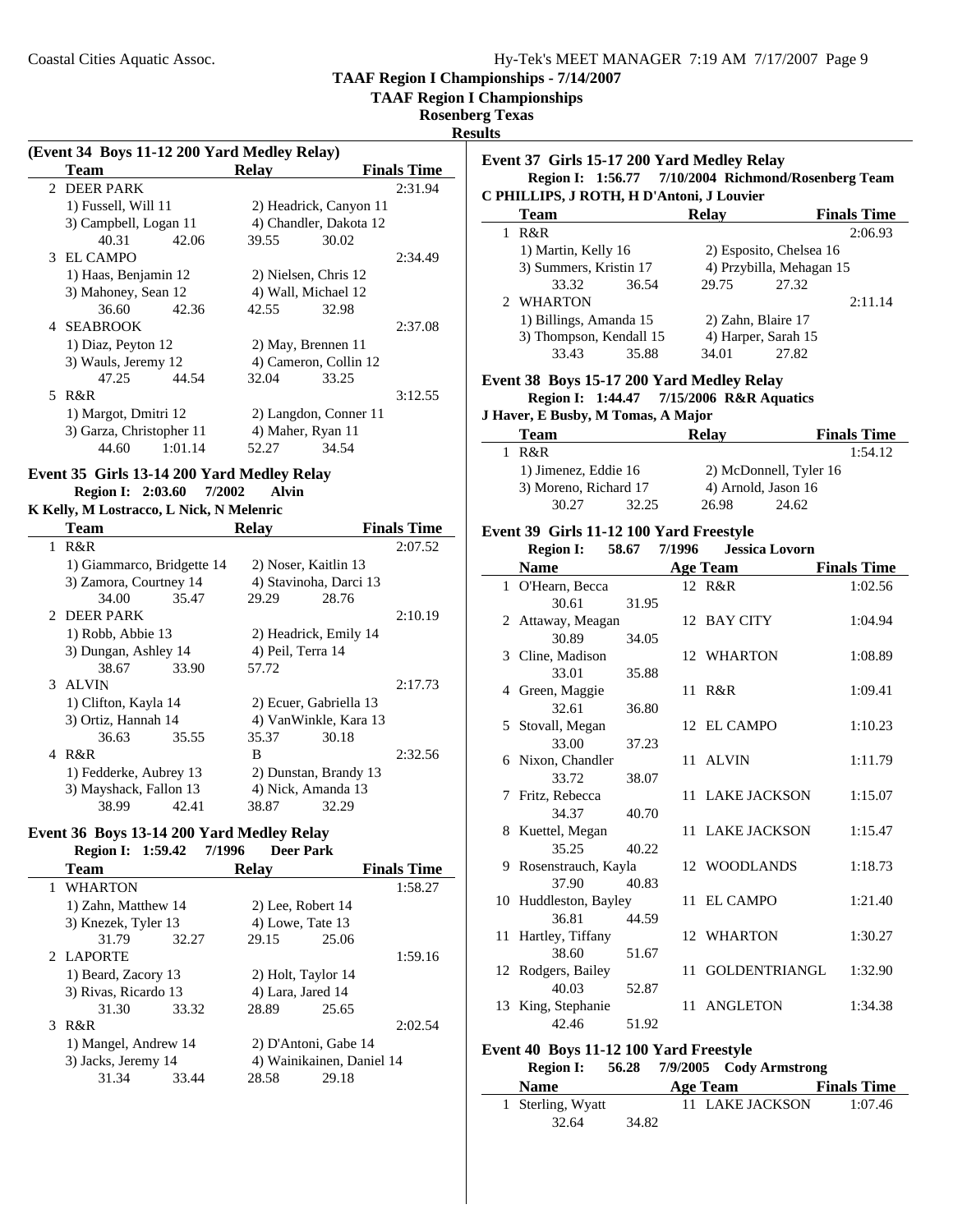**TAAF Region I Championships**

## **Rosenberg Texas Results**

|   | (Event 40 Boys 11-12 100 Yard Freestyle) |                           |    |                   |                    |  |  |
|---|------------------------------------------|---------------------------|----|-------------------|--------------------|--|--|
|   | <b>Name</b>                              | <b>Example 2</b> Age Team |    |                   | <b>Finals Time</b> |  |  |
|   | 2 Johnson, Philip                        |                           |    | 12 WHARTON        | 1:10.39            |  |  |
|   | 33.34                                    | 37.05                     |    |                   |                    |  |  |
|   | 3 Chandler, Dakota                       |                           |    | 12 DEER PARK      | 1:14.01            |  |  |
|   | 35.74                                    | 38.27                     |    |                   |                    |  |  |
|   | 4 Mangel, Sean                           |                           |    | 11 R&R            | 1:14.81            |  |  |
|   | 34.40                                    | 40.41                     |    |                   |                    |  |  |
|   | 5 Webb, Logan                            |                           |    | 12 ALVIN          | 1:18.08            |  |  |
|   | 36.39                                    | 41.69                     |    |                   |                    |  |  |
|   | 6 Welborn, Bryce                         |                           |    | 11 LIVINGSTON     | 1:18.85            |  |  |
|   | 34.23                                    | 44.62                     |    |                   |                    |  |  |
| 7 | Burditt, Mason                           |                           |    | 11 R&R            | 1:19.01            |  |  |
|   | 35.78                                    | 43.23                     |    |                   |                    |  |  |
|   | 8 Serrano, Christian                     |                           |    | 12 GOLDENTRIANGL  | 1:19.22            |  |  |
|   | 36.12                                    | 43.10                     |    |                   |                    |  |  |
|   | 9 Wills, Andrew                          |                           |    | 12 TEXAS CITY     | 1:21.61            |  |  |
|   | 37.48                                    | 44.13                     |    |                   |                    |  |  |
|   | 10 Shafi, Haris                          |                           |    | 12 LAKE JACKSON   | 1:23.29            |  |  |
|   | 39.64                                    | 43.65                     |    |                   |                    |  |  |
|   | 11 Langdon, Conner                       |                           |    | 11 R&R            | 1:25.02            |  |  |
|   | 39.52                                    | 45.50                     |    |                   |                    |  |  |
|   | 12 Alderman, Gavin                       |                           |    | 11 ALVIN          | 1:25.49            |  |  |
|   | 39.62                                    | 45.87                     |    |                   |                    |  |  |
|   | 13 Lewis, Brandon                        |                           |    | 12 WEST OF BRAZOS | 1:31.00            |  |  |
|   | 14 Brown, Ryan                           |                           | 11 | <b>FREEPORT</b>   | 1:34.46            |  |  |
|   | 43.99                                    | 50.47                     |    |                   |                    |  |  |

## **Event 41 Girls 13-14 100 Yard Freestyle**

# **Region I:** 58.38 7/15/2006 Kara Griffith

| <b>Name</b>                |       |                 | <b>Age Team</b>      | <b>Finals Time</b> |
|----------------------------|-------|-----------------|----------------------|--------------------|
| 1 Law, Regan               |       |                 | 14 BAY CITY          | 1:00.89            |
| 29.30                      | 31.59 |                 |                      |                    |
| 2 Nava, Blythe             |       |                 | 14 EL CAMPO          | 1:01.21            |
| 28.90                      | 32.31 |                 |                      |                    |
| 3 Peil, Terra              |       |                 | 14 DEER PARK         | 1:02.21            |
| 29.76                      | 32.45 |                 |                      |                    |
| 4 Kacal, Kaleigh           |       |                 | 13 WHARTON           | 1:02.37            |
| 29.65                      | 32.72 |                 |                      |                    |
| 5 Stavinoha, Darci         |       |                 | 13 R&R               | 1:02.61            |
| 30.96                      | 31.65 |                 |                      |                    |
| 6 Young, Christi           |       |                 | 14 LIVINGSTON        | 1:04.87            |
| 30.56                      | 34.31 |                 |                      |                    |
| 7 Martinez, Julie          |       |                 | 14 FREEPORT          | 1:05.69            |
| 31.16                      | 34.53 |                 |                      |                    |
| 8 Green, Paige             |       |                 | 13 BAY CITY          | 1:06.13            |
| 32.94                      | 33.19 |                 |                      |                    |
| 9 Diehl, Rachel            |       |                 | 14 SEABROOK          | 1:06.80            |
| 31.52                      | 35.28 |                 |                      |                    |
| 10 Jewell, Rebecca         |       |                 | 13 ANGLETON          | 1:07.43            |
| 32.93                      | 34.50 |                 |                      |                    |
| 11 Roades, Lizzie          |       |                 | 13 WHARTON           | 1:07.88            |
| 32.29                      | 35.59 |                 | 13 WOODLANDS         | 1:09.07            |
| 12 Kruijs, Nicole<br>33.56 | 35.51 |                 |                      |                    |
| 13 Fey, Alex               |       | 13 <sup>7</sup> | <b>GOLDENTRIANGL</b> | 1:09.09            |
| 32.75                      | 36.34 |                 |                      |                    |
|                            |       |                 |                      |                    |

| 14 Rodriguez, Marisa      |       | 13 R&R           | 1:09.82 |
|---------------------------|-------|------------------|---------|
| 33.95                     | 35.87 |                  |         |
| 15 Diephouse, Gabrielle   |       | 13 LAKE JACKSON  | 1:11.80 |
| 34.21                     | 37.59 |                  |         |
| 16 Clifton, Amanda        |       | 14 ALVIN         | 1:12.80 |
| 35.98                     | 36.82 |                  |         |
| 17 Georges, Haley         |       | 14 ANGLETON      | 1:13.48 |
| 34.26                     | 39.22 |                  |         |
| 18 Ross, Jordan           |       | 14 BAY CITY      | 1:14.58 |
| 36.31                     | 38.27 |                  |         |
| 19 Heller, Briana         |       | 14 GOLDENTRIANGL | 1:14.59 |
| 34.47                     | 40.12 |                  |         |
| 20 Fitzgerald, Jacqueline |       | 14 ANGLETON      | 1:14.73 |
| 34.36                     | 40.37 |                  |         |
| 21 Hanson, Sara           |       | 13 EL CAMPO      | 1:18.42 |
| 36.39                     | 42.03 |                  |         |
| 22 Mayshack, Fallon       |       | 13 R&R           | 1:20.01 |
| 35.66                     | 44.35 |                  |         |
| 23 Dorsten, Sharon        |       | 14 ALVIN         | 1:23.36 |
| 38.56                     | 44.80 |                  |         |
| 24 Alexander, Aubri       |       | 13 LIVINGSTON    | 1:33.34 |
| 42.27                     | 51.07 |                  |         |
| 25 Maguire, Rachel        |       | 13 ANGLETON      | 1:34.26 |
| 42.53                     | 51.73 |                  |         |

### **Event 42 Boys 13-14 100 Yard Freestyle<br>Region I: 51.62 7/1995 Adam Main Region I:** 51.62 7/1995

|   | <b>Name</b>               |       |    | Age Team               | <b>Finals Time</b> |
|---|---------------------------|-------|----|------------------------|--------------------|
|   | 1 Armstrong, Cody         |       |    | <b>14 LAKE JACKSON</b> | 50.56              |
|   | 24.07                     | 26.49 |    |                        |                    |
|   | 2 D'Antoni, Gabe          |       |    | 14 R&R                 | 55.93              |
|   | 26.27                     | 29.66 |    |                        |                    |
| 3 | Mangel, Andrew            |       |    | 14 R&R                 | 56.97              |
|   | 27.31                     | 29.66 |    |                        |                    |
|   | 4 Veedell, Nick           |       |    | 13 DEER PARK           | 57.82              |
|   | 28.11                     | 29.71 |    |                        |                    |
| 5 | Hansen, Eirik             |       |    | 13 WOODLANDS           | 58.47              |
|   | 27.83                     | 30.64 |    |                        |                    |
|   | 6 Rahbany, Steven         |       |    | 14 ALVIN               | 1:00.37            |
|   | 27.97                     | 32.40 |    |                        |                    |
|   | 7 Faries, Sean            |       |    | 14 GOLDENTRIANGL       | 1:01.54            |
|   | 30.31                     | 31.23 |    |                        |                    |
|   | 8 Humes, Cody             |       |    | 13 LIVINGSTON          | 1:01.63            |
|   | 29.00                     | 32.63 |    |                        |                    |
|   | 9 Dader, Bryce            |       |    | 14 GOLDENTRIANGL       | 1:03.59            |
|   | 27.54                     | 36.05 |    |                        |                    |
|   | 10 Curlee, Colin          |       |    | 13 WHARTON             | 1:03.95            |
|   | 30.36                     | 33.59 |    |                        |                    |
|   | 11 Weaver, Chase          |       |    | 13 ALVIN               | 1:05.38            |
|   | 29.63                     | 35.75 |    | 14 DEER PARK           | 1:05.45            |
|   | 12 Barber, Jake<br>30.65  |       |    |                        |                    |
|   |                           | 34.80 |    | 14 WOODLANDS           | 1:08.10            |
|   | 13 Hewitt, Grant<br>30.87 | 37.23 |    |                        |                    |
|   | 14 Louviere, Joshua       |       | 13 | <b>DEER PARK</b>       | 1:08.29            |
|   | 31.77                     | 36.52 |    |                        |                    |
|   | 15 West, Richard          |       |    | 14 LIVINGSTON          | 1:08.33            |
|   |                           |       |    |                        |                    |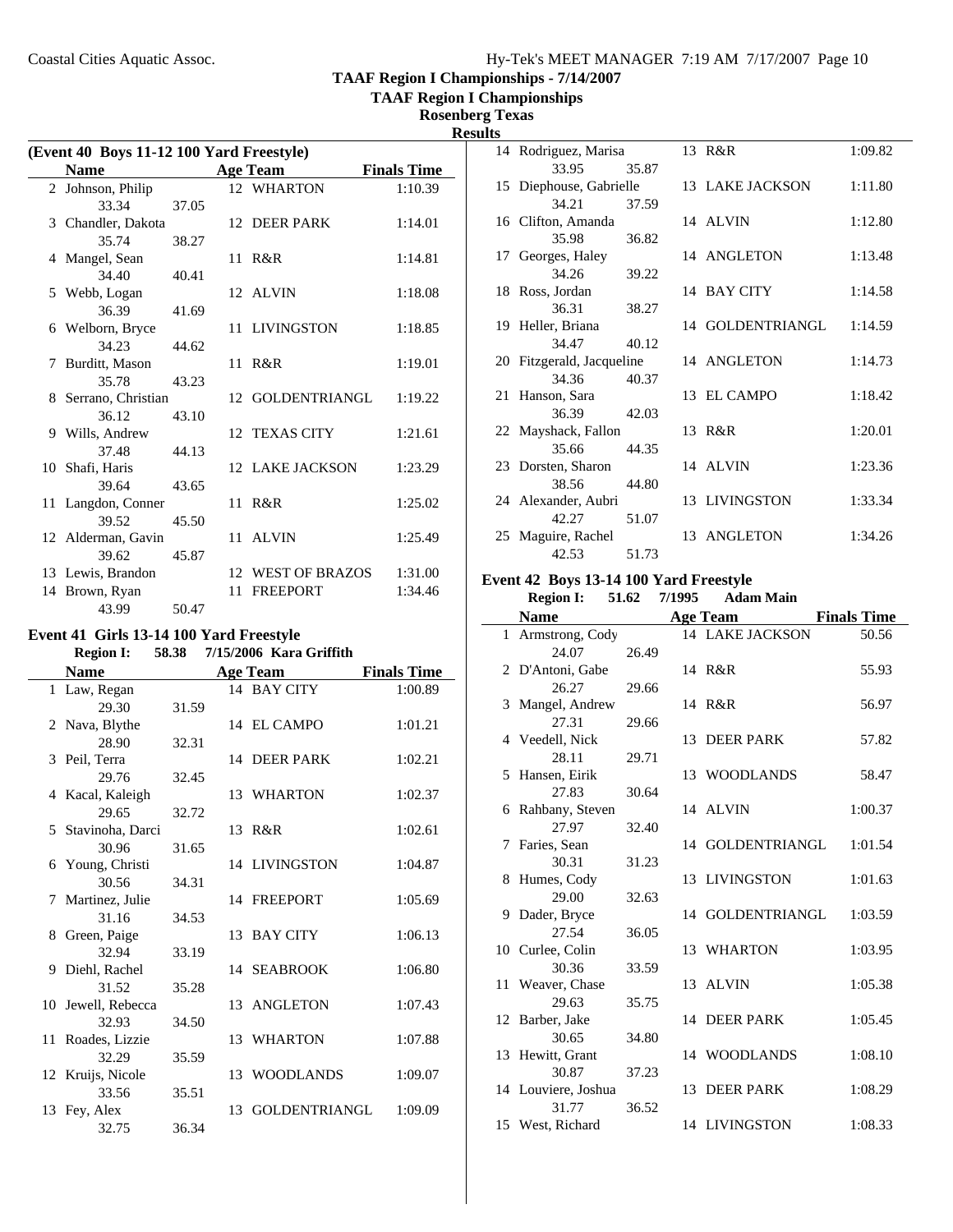**TAAF Region I Championships**

# **Rosenberg Texas**

**Results**

| (Event 42 Boys 13-14 100 Yard Freestyle) |                                         |       |    |                       |                    |
|------------------------------------------|-----------------------------------------|-------|----|-----------------------|--------------------|
|                                          | <b>Name</b>                             |       |    | <b>Age Team</b>       | <b>Finals Time</b> |
|                                          | 16 Parten, Jim                          |       |    | 14 ANGLETON           | 1:09.15            |
|                                          | 32.77                                   | 36.38 |    |                       |                    |
| 17                                       | Pitts, Cole                             |       |    | 13 ALVIN              | 1:18.11            |
|                                          | Event 43 Girls 15-17 100 Yard Freestyle |       |    |                       |                    |
|                                          | <b>Region I:</b>                        | 55.10 |    | 7/12/2003 Amanda Neal |                    |
|                                          | <b>Name</b>                             |       |    | <b>Age Team</b>       | <b>Finals Time</b> |
|                                          | 1 Gale, Marissa                         |       |    | 16 R&R                | 56.52              |
|                                          | 27.17                                   | 29.35 |    |                       |                    |
|                                          | 2 Umbach, Brynn                         |       |    | 15 WOODLANDS          | 57.30              |
|                                          | 27.74                                   | 29.56 |    |                       |                    |
| $\overline{3}$                           | Griffith, Kara                          |       |    | 15 BAY CITY           | 58.41              |
|                                          | 28.08                                   | 30.33 |    |                       |                    |
|                                          | 4 McMahon, Kaitlyn                      |       |    | 16 SEABROOK           | 1:00.82            |
|                                          | 29.01                                   | 31.81 |    |                       |                    |
| 5                                        | Morrell, Krystan                        |       |    | 15 GOLDENTRIANGL      | 1:01.76            |
|                                          | 30.36                                   | 31.40 |    |                       |                    |
|                                          | 6 Robinson, Emma                        |       | 17 | <b>SEABROOK</b>       | 1:02.54            |
|                                          | 29.09                                   | 33.45 |    |                       |                    |
| 7                                        | Brown, Jessica                          |       |    | 15 ANGLETON           | 1:04.54            |
|                                          | 30.76                                   | 33.78 |    |                       |                    |
|                                          | 8 Chilton, Alyssa                       |       |    | 15 LIVINGSTON         | 1:05.06            |
|                                          | 30.11                                   | 34.95 |    |                       |                    |
| 9                                        | Slaughter, Ashleigh                     |       |    | 15 BAY CITY           | 1:07.45            |
|                                          | 31.98                                   | 35.47 |    |                       |                    |
|                                          | 10 Brink, Tiffany<br>31.07              |       |    | 16 LAPORTE            | 1:07.55            |
| 11                                       | Thompson, Kendall                       | 36.48 |    | 15 WHARTON            | 1:07.61            |
|                                          | 33.25                                   | 34.36 |    |                       |                    |
|                                          | 12 Gomez, Samantha                      |       |    | 16 LAPORTE            | 1:07.89            |
|                                          | 31.79                                   | 36.10 |    |                       |                    |
|                                          | 13 Carr, Christina                      |       |    | 16 R&R                | 1:11.64            |
|                                          | 34.78                                   | 36.86 |    |                       |                    |
|                                          | 14 Culver, Bobbie                       |       |    | 17 SOUTH BELT         | 1:12.20            |
|                                          | 33.62                                   | 38.58 |    |                       |                    |
|                                          | 15 Capestani, Sarah                     |       |    | 16 TEXAS CITY         | 1:15.79            |
|                                          | 35.83                                   | 39.96 |    |                       |                    |
|                                          | 16 Wilkerson, Caitlin                   |       |    | 15 R&R                | 1:16.40            |
|                                          | 35.36                                   | 41.04 |    |                       |                    |
| 17                                       | Moreno, Christina                       |       |    | 15 R&R                | 1:18.45            |
|                                          | 36.41                                   | 42.04 |    |                       |                    |
|                                          |                                         |       |    |                       |                    |

### **Event 44 Boys 15-17 100 Yard Freestyle Region I:** 47.75 7/9/2005 **Nicholas Ward**

| <b>INCERTHE</b> .   | 77.73 | 7774003 | - Fulloids Wafu  |                    |       |
|---------------------|-------|---------|------------------|--------------------|-------|
| <b>Name</b>         |       |         | <b>Age Team</b>  | <b>Finals Time</b> |       |
| 1 Tomas, Matt       |       |         | 16 R&R           |                    | 51.18 |
| 24.15               | 27.03 |         |                  |                    |       |
| 2 Hoelzer, Nicholas |       |         | 16 GOLDENTRIANGL |                    | 52.67 |
| 25.55               | 27.12 |         |                  |                    |       |
| 3 Abner, Jonathan   |       |         | 16 SOUTH BELT    |                    | 52.74 |
| 25.06               | 27.68 |         |                  |                    |       |
| 4 Arnold, Jason     |       |         | 16 R&R           |                    | 54.38 |
| 25.87               | 28.51 |         |                  |                    |       |
| 5 Attaway, Tyler    |       |         | 15 BAY CITY      |                    | 55.09 |
| 26.69               | 28.40 |         |                  |                    |       |

| ய  |                           |       |                  |         |
|----|---------------------------|-------|------------------|---------|
|    | 6 Barnes, Joe             |       | 17 ALVIN         | 55.18   |
|    | 25.29                     | 29.89 |                  |         |
|    | 7 Moreno, Richard         |       | 17 R&R           | 55.39   |
|    | 26.17                     | 29.22 |                  |         |
|    | 8 Zipprian, Daniel        |       | 16 R&R           | 55.44   |
|    | 26.30                     | 29.14 |                  |         |
|    | 9 Vesling, Ethan          |       | 15 LAKE JACKSON  | 55.82   |
|    | 25.95                     | 29.87 |                  |         |
|    | 10 Button, Leon           |       | 17 BAY CITY      | 55.95   |
|    | 25.88                     | 30.07 |                  |         |
|    | 11 Hulbert, Zachary       |       | 15 BAY CITY      | 56.45   |
|    | 26.41                     | 30.04 |                  |         |
|    | 12 Vasquez, Steven        |       | 15 R&R           | 58.61   |
|    | 27.15                     | 31.46 |                  |         |
|    | 13 McCampbell, Ian        |       | 16 GOLDENTRIANGL | 58.87   |
|    | 27.70                     | 31.17 |                  |         |
|    | 14 Babcock, Ben           |       | 15 WOODLANDS     | 58.99   |
|    | 28.08                     | 30.91 |                  |         |
|    | 15 Bloomberg, Christopher |       | 16 ANGLETON      | 59.05   |
|    | 28.25                     | 30.80 |                  |         |
|    | 16 Stovall, Guy           |       | 15 EL CAMPO      | 59.76   |
|    | 28.71                     | 31.05 |                  |         |
|    | 17 Ruzicka, Austin        |       | 15 ANGLETON      | 1:02.29 |
|    | 30.04                     | 32.25 |                  |         |
| 18 | Fruge, Elliot             |       | 15 ANGLETON      | 1:02.69 |
|    | 30.58                     | 32.11 |                  |         |

# **Event 45 Girls 11-12 50 Yard Backstroke**<br>**Pagin L. 31.15 7/1996** Lessica

|              | <b>Region I:</b><br>31.15 | 7/1996 | <b>Jessica Lovorn</b> |                    |
|--------------|---------------------------|--------|-----------------------|--------------------|
|              | <b>Name</b>               |        | <b>Age Team</b>       | <b>Finals Time</b> |
| $\mathbf{1}$ | Wilkins, Kari             | 11     | <b>EL CAMPO</b>       | 34.31              |
| 2            | McBroom, Kayla            | 12     | <b>TEXAS CITY</b>     | 34.47              |
| 3            | Montanari, Madison        | 12     | <b>GOLDENTRIANGL</b>  | 34.64              |
| 4            | Norman, Emily             | 12     | <b>SEABROOK</b>       | 35.86              |
| 5            | Green, Maggie             | 11     | R&R                   | 37.15              |
| 6            | Hagan, Kristen            | 12     | <b>WOODLANDS</b>      | 37.19              |
| 7            | Nielsen, Cayla            | 11     | <b>EL CAMPO</b>       | 37.35              |
| 8            | Saxton, Courtney          | 12     | <b>DEER PARK</b>      | 37.46              |
| 9            | Zhou, Nijia               | 11     | <b>LAKE JACKSON</b>   | 37.89              |
| 10           | Clifton, Courtney         | 12     | <b>ALVIN</b>          | 38.19              |
| 11           | Spain, Samantha           | 12     | <b>WOODLANDS</b>      | 38.78              |
| 12           | Crowson, Hayley           | 12     | <b>DEER PARK</b>      | 39.15              |
| 13           | Nixon, Chandler           | 11     | <b>ALVIN</b>          | 39.29              |
| 14           | Walters, Alyse            | 12     | <b>DEER PARK</b>      | 39.75              |
| 15           | Kuettel, Megan            | 11     | <b>LAKE JACKSON</b>   | 39.96              |
| 16           | Schauer, Dicey            |        | 12 WHARTON            | 41.70              |
| 17           | Lisewsky, Rachel          | 12     | <b>SEABROOK</b>       | 42.09              |
| 18           | Babcock, Marianna         | 11     | <b>WOODLANDS</b>      | 42.28              |
| 19           | Cook, Taylor              | 11     | R&R                   | 42.96              |
| 20           | Richardson, Kailey        | 11     | <b>LAPORTE</b>        | 44.78              |
| 21           | Perez, Camila             | 11     | <b>ANGLETON</b>       | 44.88              |
| 22           | Surita, Renee             | 12     | <b>SEABROOK</b>       | 46.01              |
| 23           | King, Stephanie           | 11     | <b>ANGLETON</b>       | 48.38              |
| 24           | Buentello, Brooke         | 11     | <b>ANGLETON</b>       | 49.33              |
| 25           | Carr, Mary Beth           | 11     | <b>LAKE JACKSON</b>   | 52.30              |
| 26           | Barnett, Haley            | 11     | <b>BAY CITY</b>       | 53.35              |
| 27           | Sanders, Gabrielle        | 11     | <b>LIVINGSTON</b>     | 53.76              |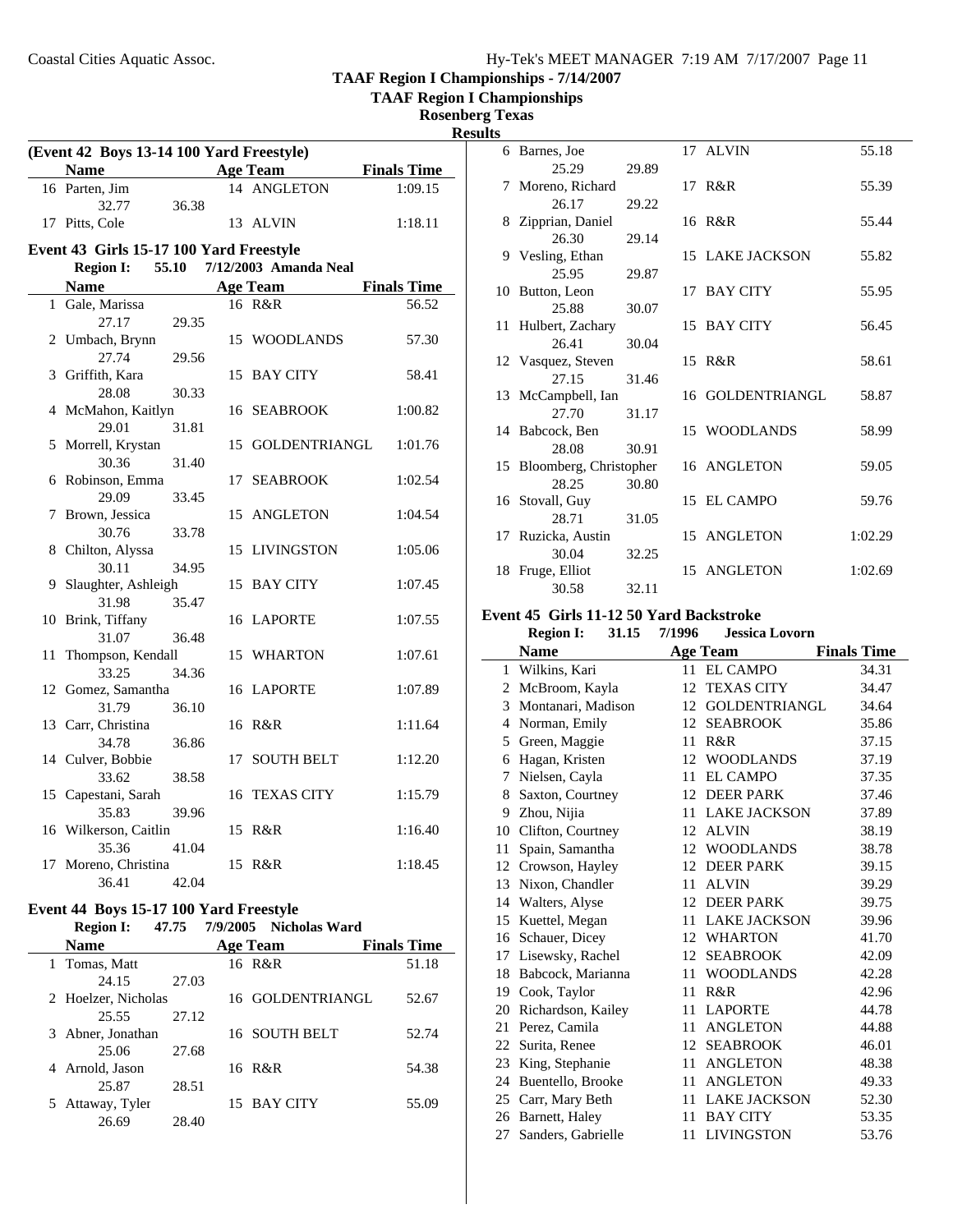**(Event 45 Girls 11-12 50 Yard Backstroke)**

## **TAAF Region I Championships - 7/14/2007**

**TAAF Region I Championships**

**Rosenberg Texas**

**Results**

|      | <b>Name</b>                              |        | <b>Age Team</b>                   | <b>Finals Time</b> |
|------|------------------------------------------|--------|-----------------------------------|--------------------|
| 28   | Jones, Haley                             |        | 12 SOUTH BELT                     | 59.61              |
|      | 29 King, Melissa                         |        | 12 ANGLETON                       | 1:03.67            |
|      | --- Schaefer, Cierra                     | 11     | <b>LAKE JACKSON</b>               | DQ                 |
|      | --- Hudman, Tabitha                      |        | 12 SEABROOK                       | DQ                 |
|      |                                          |        |                                   |                    |
|      | Event 46 Boys 11-12 50 Yard Backstroke   |        |                                   |                    |
|      | <b>Region I:</b><br>31.73                | 7/1999 | <b>Ryan Barcot</b>                |                    |
|      | <b>Name</b>                              |        | <b>Age Team</b>                   | <b>Finals Time</b> |
| 1    | Sheffield, Logan                         | 11     | <b>ANGLETON</b>                   | 34.71              |
|      | 2 Hansen, Peter                          | 11     | <b>WOODLANDS</b>                  | 35.39              |
|      | 3 Haas, Benjamin                         | 12     | <b>EL CAMPO</b>                   | 36.47              |
|      | 4 Campbell, Logan                        |        | 11 DEER PARK                      | 37.60              |
|      | 5 McMahon, Ryan                          |        | 12 SEABROOK                       | 40.71              |
|      | 6 Fussell, Will                          |        | 11 DEER PARK                      | 40.81              |
|      | 7 Pratt, Marshall                        |        | 12 GOLDENTRIANGL                  | 40.94              |
| 8    | Wills, Andrew                            |        | 12 TEXAS CITY                     | 41.26              |
|      | 9 Bell, Dylan                            |        | 12 WEST OF BRAZOS                 | 41.31              |
|      | 10 Miller, Gabriel                       |        | 11 R&R                            | 42.00              |
| 11 - | Shafi, Haris                             |        | 12 LAKE JACKSON                   | 42.04              |
|      | 12 Lara, Nicholas                        | 12     | <b>LAPORTE</b>                    | 42.82              |
|      | 13 Alderman, Greyson                     | 11     | <b>ALVIN</b>                      | 43.78              |
|      | 14 Humes, Curtis                         | 11     | <b>LIVINGSTON</b>                 | 49.63              |
|      | 15 Lewis, Brandon                        | 12     | <b>WEST OF BRAZOS</b>             | 51.12              |
|      | Event 47 Girls 13-14 50 Yard Backstroke  |        |                                   |                    |
|      | <b>Region I:</b><br>29.88                | 7/1995 | <b>S. Salinas</b>                 |                    |
|      | <b>Name</b>                              |        | <b>Age Team</b>                   | <b>Finals Time</b> |
|      | 1 Dungan, Ashley                         |        | 14 DEER PARK                      | 32.90              |
|      | 2 McMillon, Emily                        |        | 14 GOLDENTRIANGL                  | 33.10              |
|      | 3 Law, Regan                             |        | 14 BAY CITY                       | 33.73              |
|      | 4 Thrash, Derian                         |        | 13 EL CAMPO                       | 34.65              |
|      | 5 Giammarco, Bridgette                   |        | 14 R&R                            | 34.81              |
|      |                                          |        |                                   |                    |
|      |                                          |        | 14 R&R                            | 35.71              |
|      | 6 Cutbirth, Hannah                       |        | 14 ALVIN                          | 36.70              |
| 8    | 7 Clifton, Kayla                         |        |                                   | 37.15              |
| 9    | Fey, Alex                                |        | 13 GOLDENTRIANGL<br>13 LIVINGSTON | 37.58              |
|      | Hermes, Caitlyn<br>10 Georges, Haley     |        | 14 ANGLETON                       | 37.72              |
| 11   | Wehrfritz, Kate                          |        | 14 WOODLANDS                      | 37.74              |
| 12   | Mendoza, Monica                          |        | 14 LAKE JACKSON                   | 37.81              |
| 13   | Fedderke, Aubrey                         |        | 13 R&R                            | 38.06              |
| 14   | Martinez, Julie                          | 14     | <b>FREEPORT</b>                   | 38.13              |
| 15   | Richardson, Shelby                       | 13     | <b>LAPORTE</b>                    | 38.61              |
|      | 16 Robinson, Ellen                       | 13     | <b>SEABROOK</b>                   | 39.05              |
| 17   | Fitzgerald, Jacqueline                   |        | 14 ANGLETON                       | 39.59              |
| 18   | Robb, Abbie                              | 13     | <b>DEER PARK</b>                  | 39.69              |
| 19   | Nick, Amanda                             | 13     | R&R                               | 40.17              |
| 20   | Dunstan, Brandy                          | 13     | R&R                               | 40.50              |
| 21   |                                          | 13     | <b>LAPORTE</b>                    | 41.85              |
|      | Rougeou, Breckelle<br>22 Ruffeno, Taelor | 13     | <b>ALVIN</b>                      | 42.28              |
| 23   | Castle, Megan                            | 14     | <b>GOLDENTRIANGL</b>              | 43.34              |
| 24   | Grey, Miranda                            | 13     | <b>LAKE JACKSON</b>               | 50.50              |

| Event 48 Boys 13-14 50 Yard Backstroke |                           |    |                          |                    |
|----------------------------------------|---------------------------|----|--------------------------|--------------------|
|                                        | <b>Region I:</b><br>29.12 |    | 7/10/2004 Jeorge Jimenez |                    |
|                                        | <b>Name</b>               |    | <b>Age Team</b>          | <b>Finals Time</b> |
| 1                                      | Lara, Jared               |    | 14 LAPORTE               | 30.04              |
| 2                                      | Beard, Zacory             | 13 | <b>LAPORTE</b>           | 31.17              |
|                                        | 3 Veedell, Nick           | 13 | <b>DEER PARK</b>         | 31.66              |
| 4                                      | Mangel, Andrew            | 14 | R&R                      | 32.14              |
| 5                                      | Dader, Bryce              | 14 | <b>GOLDENTRIANGL</b>     | 33.01              |
| 6                                      | Zahn, Matthew             | 14 | <b>WHARTON</b>           | 33.05              |
| 7                                      | Griffin, Jermel           | 13 | <b>WEST OF BRAZOS</b>    | 33.29              |
| 8                                      | Hagain, Tim               |    | 14 WOODLANDS             | 34.07              |
| 9                                      | Stockmann, Christopher    | 13 | <b>GOLDENTRIANGL</b>     | 35.06              |
| 10                                     | Chen, Gary                | 13 | <b>GOLDENTRIANGL</b>     | 35.23              |
| 11                                     | Weaver, Chase             | 13 | <b>ALVIN</b>             | 35.95              |
| 12                                     | Gretza, Cole              | 14 | <b>DEER PARK</b>         | 37.30              |
|                                        | 13 West, Richard          | 14 | <b>LIVINGSTON</b>        | 38.94              |
|                                        | 14 Kocurek, Nick          |    | 14 ALVIN                 | 41.27              |
| 15                                     | Lara, Thomas              | 13 | LAPORTE                  | 42.32              |
| 16                                     | Hotz, Jamie               | 14 | <b>LAPORTE</b>           | 42.74              |
| 17                                     | Louviere, Joshua          | 13 | <b>DEER PARK</b>         | 44.00              |
| 18                                     | Frawley, Jeffrey          | 13 | <b>BAY CITY</b>          | 44.60              |
| 19                                     | Mouton, Justin            | 14 | <b>GOLDENTRIANGL</b>     | 44.88              |
| 20                                     | Barnett, Dylan            | 14 | <b>BAY CITY</b>          | 45.74              |
| 21                                     | Kieler, Aaron             | 13 | <b>WHARTON</b>           | 52.19              |
|                                        | --- Pitts, Cole           | 13 | <b>ALVIN</b>             | DO                 |
|                                        | --- Alvarado, Taylor      | 14 | <b>EAGLE LAKE</b>        | DO                 |

## **Event 49 Girls 15-17 50 Yard Backstroke**

|   | <b>Region I:</b><br>28.74 | 7/12/2003 Kristine Kelly |                    |
|---|---------------------------|--------------------------|--------------------|
|   | <b>Name</b>               | Age Team                 | <b>Finals Time</b> |
|   | 1 Pace, Stephanie         | 15 LIVINGSTON            | 33.01              |
|   | 2 Billings, Amanda        | 15 WHARTON               | 33.22              |
|   | 3 Martin, Kelly           | 16 R&R                   | 33.56              |
|   | 4 Dunnigan, Jessica       | 15 GOLDENTRIANGL         | 34.03              |
|   | 5 Schaefer, Ashley        | <b>16 LAKE JACKSON</b>   | 35.24              |
|   | 6 Walker, Shawna          | 16 GOLDENTRIANGL         | 35.33              |
|   | 7 Canet, Misty            | 15 ALVIN                 | 36.80              |
|   | 8 Alvarado, Victoria      | 17 EAGLE LAKE            | 40.66              |
| 9 | Kieler, Cameron           | 15 WHARTON               | 41.19              |
|   | 10 Ramirez, Stephanie     | 16 TEXAS CITY            | 41.26              |

## **Event 50 Boys 15-17 50 Yard Backstroke**

|    | <b>Region I:</b><br>26.25 | 7/15/2006 Roel Rivera |                    |
|----|---------------------------|-----------------------|--------------------|
|    | <b>Name</b>               | <b>Age Team</b>       | <b>Finals Time</b> |
|    | 1 Vesling, Ethan          | 15 LAKE JACKSON       | 28.63              |
|    | 2 Hoelzer, Nicholas       | 16 GOLDENTRIANGL      | 28.70              |
|    | 3 Tomas, Luke             | 15 R&R                | 28.87              |
|    | 4 Jimenez, Eddie          | 16 R&R                | 29.01              |
|    | 5 Abner, Jonathan         | 16 SOUTH BELT         | 29.27              |
|    | 6 McCampbell, Ian         | 16 GOLDENTRIANGL      | 31.52              |
|    | 7 Burdette, Shane         | 16 R&R                | 31.61              |
|    | Sturgis, Levi             | 15 WEST OF BRAZOS     | 31.71              |
| 9  | Amor, Alan                | 16 R&R                | 37.27              |
| 10 | Carrington, Ross          | <b>GOLDENTRIANGL</b>  | 43.06              |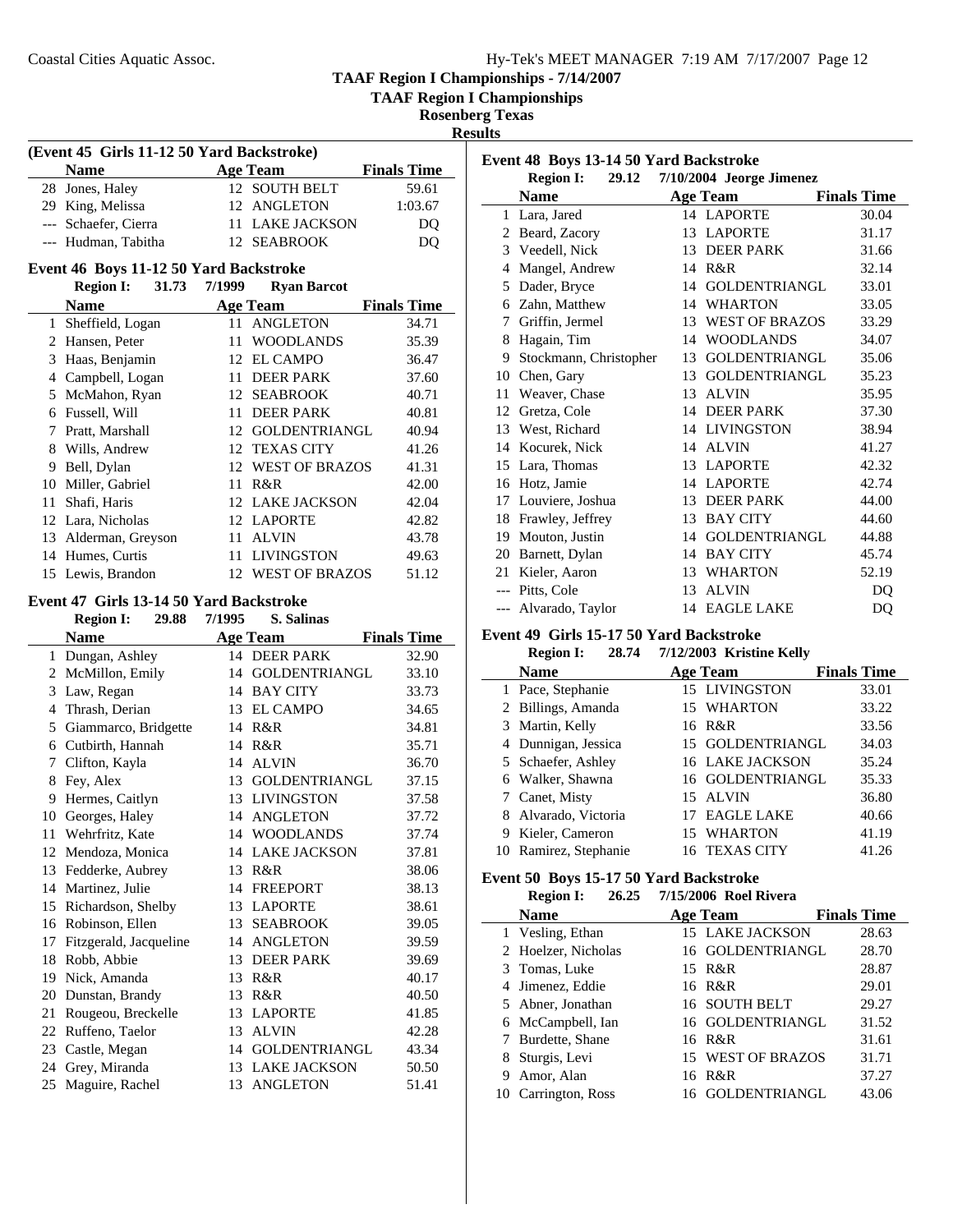**TAAF Region I Championships**

# **Rosenberg Texas**

 $\overline{\phantom{a}}$ 

**Results**

| Event 51 Girls 11-12 50 Yard Breaststroke<br>35.25<br>7/1997<br>C. Spell |                                 |      |                      |                    |
|--------------------------------------------------------------------------|---------------------------------|------|----------------------|--------------------|
|                                                                          | <b>Region I:</b><br><b>Name</b> |      | <b>Age Team</b>      | <b>Finals Time</b> |
|                                                                          | 1 Wilkins, Kari                 |      | 11 EL CAMPO          | 35.68              |
|                                                                          | 2 Vavra, Sidney                 | 11   | <b>LAKE JACKSON</b>  | 36.84              |
| 3                                                                        | McBroom, Kayla                  |      | 12 TEXAS CITY        | 37.99              |
|                                                                          | 4 Kacko, Sierra                 | 11-  | <b>BAY CITY</b>      | 39.02              |
| 5.                                                                       | Montanari, Madison              | 12   | <b>GOLDENTRIANGL</b> | 39.34              |
|                                                                          | 6 Kieler, Amber                 |      | 12 WHARTON           | 40.21              |
| 7                                                                        | Bounds, Macy                    |      | 12 DEER PARK         | 40.39              |
| 8                                                                        | Goff, Haley                     |      | 12 LAKE JACKSON      | 40.56              |
| 9                                                                        | Hagan, Kristen                  |      | 12 WOODLANDS         | 40.65              |
| 10                                                                       | Taylor, Caitlin                 | 12   | <b>DEER PARK</b>     | 40.90              |
| 11                                                                       | Spain, Samantha                 | 12   | <b>WOODLANDS</b>     | 41.16              |
| 12                                                                       | Allgeyer, Anneliese             |      | 12 BAY CITY          | 41.65              |
|                                                                          | 13 O'Donel, Katelyn             | 12   | <b>SEABROOK</b>      | 41.73              |
|                                                                          | 14 Saxton, Courtney             |      | 12 DEER PARK         | 42.07              |
|                                                                          | 15 Mclaughlin, Victoria         | 11 - | <b>LAPORTE</b>       | 42.89              |
|                                                                          | 16 Vazquez, Angela              | 11   | <b>DEER PARK</b>     | 43.11              |
|                                                                          | 17 Walters, Alyse               |      | 12 DEER PARK         | 43.22              |
|                                                                          | 18 Ruszkowski, Faith Ann        |      | 12 SEABROOK          | 43.29              |
|                                                                          | 19 Janer, Jessica               |      | 11 R&R               | 43.48              |
|                                                                          | 20 Alderman, Lauren             |      | 12 ALVIN             | 43.64              |
|                                                                          | 21 Veazey, Ashley               | 11   | R&R                  | 43.89              |
|                                                                          | 22 Hamon, Taylor                | 11   | R&R                  | 45.15              |
| 23                                                                       | Freshour, Sarah                 | 11   | <b>DEER PARK</b>     | 46.20              |
|                                                                          | 24 Kershaw, Shea                |      | 12 DEER PARK         | 46.48              |
| 25                                                                       | May, Bailee                     |      | 12 SEABROOK          | 46.70              |
|                                                                          | 26 Gootee, Alyson               |      | 12 R&R               | 46.71              |
| 27                                                                       | Rodriguez, Angel                |      | 11 EL CAMPO          | 46.77              |
| 28                                                                       | Rodgers, Bailey                 |      | 11 GOLDENTRIANGL     | 47.26              |
| 29                                                                       | Schaefer, Cierra                |      | 11 LAKE JACKSON      | 47.61              |
|                                                                          | 30 Surita, Renee                |      | 12 SEABROOK          | 49.51              |
|                                                                          | 31 Hartley, Tiffany             |      | 12 WHARTON           | 52.29              |
|                                                                          | 32 Sanders, Gabrielle           |      | 11 LIVINGSTON        | 54.05              |
|                                                                          | 33 Carr, Mary Beth              | 11   | <b>LAKE JACKSON</b>  | 1:00.01            |
|                                                                          | --- Buentello, Brooke           | 11   | <b>ANGLETON</b>      | DQ                 |

## **Event 52 Boys 11-12 50 Yard Breaststroke**

| <b>Region I:</b><br>35.18          | 7/1999 | <b>Watt Harrison</b> |                                                                                                                            |
|------------------------------------|--------|----------------------|----------------------------------------------------------------------------------------------------------------------------|
| Name                               |        |                      | <b>Finals Time</b>                                                                                                         |
| Stockmann, Matthew<br>$\mathbf{1}$ |        |                      | 38.40                                                                                                                      |
| Robbins, Andrew                    |        |                      | 40.59                                                                                                                      |
| Adair, Jake                        | 11     | <b>WOODLANDS</b>     | 40.70                                                                                                                      |
| Chandler, Dakota                   | 12.    | <b>DEER PARK</b>     | 42.58                                                                                                                      |
| Serrano, Christian                 | 12     | <b>GOLDENTRIANGL</b> | 42.93                                                                                                                      |
| Burditt, Clay                      | 12.    | R&R                  | 43.05                                                                                                                      |
| Nielsen, Chris                     |        |                      | 43.25                                                                                                                      |
| Headrick, Canyon                   | 11     | <b>DEER PARK</b>     | 43.39                                                                                                                      |
| Bell, Dylan                        | 12     |                      | 45.07                                                                                                                      |
| Cameron, Collin                    | 12     | <b>SEABROOK</b>      | 45.19                                                                                                                      |
| May, Brennen                       | 11     | <b>SEABROOK</b>      | 45.38                                                                                                                      |
| 12 McMahon, Ryan                   |        |                      | 45.67                                                                                                                      |
| Welborn, Bryce                     | 11     | <b>LIVINGSTON</b>    | 46.56                                                                                                                      |
| Webb, Logan                        |        | <b>ALVIN</b>         | 48.80                                                                                                                      |
| Margot, Dmitri                     |        |                      | 50.76                                                                                                                      |
|                                    |        |                      | Age Team<br>12 GOLDENTRIANGL<br>12 LAKE JACKSON<br><b>EL CAMPO</b><br>12.<br>WEST OF BRAZOS<br>12 SEABROOK<br>12<br>12 R&R |

| 16 Diaz, Peyton | 12 SEABROOK | 57.18   |
|-----------------|-------------|---------|
| 17 Maher, Ryan  | 11 R&R      | 1:01.63 |

### **Event 53 Girls 13-14 50 Yard Breaststroke**

|              | 33.95<br><b>Region I:</b> | 7/1986 | <b>Rene Mullins</b>    |                    |
|--------------|---------------------------|--------|------------------------|--------------------|
|              | <b>Name</b>               |        | Age Team               | <b>Finals Time</b> |
| $\mathbf{1}$ | Vesling, Ava              |        | <b>14 LAKE JACKSON</b> | 34.90              |
| 2            | Headrick, Emily           | 14     | <b>DEER PARK</b>       | 34.95              |
| 3            | Ecuer, Gabriella          | 13     | <b>ALVIN</b>           | 35.42              |
| 4            | Noser, Kaitlin            | 13     | R&R                    | 35.64              |
| 5            | Robinson, Ellen           | 13     | <b>SEABROOK</b>        | 38.45              |
| 6            | Kruijs, Nicole            | 13     | <b>WOODLANDS</b>       | 38.53              |
| 7            | Dunstan, Courtney         | 14     | R&R                    | 40.62              |
| 8            | Beard, Corral             | 14     | <b>LAPORTE</b>         | 42.04              |
| 9            | Strain, Hannah            | 14     | <b>WOODLANDS</b>       | 42.25              |
| $*10$        | Crawford, Sarah           | 13     | <b>SEABROOK</b>        | 42.56              |
| $*10$        | Krouse, Samantha          | 14     | <b>SEABROOK</b>        | 42.56              |
| 12           | Green, Paige              | 13     | <b>BAY CITY</b>        | 42.62              |
| 13           | Davis, Taylor             | 14     | <b>SEABROOK</b>        | 44.05              |
| 14           | Grey, Miranda             | 13     | <b>LAKE JACKSON</b>    | 45.07              |
| 15           | Castle, Megan             | 14     | <b>GOLDENTRIANGL</b>   | 45.59              |
| 16           | Heller, Briana            | 14     | <b>GOLDENTRIANGL</b>   | 46.41              |
| 17           | Rougeou, Breckelle        | 13     | <b>LAPORTE</b>         | 49.13              |
| 18           | Nick, Amanda              | 13     | R&R                    | 50.79              |
| 19           | Alexander, Aubri          | 13     | <b>LIVINGSTON</b>      | 53.37              |
|              | Hanson, Sara              | 13     | <b>EL CAMPO</b>        | DQ                 |
|              | --- Wehrfritz, Kate       |        | 14 WOODLANDS           | DQ                 |

## **Event 54 Boys 13-14 50 Yard Breaststroke**

|   | <b>Region I:</b>    | 29.95 7/12/2003 Chris Hughes |                    |
|---|---------------------|------------------------------|--------------------|
|   | <b>Name</b>         | Age Team                     | <b>Finals Time</b> |
|   | 1 Vonderheide, Josh | 14 LAKE JACKSON              | 32.42              |
|   | 2 Lee, Robert       | 14 WHARTON                   | 32.71              |
|   | 3 D'Antoni, Gabe    | 14 R&R                       | 34.03              |
|   | 4 Travis, Taylor    | 14 ANGLETON                  | 34.14              |
|   | 5 Cahill, Connor    | 14 WOODLANDS                 | 34.41              |
| 6 | Hagain, Tim         | 14 WOODLANDS                 | 36.84              |
|   | 7 Chen, Gary        | <b>GOLDENTRIANGL</b><br>13   | 36.88              |
| 8 | Griffin, William    | 13 SEABROOK                  | 37.16              |
| 9 | Hotz, Jamie         | 14 LAPORTE                   | 37.83              |
|   | 10 McMillon, Riley  | 13 GOLDENTRIANGL             | 38.27              |
|   | 11 McCampbell, Ryan | 14 GOLDENTRIANGL             | 39.19              |
|   | 12 Kocurek, Nick    | 14 ALVIN                     | 40.12              |
|   | 13 Golden, Zachory  | 14 LAPORTE                   | 40.15              |
|   | 14 Lara, Thomas     | 13 LAPORTE                   | 45.25              |
|   | 15 Kieler, Aaron    | WHARTON<br>13                | 52.89              |
|   | --- Mouton, Justin  | <b>GOLDENTRIANGL</b><br>14   | DQ                 |

### **Event 55 Girls 15-17 50 Yard Breaststroke**

| <b>Region I:</b>     | 32.20 | 7/9/2005 Jocelyn Thibodaux |                    |
|----------------------|-------|----------------------------|--------------------|
| <b>Name</b>          |       | <b>Age Team</b>            | <b>Finals Time</b> |
| 1 Johnson, Hillary   |       | 16 EL CAMPO                | 33.05              |
| 2 Snider, Valerie    |       | 16 R&R                     | 33.28              |
| 3 Przybilla, Mehagan |       | 15 R&R                     | 36.21              |
| 4 Esposito, Chelsea  |       | 16 R&R                     | 36.56              |
| 5 Brown, Jessica     |       | 15 ANGLETON                | 36.71              |
| 6 Zahn, Blaire       |       | <b>WHARTON</b>             | 37.24              |
| 7 Brink, Tiffany     |       | 16 LAPORTE                 | 37.49              |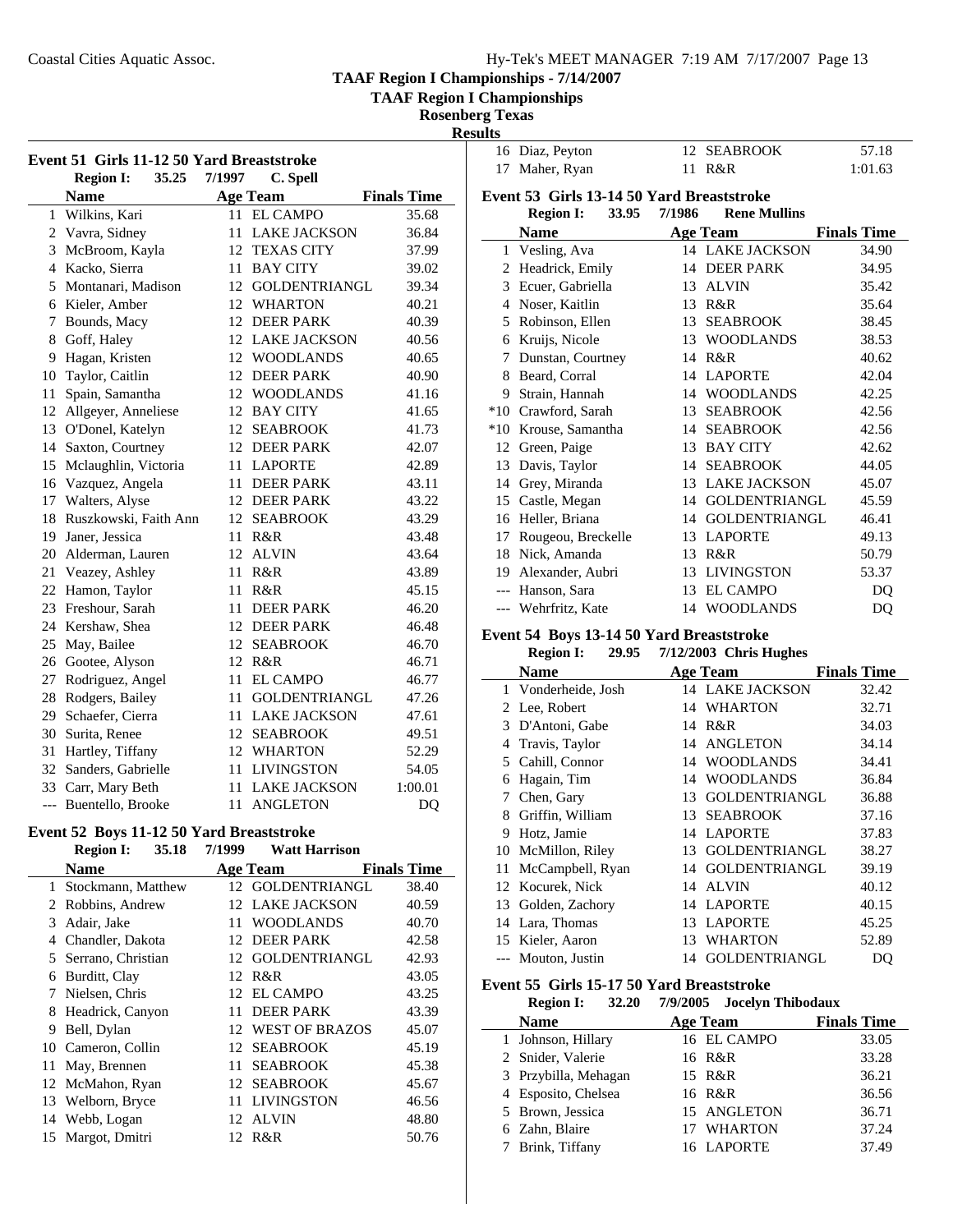**TAAF Region I Championships**

## **Rosenberg Texas**

 $\overline{a}$ 

| (Event 55 Girls 15-17 50 Yard Breaststroke) |                 |                    |
|---------------------------------------------|-----------------|--------------------|
| <b>Name</b>                                 | <b>Age Team</b> | <b>Finals Time</b> |
| 8 Major, Bronte                             | 15 R&R          | 39.27              |
| 9 Canet, Misty                              | 15 ALVIN        | 41.64              |
| 10 Carr, Christina                          | 16 R&R          | 41.82              |
| 11 Kieler, Cameron                          | 15 WHARTON      | 45.54              |
| 12 Slaughter, Ashleigh                      | 15 BAY CITY     | 47 24              |

## **Event 56 Boys 15-17 50 Yard Breaststroke**

### **Region I: 28.31 7/10/2004 Chris Hughes**

|   | Name                 |     | <b>Age Team</b>      | <b>Finals Time</b> |
|---|----------------------|-----|----------------------|--------------------|
|   | 1 Bertrand, Juvencio |     | 15 DEER PARK         | 30.02              |
|   | 2 McDonnell, Tyler   |     | 16 R&R               | 31.02              |
|   | 3 Ward, Nathan       |     | 15 R&R               | 31.23              |
|   | 4 Hoelzer, Nicholas  |     | 16 GOLDENTRIANGL     | 32.34              |
|   | 5 Vesling, Ethan     |     | 15 LAKE JACKSON      | 32.47              |
|   | 6 Espinosa, Kyle     |     | 17 WHARTON           | 32.48              |
|   | 7 Stovall, Guy       |     | 15 EL CAMPO          | 32.89              |
|   | 8 Hulbert, Zachary   |     | 15 BAY CITY          | 33.28              |
| 9 | Bird, Tim            |     | 15 TEXAS CITY        | 33.63              |
|   | 10 Yang, Danhong     | 15  | <b>GOLDENTRIANGL</b> | 37.68              |
|   | 11 Ruzicka, Austin   |     | 15 ANGLETON          | 38.13              |
|   | 12 Carrington, Ross  | 16. | <b>GOLDENTRIANGL</b> | 44.10              |

### **Event 57 Girls 11-12 50 Yard Butterfly**

## **Region I: 29.22 7/15/2006** Kaleigh Kacal **Name Age Team Finals Time**

|    | 1 Norrell, Kaitlyn    |    | 12 WHARTON       | 31.76 |
|----|-----------------------|----|------------------|-------|
|    | 2 Kristynik, Angela   | 11 | <b>BAY CITY</b>  | 32.37 |
|    | 3 Walker, Shanna      | 11 | GOLDENTRIANGL    | 34.37 |
| 4  | Allsep, Cameron       | 11 | <b>DEER PARK</b> | 34.51 |
| 5  | Przybilla, Hannah     | 11 | R&R              | 34.53 |
| 6  | Hartensteiner, Ashley | 11 | R&R              | 35.04 |
| 7  | Lander, Lauren        |    | 12 LAKE JACKSON  | 36.51 |
| 8  | Crowson, Hayley       |    | 12 DEER PARK     | 39.25 |
| 9  | Smith, Ashton         |    | 12 LAPORTE       | 39.52 |
| 10 | Fritz, Rebecca        |    | 11 LAKE JACKSON  | 39.74 |
|    | 11 Clifton, Courtney  |    | 12 ALVIN         | 40.83 |
|    | 12 Walters, Alyse     |    | 12 DEER PARK     | 41.24 |
| 13 | Babcock, Marianna     | 11 | <b>WOODLANDS</b> | 41.46 |
|    | 14 Schauer, Dicey     |    | 12 WHARTON       | 41.61 |
|    | 15 Cantu, Michelle    | 11 | <b>BAY CITY</b>  | 41.69 |
|    | 16 Alderman, Lauren   |    | 12 ALVIN         | 43.73 |
| 17 | Freshour, Sarah       | 11 | <b>DEER PARK</b> | 46.53 |
|    | 18 Gerber, Christen   |    | 12 ALVIN         | 47.28 |
|    | 19 Hudman, Tabitha    |    | 12 SEABROOK      | 56.56 |

### **Event 58 Boys 11-12 50 Yard Butterfly**

| <b>Region I:</b><br>29.36 | 7/9/2005 Joshua Foster |                    |
|---------------------------|------------------------|--------------------|
| <b>Name</b>               | <b>Age Team</b>        | <b>Finals Time</b> |
| 1 Wauls, Jeremy           | 12 SEABROOK            | 32.27              |
| 2 Sheffield, Logan        | 11 ANGLETON            | 33.88              |
| 3 Ohm, Logan              | 12 LIVINGSTON          | 34.95              |
| 4 Campbell, Logan         | 11 DEER PARK           | 35.25              |
| 5 Johnson, Philip         | 12 WHARTON             | 35.83              |
| 6 Fussell, Will           | 11 DEER PARK           | 41.95              |
| 7 Garza, Christopher      | R&R<br>11              | 43.73              |
| Lara, Nicholas            | 12 LAPORTE             | 48.69              |

| Langdon, Conner           | 11 | R&R                    | 53.33                                                                                                                                          |
|---------------------------|----|------------------------|------------------------------------------------------------------------------------------------------------------------------------------------|
| Folse, Kyle               | 11 | <b>GOLDENTRIANGL</b>   | DO                                                                                                                                             |
| Burditt, Mason            | 11 | R&R                    | DQ                                                                                                                                             |
|                           |    |                        |                                                                                                                                                |
| <b>Region I:</b><br>28.82 |    | <b>Hillary Johnson</b> |                                                                                                                                                |
| <b>Name</b>               |    |                        | <b>Finals Time</b>                                                                                                                             |
| Kacal, Kaleigh            |    |                        | 28.65                                                                                                                                          |
| Zamora, Courtney          | 14 | R&R                    | 28.72                                                                                                                                          |
| McMillon, Emily           | 14 | <b>GOLDENTRIANGL</b>   | 30.28                                                                                                                                          |
| O'Briant, Hailey          | 14 | <b>EL CAMPO</b>        | 31.05                                                                                                                                          |
| Dungan, Ashley            | 14 |                        | 31.39                                                                                                                                          |
| Babcock, Jordan           | 13 |                        | 33.25                                                                                                                                          |
| Diehl, Rachel             | 14 | <b>SEABROOK</b>        | 33.35                                                                                                                                          |
| Rodriguez, Marisa         | 13 | R&R                    | 34.00                                                                                                                                          |
| Hooper, Amy               | 14 | <b>GOLDENTRIANGL</b>   | 34.42                                                                                                                                          |
| Rodgers, Jennifer         | 13 | <b>ALVIN</b>           | 35.96                                                                                                                                          |
| Ortiz, Hannah             | 14 | <b>ALVIN</b>           | 36.70                                                                                                                                          |
| Garcia, Brelan            | 13 | <b>LAPORTE</b>         | 38.23                                                                                                                                          |
| Heller, Briana            | 14 | <b>GOLDENTRIANGL</b>   | 38.90                                                                                                                                          |
| Mayshack, Fallon          | 13 | R&R                    | 40.44                                                                                                                                          |
| Diephouse, Gabrielle      |    |                        | 40.56                                                                                                                                          |
|                           |    |                        | Event 59 Girls 13-14 50 Yard Butterfly<br>7/9/2005<br><b>Age Team</b><br>13 WHARTON<br><b>DEER PARK</b><br><b>WOODLANDS</b><br>13 LAKE JACKSON |

16 43.39 Garcia, Korinna 13 LAPORTE --- Richardson, Shelby 13 LAPORTE DQ

## **Event 60 Boys 13-14 50 Yard Butterfly**

|              | <b>Region I:</b><br>25.52 | 7/1995 | <b>Adam Main</b>      |                    |
|--------------|---------------------------|--------|-----------------------|--------------------|
|              | <b>Name</b>               |        | <b>Age Team</b>       | <b>Finals Time</b> |
| $\mathbf{1}$ | Armstrong, Cody           |        | 14 LAKE JACKSON       | 25.06              |
| 2            | Holt, Taylor              |        | 14 LAPORTE            | 26.54              |
| 3            | Hansen, Eirik             | 13     | <b>WOODLANDS</b>      | 29.10              |
| 4            | Jacks, Jeremy             | 14     | R&R                   | 29.45              |
| 5.           | Cahill, Connor            |        | 14 WOODLANDS          | 29.72              |
| 6            | Rivas, Ricardo            | 13     | <b>LAPORTE</b>        | 29.77              |
| 7            | Griffin, Jermel           | 13     | <b>WEST OF BRAZOS</b> | 32.10              |
| 8            | Hewitt, Grant             | 14     | <b>WOODLANDS</b>      | 32.34              |
| 9            | Curlee, Christopher       |        | 14 WHARTON            | 32.40              |
|              | 10 Lara, Thomas           |        | 13 LAPORTE            | 32.74              |
| 11           | Barber, Jake              | 14     | <b>DEER PARK</b>      | 33.65              |
| 12           | Faries, Sean              | 14     | <b>GOLDENTRIANGL</b>  | 33.76              |
| 13           | Griffin, William          | 13     | <b>SEABROOK</b>       | 36.21              |
| 14           | Golden, Zachory           | 14     | <b>LAPORTE</b>        | 37.70              |
| 15           | Frawley, Jeffrey          | 13     | BAY CITY              | 51.95              |

### **Event 61 Girls 15-17 50 Yard Butterfly**

**Region I: 27.67 7/10/2004 Harmony D'Antoni** 

|    | <b>Name</b>         |     | <b>Age Team</b>        | <b>Finals Time</b> |
|----|---------------------|-----|------------------------|--------------------|
|    | 1 Umbach, Brynn     |     | 15 WOODLANDS           | 28.28              |
|    | 2 Johnson, Hillary  |     | 16 EL CAMPO            | 28.47              |
|    | 3 McMahon, Kaitlyn  |     | 16 SEABROOK            | 29.99              |
|    | 4 Griffith, Kara    |     | 15 BAY CITY            | 30.27              |
|    | 5 Summers, Kristin  | 17. | R&R                    | 31.20              |
|    | 6 Dunnigan, Jessica |     | 15 GOLDENTRIANGL       | 32.25              |
| 7  | Morrell, Krystan    |     | 15 GOLDENTRIANGL       | 32.42              |
|    | 8 Schaefer, Ashley  |     | <b>16 LAKE JACKSON</b> | 32.59              |
| 9  | Gadberry, Sarah     |     | 16 LAPORTE             | 34.61              |
| 10 | Walker, Shawna      |     | 16 GOLDENTRIANGL       | 35.36              |
|    | Culver, Bobbie      |     | <b>SOUTH BELT</b>      | 38.90              |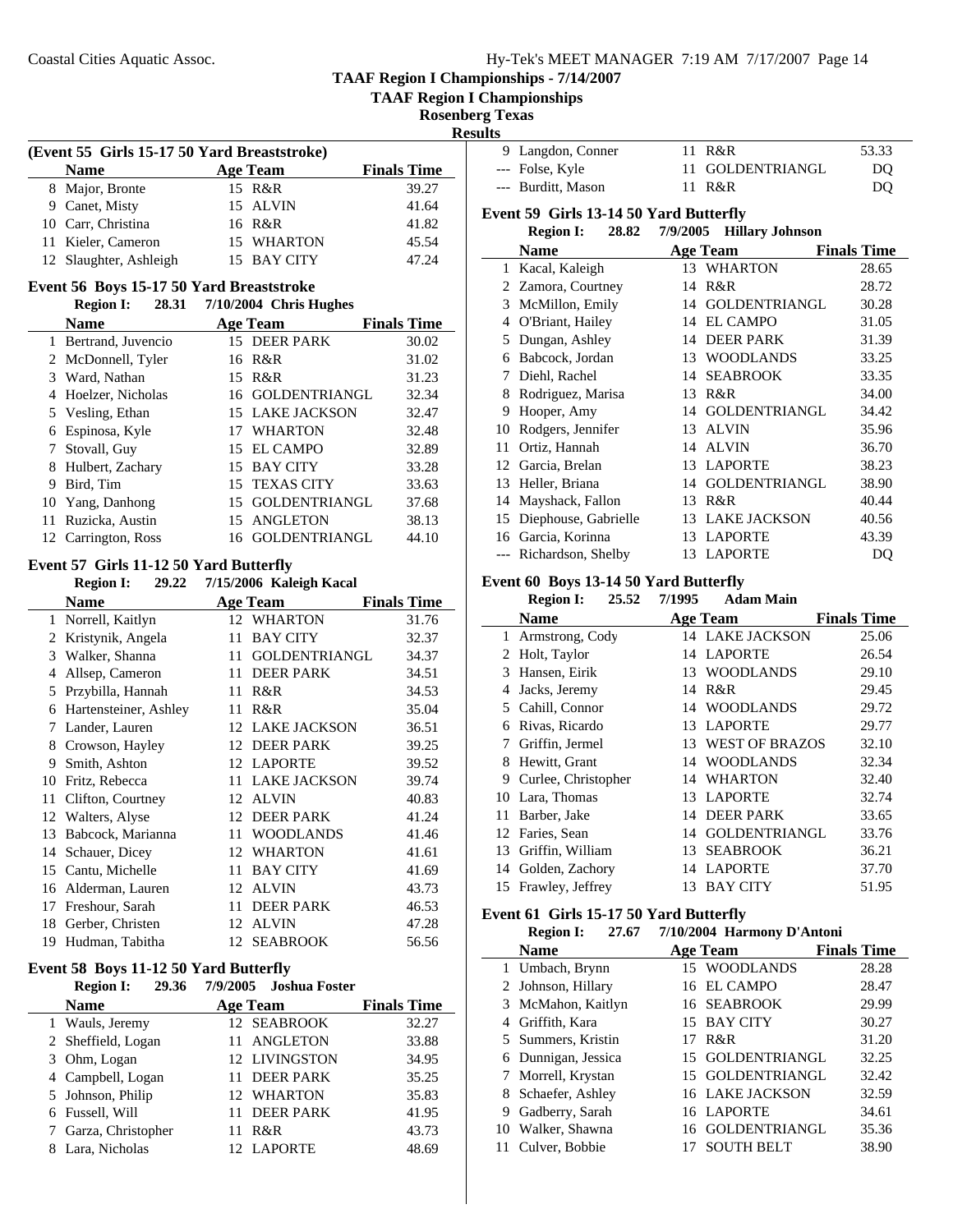**TAAF Region I Championships**

**Rosenberg Texas**

**Results**

| <b>Name</b><br><b>Age Team</b><br><b>Finals Time</b><br>Slaughter, Ashleigh<br>15 BAY CITY<br>DQ<br>Event 62 Boys 15-17 50 Yard Butterfly<br>24.00<br>7/15/2006 Roel Rivera<br><b>Region I:</b><br><b>Age Team</b><br><b>Finals Time</b><br><b>Name</b><br>Major, Aijan<br>17 R&R<br>25.68<br>1<br>2 Sturgis, Levi<br>15 WEST OF BRAZOS<br>27.68<br>3 Brown, Duncan<br>16 GOLDENTRIANGL<br>28.22<br>4 Hulbert, Zachary<br>15 BAY CITY<br>28.53<br>5 Stovall, Guy<br>15 EL CAMPO<br>28.56<br>6 Abner, Jonathan<br>16 SOUTH BELT<br>29.34<br>Vasquez, Steven<br>7<br>15 R&R<br>29.46<br>8 Yang, Danhong<br><b>GOLDENTRIANGL</b><br>30.28<br>15<br>Event 63 Girls 11-12 50 Yard Freestyle<br>26.73<br>7/2000<br><b>Region I:</b><br>L Paul<br><b>Name</b><br><b>Age Team</b><br><b>Finals Time</b><br>1 O'Hearn, Becca<br>12 R&R<br>27.98<br>2 Harper, Hannah<br>12 WHARTON<br>27.99<br>3 Norman, Emily<br>12 SEABROOK<br>29.37<br>4 Vavra, Sidney<br>11 LAKE JACKSON<br>29.79<br>McBroom, Kayla<br>5<br>12 TEXAS CITY<br>29.88<br>Kristynik, Angela<br>11 BAY CITY<br>30.12<br>6<br>7<br>O'Donel, Katelyn<br>12 SEABROOK<br>31.82<br>8<br>Stovall, Megan<br>12 EL CAMPO<br>31.84<br>Montanari, Madison<br>12<br>GOLDENTRIANGL<br>32.04<br>9<br>10 Duke, Meagan<br>12 DEER PARK<br>32.22<br>Spain, Samantha<br>12 WOODLANDS<br>11<br>32.87<br>12 Nixon, Chandler<br>11<br><b>ALVIN</b><br>33.02<br>13 Cantu, Jessica<br>12 BAY CITY<br>33.50<br>12 SEABROOK<br>14 Ruszkowski, Faith Ann<br>33.62<br>15 Walker, Shanna<br>11 GOLDENTRIANGL<br>34.17<br>11 EL CAMPO<br>34.33<br>16 Nielsen, Cayla<br>Allgeyer, Anneliese<br>12 BAY CITY<br>35.29<br>17<br>Rosenstrauch, Kayla<br>18<br>12 WOODLANDS<br>35.58<br>19 Vazquez, Angela<br><b>DEER PARK</b><br>11<br>35.67<br>20 Schaefer, Cierra<br><b>LAKE JACKSON</b><br>11<br>35.91<br>35.94<br>R&R<br>21<br>Soda, Toluse<br>11<br><b>EL CAMPO</b><br>Huddleston, Bayley<br>11<br>35.96<br>22<br>May, Bailee<br>12<br><b>SEABROOK</b><br>23<br>36.13<br>24<br>Cantu, Michelle<br>11<br><b>BAY CITY</b><br>36.78<br>25<br>Clifton, Courtney<br>12<br><b>ALVIN</b><br>37.98<br>26 Perez, Camila<br>11<br><b>ANGLETON</b><br>38.64<br>27<br>Kershaw, Shea<br>12<br><b>DEER PARK</b><br>39.92<br>Richardson, Kailey<br>28<br><b>LAPORTE</b><br>40.26<br>11<br>29<br>Sanders, Gabrielle<br>11<br><b>LIVINGSTON</b><br>40.58<br>30<br>Barnett, Haley<br><b>BAY CITY</b><br>40.71<br>11<br>31<br>Carr, Mary Beth<br><b>LAKE JACKSON</b><br>40.94<br>11<br>King, Stephanie<br>32<br>11<br><b>ANGLETON</b><br>41.19<br>33<br>Hudman, Tabitha<br>12<br><b>SEABROOK</b><br>44.28<br>34<br>Buentello, Brooke<br>11<br>ANGLETON<br>46.87<br>35<br>Jones, Haley<br>12<br><b>SOUTH BELT</b><br>49.89<br>King, Melissa<br>36<br>12<br><b>ANGLETON</b><br>58.36 | (Event 61 Girls 15-17 50 Yard Butterfly) |  |  |  |  |  |  |
|------------------------------------------------------------------------------------------------------------------------------------------------------------------------------------------------------------------------------------------------------------------------------------------------------------------------------------------------------------------------------------------------------------------------------------------------------------------------------------------------------------------------------------------------------------------------------------------------------------------------------------------------------------------------------------------------------------------------------------------------------------------------------------------------------------------------------------------------------------------------------------------------------------------------------------------------------------------------------------------------------------------------------------------------------------------------------------------------------------------------------------------------------------------------------------------------------------------------------------------------------------------------------------------------------------------------------------------------------------------------------------------------------------------------------------------------------------------------------------------------------------------------------------------------------------------------------------------------------------------------------------------------------------------------------------------------------------------------------------------------------------------------------------------------------------------------------------------------------------------------------------------------------------------------------------------------------------------------------------------------------------------------------------------------------------------------------------------------------------------------------------------------------------------------------------------------------------------------------------------------------------------------------------------------------------------------------------------------------------------------------------------------------------------------------------------------------------------------------------------------------------------------------------------------------------------------------------------------------------------------------------------------------------------------------------------------------------------------------------------------------------------------------------------|------------------------------------------|--|--|--|--|--|--|
|                                                                                                                                                                                                                                                                                                                                                                                                                                                                                                                                                                                                                                                                                                                                                                                                                                                                                                                                                                                                                                                                                                                                                                                                                                                                                                                                                                                                                                                                                                                                                                                                                                                                                                                                                                                                                                                                                                                                                                                                                                                                                                                                                                                                                                                                                                                                                                                                                                                                                                                                                                                                                                                                                                                                                                                          |                                          |  |  |  |  |  |  |
|                                                                                                                                                                                                                                                                                                                                                                                                                                                                                                                                                                                                                                                                                                                                                                                                                                                                                                                                                                                                                                                                                                                                                                                                                                                                                                                                                                                                                                                                                                                                                                                                                                                                                                                                                                                                                                                                                                                                                                                                                                                                                                                                                                                                                                                                                                                                                                                                                                                                                                                                                                                                                                                                                                                                                                                          |                                          |  |  |  |  |  |  |
|                                                                                                                                                                                                                                                                                                                                                                                                                                                                                                                                                                                                                                                                                                                                                                                                                                                                                                                                                                                                                                                                                                                                                                                                                                                                                                                                                                                                                                                                                                                                                                                                                                                                                                                                                                                                                                                                                                                                                                                                                                                                                                                                                                                                                                                                                                                                                                                                                                                                                                                                                                                                                                                                                                                                                                                          |                                          |  |  |  |  |  |  |
|                                                                                                                                                                                                                                                                                                                                                                                                                                                                                                                                                                                                                                                                                                                                                                                                                                                                                                                                                                                                                                                                                                                                                                                                                                                                                                                                                                                                                                                                                                                                                                                                                                                                                                                                                                                                                                                                                                                                                                                                                                                                                                                                                                                                                                                                                                                                                                                                                                                                                                                                                                                                                                                                                                                                                                                          |                                          |  |  |  |  |  |  |
|                                                                                                                                                                                                                                                                                                                                                                                                                                                                                                                                                                                                                                                                                                                                                                                                                                                                                                                                                                                                                                                                                                                                                                                                                                                                                                                                                                                                                                                                                                                                                                                                                                                                                                                                                                                                                                                                                                                                                                                                                                                                                                                                                                                                                                                                                                                                                                                                                                                                                                                                                                                                                                                                                                                                                                                          |                                          |  |  |  |  |  |  |
|                                                                                                                                                                                                                                                                                                                                                                                                                                                                                                                                                                                                                                                                                                                                                                                                                                                                                                                                                                                                                                                                                                                                                                                                                                                                                                                                                                                                                                                                                                                                                                                                                                                                                                                                                                                                                                                                                                                                                                                                                                                                                                                                                                                                                                                                                                                                                                                                                                                                                                                                                                                                                                                                                                                                                                                          |                                          |  |  |  |  |  |  |
|                                                                                                                                                                                                                                                                                                                                                                                                                                                                                                                                                                                                                                                                                                                                                                                                                                                                                                                                                                                                                                                                                                                                                                                                                                                                                                                                                                                                                                                                                                                                                                                                                                                                                                                                                                                                                                                                                                                                                                                                                                                                                                                                                                                                                                                                                                                                                                                                                                                                                                                                                                                                                                                                                                                                                                                          |                                          |  |  |  |  |  |  |
|                                                                                                                                                                                                                                                                                                                                                                                                                                                                                                                                                                                                                                                                                                                                                                                                                                                                                                                                                                                                                                                                                                                                                                                                                                                                                                                                                                                                                                                                                                                                                                                                                                                                                                                                                                                                                                                                                                                                                                                                                                                                                                                                                                                                                                                                                                                                                                                                                                                                                                                                                                                                                                                                                                                                                                                          |                                          |  |  |  |  |  |  |
|                                                                                                                                                                                                                                                                                                                                                                                                                                                                                                                                                                                                                                                                                                                                                                                                                                                                                                                                                                                                                                                                                                                                                                                                                                                                                                                                                                                                                                                                                                                                                                                                                                                                                                                                                                                                                                                                                                                                                                                                                                                                                                                                                                                                                                                                                                                                                                                                                                                                                                                                                                                                                                                                                                                                                                                          |                                          |  |  |  |  |  |  |
|                                                                                                                                                                                                                                                                                                                                                                                                                                                                                                                                                                                                                                                                                                                                                                                                                                                                                                                                                                                                                                                                                                                                                                                                                                                                                                                                                                                                                                                                                                                                                                                                                                                                                                                                                                                                                                                                                                                                                                                                                                                                                                                                                                                                                                                                                                                                                                                                                                                                                                                                                                                                                                                                                                                                                                                          |                                          |  |  |  |  |  |  |
|                                                                                                                                                                                                                                                                                                                                                                                                                                                                                                                                                                                                                                                                                                                                                                                                                                                                                                                                                                                                                                                                                                                                                                                                                                                                                                                                                                                                                                                                                                                                                                                                                                                                                                                                                                                                                                                                                                                                                                                                                                                                                                                                                                                                                                                                                                                                                                                                                                                                                                                                                                                                                                                                                                                                                                                          |                                          |  |  |  |  |  |  |
|                                                                                                                                                                                                                                                                                                                                                                                                                                                                                                                                                                                                                                                                                                                                                                                                                                                                                                                                                                                                                                                                                                                                                                                                                                                                                                                                                                                                                                                                                                                                                                                                                                                                                                                                                                                                                                                                                                                                                                                                                                                                                                                                                                                                                                                                                                                                                                                                                                                                                                                                                                                                                                                                                                                                                                                          |                                          |  |  |  |  |  |  |
|                                                                                                                                                                                                                                                                                                                                                                                                                                                                                                                                                                                                                                                                                                                                                                                                                                                                                                                                                                                                                                                                                                                                                                                                                                                                                                                                                                                                                                                                                                                                                                                                                                                                                                                                                                                                                                                                                                                                                                                                                                                                                                                                                                                                                                                                                                                                                                                                                                                                                                                                                                                                                                                                                                                                                                                          |                                          |  |  |  |  |  |  |
|                                                                                                                                                                                                                                                                                                                                                                                                                                                                                                                                                                                                                                                                                                                                                                                                                                                                                                                                                                                                                                                                                                                                                                                                                                                                                                                                                                                                                                                                                                                                                                                                                                                                                                                                                                                                                                                                                                                                                                                                                                                                                                                                                                                                                                                                                                                                                                                                                                                                                                                                                                                                                                                                                                                                                                                          |                                          |  |  |  |  |  |  |
|                                                                                                                                                                                                                                                                                                                                                                                                                                                                                                                                                                                                                                                                                                                                                                                                                                                                                                                                                                                                                                                                                                                                                                                                                                                                                                                                                                                                                                                                                                                                                                                                                                                                                                                                                                                                                                                                                                                                                                                                                                                                                                                                                                                                                                                                                                                                                                                                                                                                                                                                                                                                                                                                                                                                                                                          |                                          |  |  |  |  |  |  |
|                                                                                                                                                                                                                                                                                                                                                                                                                                                                                                                                                                                                                                                                                                                                                                                                                                                                                                                                                                                                                                                                                                                                                                                                                                                                                                                                                                                                                                                                                                                                                                                                                                                                                                                                                                                                                                                                                                                                                                                                                                                                                                                                                                                                                                                                                                                                                                                                                                                                                                                                                                                                                                                                                                                                                                                          |                                          |  |  |  |  |  |  |
|                                                                                                                                                                                                                                                                                                                                                                                                                                                                                                                                                                                                                                                                                                                                                                                                                                                                                                                                                                                                                                                                                                                                                                                                                                                                                                                                                                                                                                                                                                                                                                                                                                                                                                                                                                                                                                                                                                                                                                                                                                                                                                                                                                                                                                                                                                                                                                                                                                                                                                                                                                                                                                                                                                                                                                                          |                                          |  |  |  |  |  |  |
|                                                                                                                                                                                                                                                                                                                                                                                                                                                                                                                                                                                                                                                                                                                                                                                                                                                                                                                                                                                                                                                                                                                                                                                                                                                                                                                                                                                                                                                                                                                                                                                                                                                                                                                                                                                                                                                                                                                                                                                                                                                                                                                                                                                                                                                                                                                                                                                                                                                                                                                                                                                                                                                                                                                                                                                          |                                          |  |  |  |  |  |  |
|                                                                                                                                                                                                                                                                                                                                                                                                                                                                                                                                                                                                                                                                                                                                                                                                                                                                                                                                                                                                                                                                                                                                                                                                                                                                                                                                                                                                                                                                                                                                                                                                                                                                                                                                                                                                                                                                                                                                                                                                                                                                                                                                                                                                                                                                                                                                                                                                                                                                                                                                                                                                                                                                                                                                                                                          |                                          |  |  |  |  |  |  |
|                                                                                                                                                                                                                                                                                                                                                                                                                                                                                                                                                                                                                                                                                                                                                                                                                                                                                                                                                                                                                                                                                                                                                                                                                                                                                                                                                                                                                                                                                                                                                                                                                                                                                                                                                                                                                                                                                                                                                                                                                                                                                                                                                                                                                                                                                                                                                                                                                                                                                                                                                                                                                                                                                                                                                                                          |                                          |  |  |  |  |  |  |
|                                                                                                                                                                                                                                                                                                                                                                                                                                                                                                                                                                                                                                                                                                                                                                                                                                                                                                                                                                                                                                                                                                                                                                                                                                                                                                                                                                                                                                                                                                                                                                                                                                                                                                                                                                                                                                                                                                                                                                                                                                                                                                                                                                                                                                                                                                                                                                                                                                                                                                                                                                                                                                                                                                                                                                                          |                                          |  |  |  |  |  |  |
|                                                                                                                                                                                                                                                                                                                                                                                                                                                                                                                                                                                                                                                                                                                                                                                                                                                                                                                                                                                                                                                                                                                                                                                                                                                                                                                                                                                                                                                                                                                                                                                                                                                                                                                                                                                                                                                                                                                                                                                                                                                                                                                                                                                                                                                                                                                                                                                                                                                                                                                                                                                                                                                                                                                                                                                          |                                          |  |  |  |  |  |  |
|                                                                                                                                                                                                                                                                                                                                                                                                                                                                                                                                                                                                                                                                                                                                                                                                                                                                                                                                                                                                                                                                                                                                                                                                                                                                                                                                                                                                                                                                                                                                                                                                                                                                                                                                                                                                                                                                                                                                                                                                                                                                                                                                                                                                                                                                                                                                                                                                                                                                                                                                                                                                                                                                                                                                                                                          |                                          |  |  |  |  |  |  |
|                                                                                                                                                                                                                                                                                                                                                                                                                                                                                                                                                                                                                                                                                                                                                                                                                                                                                                                                                                                                                                                                                                                                                                                                                                                                                                                                                                                                                                                                                                                                                                                                                                                                                                                                                                                                                                                                                                                                                                                                                                                                                                                                                                                                                                                                                                                                                                                                                                                                                                                                                                                                                                                                                                                                                                                          |                                          |  |  |  |  |  |  |
|                                                                                                                                                                                                                                                                                                                                                                                                                                                                                                                                                                                                                                                                                                                                                                                                                                                                                                                                                                                                                                                                                                                                                                                                                                                                                                                                                                                                                                                                                                                                                                                                                                                                                                                                                                                                                                                                                                                                                                                                                                                                                                                                                                                                                                                                                                                                                                                                                                                                                                                                                                                                                                                                                                                                                                                          |                                          |  |  |  |  |  |  |
|                                                                                                                                                                                                                                                                                                                                                                                                                                                                                                                                                                                                                                                                                                                                                                                                                                                                                                                                                                                                                                                                                                                                                                                                                                                                                                                                                                                                                                                                                                                                                                                                                                                                                                                                                                                                                                                                                                                                                                                                                                                                                                                                                                                                                                                                                                                                                                                                                                                                                                                                                                                                                                                                                                                                                                                          |                                          |  |  |  |  |  |  |
|                                                                                                                                                                                                                                                                                                                                                                                                                                                                                                                                                                                                                                                                                                                                                                                                                                                                                                                                                                                                                                                                                                                                                                                                                                                                                                                                                                                                                                                                                                                                                                                                                                                                                                                                                                                                                                                                                                                                                                                                                                                                                                                                                                                                                                                                                                                                                                                                                                                                                                                                                                                                                                                                                                                                                                                          |                                          |  |  |  |  |  |  |
|                                                                                                                                                                                                                                                                                                                                                                                                                                                                                                                                                                                                                                                                                                                                                                                                                                                                                                                                                                                                                                                                                                                                                                                                                                                                                                                                                                                                                                                                                                                                                                                                                                                                                                                                                                                                                                                                                                                                                                                                                                                                                                                                                                                                                                                                                                                                                                                                                                                                                                                                                                                                                                                                                                                                                                                          |                                          |  |  |  |  |  |  |
|                                                                                                                                                                                                                                                                                                                                                                                                                                                                                                                                                                                                                                                                                                                                                                                                                                                                                                                                                                                                                                                                                                                                                                                                                                                                                                                                                                                                                                                                                                                                                                                                                                                                                                                                                                                                                                                                                                                                                                                                                                                                                                                                                                                                                                                                                                                                                                                                                                                                                                                                                                                                                                                                                                                                                                                          |                                          |  |  |  |  |  |  |
|                                                                                                                                                                                                                                                                                                                                                                                                                                                                                                                                                                                                                                                                                                                                                                                                                                                                                                                                                                                                                                                                                                                                                                                                                                                                                                                                                                                                                                                                                                                                                                                                                                                                                                                                                                                                                                                                                                                                                                                                                                                                                                                                                                                                                                                                                                                                                                                                                                                                                                                                                                                                                                                                                                                                                                                          |                                          |  |  |  |  |  |  |
|                                                                                                                                                                                                                                                                                                                                                                                                                                                                                                                                                                                                                                                                                                                                                                                                                                                                                                                                                                                                                                                                                                                                                                                                                                                                                                                                                                                                                                                                                                                                                                                                                                                                                                                                                                                                                                                                                                                                                                                                                                                                                                                                                                                                                                                                                                                                                                                                                                                                                                                                                                                                                                                                                                                                                                                          |                                          |  |  |  |  |  |  |
|                                                                                                                                                                                                                                                                                                                                                                                                                                                                                                                                                                                                                                                                                                                                                                                                                                                                                                                                                                                                                                                                                                                                                                                                                                                                                                                                                                                                                                                                                                                                                                                                                                                                                                                                                                                                                                                                                                                                                                                                                                                                                                                                                                                                                                                                                                                                                                                                                                                                                                                                                                                                                                                                                                                                                                                          |                                          |  |  |  |  |  |  |
|                                                                                                                                                                                                                                                                                                                                                                                                                                                                                                                                                                                                                                                                                                                                                                                                                                                                                                                                                                                                                                                                                                                                                                                                                                                                                                                                                                                                                                                                                                                                                                                                                                                                                                                                                                                                                                                                                                                                                                                                                                                                                                                                                                                                                                                                                                                                                                                                                                                                                                                                                                                                                                                                                                                                                                                          |                                          |  |  |  |  |  |  |
|                                                                                                                                                                                                                                                                                                                                                                                                                                                                                                                                                                                                                                                                                                                                                                                                                                                                                                                                                                                                                                                                                                                                                                                                                                                                                                                                                                                                                                                                                                                                                                                                                                                                                                                                                                                                                                                                                                                                                                                                                                                                                                                                                                                                                                                                                                                                                                                                                                                                                                                                                                                                                                                                                                                                                                                          |                                          |  |  |  |  |  |  |
|                                                                                                                                                                                                                                                                                                                                                                                                                                                                                                                                                                                                                                                                                                                                                                                                                                                                                                                                                                                                                                                                                                                                                                                                                                                                                                                                                                                                                                                                                                                                                                                                                                                                                                                                                                                                                                                                                                                                                                                                                                                                                                                                                                                                                                                                                                                                                                                                                                                                                                                                                                                                                                                                                                                                                                                          |                                          |  |  |  |  |  |  |
|                                                                                                                                                                                                                                                                                                                                                                                                                                                                                                                                                                                                                                                                                                                                                                                                                                                                                                                                                                                                                                                                                                                                                                                                                                                                                                                                                                                                                                                                                                                                                                                                                                                                                                                                                                                                                                                                                                                                                                                                                                                                                                                                                                                                                                                                                                                                                                                                                                                                                                                                                                                                                                                                                                                                                                                          |                                          |  |  |  |  |  |  |
|                                                                                                                                                                                                                                                                                                                                                                                                                                                                                                                                                                                                                                                                                                                                                                                                                                                                                                                                                                                                                                                                                                                                                                                                                                                                                                                                                                                                                                                                                                                                                                                                                                                                                                                                                                                                                                                                                                                                                                                                                                                                                                                                                                                                                                                                                                                                                                                                                                                                                                                                                                                                                                                                                                                                                                                          |                                          |  |  |  |  |  |  |
|                                                                                                                                                                                                                                                                                                                                                                                                                                                                                                                                                                                                                                                                                                                                                                                                                                                                                                                                                                                                                                                                                                                                                                                                                                                                                                                                                                                                                                                                                                                                                                                                                                                                                                                                                                                                                                                                                                                                                                                                                                                                                                                                                                                                                                                                                                                                                                                                                                                                                                                                                                                                                                                                                                                                                                                          |                                          |  |  |  |  |  |  |
|                                                                                                                                                                                                                                                                                                                                                                                                                                                                                                                                                                                                                                                                                                                                                                                                                                                                                                                                                                                                                                                                                                                                                                                                                                                                                                                                                                                                                                                                                                                                                                                                                                                                                                                                                                                                                                                                                                                                                                                                                                                                                                                                                                                                                                                                                                                                                                                                                                                                                                                                                                                                                                                                                                                                                                                          |                                          |  |  |  |  |  |  |
|                                                                                                                                                                                                                                                                                                                                                                                                                                                                                                                                                                                                                                                                                                                                                                                                                                                                                                                                                                                                                                                                                                                                                                                                                                                                                                                                                                                                                                                                                                                                                                                                                                                                                                                                                                                                                                                                                                                                                                                                                                                                                                                                                                                                                                                                                                                                                                                                                                                                                                                                                                                                                                                                                                                                                                                          |                                          |  |  |  |  |  |  |
|                                                                                                                                                                                                                                                                                                                                                                                                                                                                                                                                                                                                                                                                                                                                                                                                                                                                                                                                                                                                                                                                                                                                                                                                                                                                                                                                                                                                                                                                                                                                                                                                                                                                                                                                                                                                                                                                                                                                                                                                                                                                                                                                                                                                                                                                                                                                                                                                                                                                                                                                                                                                                                                                                                                                                                                          |                                          |  |  |  |  |  |  |
|                                                                                                                                                                                                                                                                                                                                                                                                                                                                                                                                                                                                                                                                                                                                                                                                                                                                                                                                                                                                                                                                                                                                                                                                                                                                                                                                                                                                                                                                                                                                                                                                                                                                                                                                                                                                                                                                                                                                                                                                                                                                                                                                                                                                                                                                                                                                                                                                                                                                                                                                                                                                                                                                                                                                                                                          |                                          |  |  |  |  |  |  |
|                                                                                                                                                                                                                                                                                                                                                                                                                                                                                                                                                                                                                                                                                                                                                                                                                                                                                                                                                                                                                                                                                                                                                                                                                                                                                                                                                                                                                                                                                                                                                                                                                                                                                                                                                                                                                                                                                                                                                                                                                                                                                                                                                                                                                                                                                                                                                                                                                                                                                                                                                                                                                                                                                                                                                                                          |                                          |  |  |  |  |  |  |
|                                                                                                                                                                                                                                                                                                                                                                                                                                                                                                                                                                                                                                                                                                                                                                                                                                                                                                                                                                                                                                                                                                                                                                                                                                                                                                                                                                                                                                                                                                                                                                                                                                                                                                                                                                                                                                                                                                                                                                                                                                                                                                                                                                                                                                                                                                                                                                                                                                                                                                                                                                                                                                                                                                                                                                                          |                                          |  |  |  |  |  |  |
|                                                                                                                                                                                                                                                                                                                                                                                                                                                                                                                                                                                                                                                                                                                                                                                                                                                                                                                                                                                                                                                                                                                                                                                                                                                                                                                                                                                                                                                                                                                                                                                                                                                                                                                                                                                                                                                                                                                                                                                                                                                                                                                                                                                                                                                                                                                                                                                                                                                                                                                                                                                                                                                                                                                                                                                          |                                          |  |  |  |  |  |  |
|                                                                                                                                                                                                                                                                                                                                                                                                                                                                                                                                                                                                                                                                                                                                                                                                                                                                                                                                                                                                                                                                                                                                                                                                                                                                                                                                                                                                                                                                                                                                                                                                                                                                                                                                                                                                                                                                                                                                                                                                                                                                                                                                                                                                                                                                                                                                                                                                                                                                                                                                                                                                                                                                                                                                                                                          |                                          |  |  |  |  |  |  |
|                                                                                                                                                                                                                                                                                                                                                                                                                                                                                                                                                                                                                                                                                                                                                                                                                                                                                                                                                                                                                                                                                                                                                                                                                                                                                                                                                                                                                                                                                                                                                                                                                                                                                                                                                                                                                                                                                                                                                                                                                                                                                                                                                                                                                                                                                                                                                                                                                                                                                                                                                                                                                                                                                                                                                                                          |                                          |  |  |  |  |  |  |
|                                                                                                                                                                                                                                                                                                                                                                                                                                                                                                                                                                                                                                                                                                                                                                                                                                                                                                                                                                                                                                                                                                                                                                                                                                                                                                                                                                                                                                                                                                                                                                                                                                                                                                                                                                                                                                                                                                                                                                                                                                                                                                                                                                                                                                                                                                                                                                                                                                                                                                                                                                                                                                                                                                                                                                                          |                                          |  |  |  |  |  |  |
|                                                                                                                                                                                                                                                                                                                                                                                                                                                                                                                                                                                                                                                                                                                                                                                                                                                                                                                                                                                                                                                                                                                                                                                                                                                                                                                                                                                                                                                                                                                                                                                                                                                                                                                                                                                                                                                                                                                                                                                                                                                                                                                                                                                                                                                                                                                                                                                                                                                                                                                                                                                                                                                                                                                                                                                          |                                          |  |  |  |  |  |  |
|                                                                                                                                                                                                                                                                                                                                                                                                                                                                                                                                                                                                                                                                                                                                                                                                                                                                                                                                                                                                                                                                                                                                                                                                                                                                                                                                                                                                                                                                                                                                                                                                                                                                                                                                                                                                                                                                                                                                                                                                                                                                                                                                                                                                                                                                                                                                                                                                                                                                                                                                                                                                                                                                                                                                                                                          |                                          |  |  |  |  |  |  |
|                                                                                                                                                                                                                                                                                                                                                                                                                                                                                                                                                                                                                                                                                                                                                                                                                                                                                                                                                                                                                                                                                                                                                                                                                                                                                                                                                                                                                                                                                                                                                                                                                                                                                                                                                                                                                                                                                                                                                                                                                                                                                                                                                                                                                                                                                                                                                                                                                                                                                                                                                                                                                                                                                                                                                                                          |                                          |  |  |  |  |  |  |

|    | Event 64 Boys 11-12 50 Yard Freestyle |          |                        |                    |  |  |
|----|---------------------------------------|----------|------------------------|--------------------|--|--|
|    | <b>Region I:</b><br>25.32             | 7/9/2005 | <b>Cody Armstrong</b>  |                    |  |  |
|    | <b>Name</b>                           |          | <b>Age Team</b>        | <b>Finals Time</b> |  |  |
| 1  | Bergen, Brent                         |          | <b>12 LAKE JACKSON</b> | 27.09              |  |  |
| 2  | Wauls, Jeremy                         | 12       | <b>SEABROOK</b>        | 29.70              |  |  |
| 3  | Ohm, Logan                            | 12       | <b>LIVINGSTON</b>      | 30.22              |  |  |
| 4  | Hansen, Peter                         | 11       | <b>WOODLANDS</b>       | 30.39              |  |  |
| 5  | Stockmann, Matthew                    | 12       | <b>GOLDENTRIANGL</b>   | 30.93              |  |  |
| 6  | Adair, Jake                           | 11       | <b>WOODLANDS</b>       | 31.12              |  |  |
| 7  | Burditt, Clay                         | 12       | R&R                    | 31.47              |  |  |
| 8  | Mahoney, Sean                         | 12       | EL CAMPO               | 32.35              |  |  |
| 9  | Mangel, Sean                          | 11       | R&R                    | 32.83              |  |  |
| 10 | Folse, Kyle                           | 11       | <b>GOLDENTRIANGL</b>   | 33.14              |  |  |
| 11 | Pratt, Marshall                       | 12       | <b>GOLDENTRIANGL</b>   | 33.25              |  |  |
|    | 12 Wall, Michael                      | 12       | <b>EL CAMPO</b>        | 33.60              |  |  |
| 13 | McMahon, Ryan                         | 12       | <b>SEABROOK</b>        | 34.45              |  |  |
|    | 14 Cameron, Collin                    | 12       | <b>SEABROOK</b>        | 34.58              |  |  |
|    | 15 Lara, Nicholas                     | 12       | <b>LAPORTE</b>         | 34.67              |  |  |
|    | 16 Wills, Andrew                      | 12       | <b>TEXAS CITY</b>      | 34.99              |  |  |
| 17 | Alderman, Greyson                     | 11       | <b>ALVIN</b>           | 36.46              |  |  |
|    | 18 Shafi, Haris                       | 12       | LAKE JACKSON           | 36.59              |  |  |
|    | 19 Garza, Christopher                 | 11       | R&R                    | 36.89              |  |  |
| 20 | Alderman, Gavin                       | 11       | <b>ALVIN</b>           | 36.91              |  |  |
| 21 | Cadriel, Paul                         | 11       | <b>EAGLE LAKE</b>      | 37.99              |  |  |
| 22 | Margot, Dmitri                        | 12       | R&R                    | 40.07              |  |  |
|    | 23 Lewis, Brandon                     | 12       | <b>WEST OF BRAZOS</b>  | 40.89              |  |  |
|    | 24 Brown, Ryan                        | 11       | <b>FREEPORT</b>        | 40.90              |  |  |
| 25 | Humes, Curtis                         | 11       | <b>LIVINGSTON</b>      | 41.06              |  |  |
|    | 26 Maher, Ryan                        | 11       | R&R                    | 42.23              |  |  |

### **Event 65 Girls 13-14 50 Yard Freestyle**

|    | <b>Region I:</b><br>25.92 | 7/2002 | N Melenric           |                    |
|----|---------------------------|--------|----------------------|--------------------|
|    | <b>Name</b>               |        | <b>Age Team</b>      | <b>Finals Time</b> |
| 1  | Nava, Blythe              |        | 14 EL CAMPO          | 27.23              |
| 2  | Peil, Terra               |        | 14 DEER PARK         | 27.59              |
|    | 3 O'Briant, Hailey        |        | 14 EL CAMPO          | 27.96              |
| 4  | Kacal, Kaleigh            |        | 13 WHARTON           | 28.00              |
| 5  | Vesling, Ava              |        | 14 LAKE JACKSON      | 28.30              |
| 6  | Young, Christi            |        | 14 LIVINGSTON        | 28.71              |
| 7  | Giammarco, Bridgette      |        | 14 R&R               | 28.94              |
| 8  | McClain, Morgan           | 13     | <b>EL CAMPO</b>      | 29.37              |
| 9  | Dunstan, Courtney         | 14     | R&R                  | 29.41              |
| 10 | Buede, Adelle             | 14     | R&R                  | 29.53              |
| 11 | Hooper, Amy               | 14     | <b>GOLDENTRIANGL</b> | 29.75              |
| 12 | Green, Paige              | 13     | <b>BAY CITY</b>      | 30.04              |
| 13 | Crawford, Sarah           | 13     | <b>SEABROOK</b>      | 30.15              |
| 14 | Fey, Alex                 | 13     | <b>GOLDENTRIANGL</b> | 30.16              |
| 15 | Kruijs, Nicole            | 13     | <b>WOODLANDS</b>     | 30.65              |
| 16 | Diephouse, Gabrielle      |        | 13 LAKE JACKSON      | 30.79              |
|    | 17 VanWinkle, Kara        | 13     | <b>ALVIN</b>         | 30.80              |
| 18 | Jewell, Rebecca           | 13     | <b>ANGLETON</b>      | 30.96              |
| 19 | Robinson, Ellen           | 13     | <b>SEABROOK</b>      | 31.28              |
| 20 | Mendoza, Monica           |        | 14 LAKE JACKSON      | 31.49              |
| 21 | Dunstan, Brandy           | 13     | R&R                  | 31.70              |
| 22 | Beard, Corral             | 14     | <b>LAPORTE</b>       | 31.75              |
| 23 | Strain, Hannah            |        | 14 WOODLANDS         | 31.80              |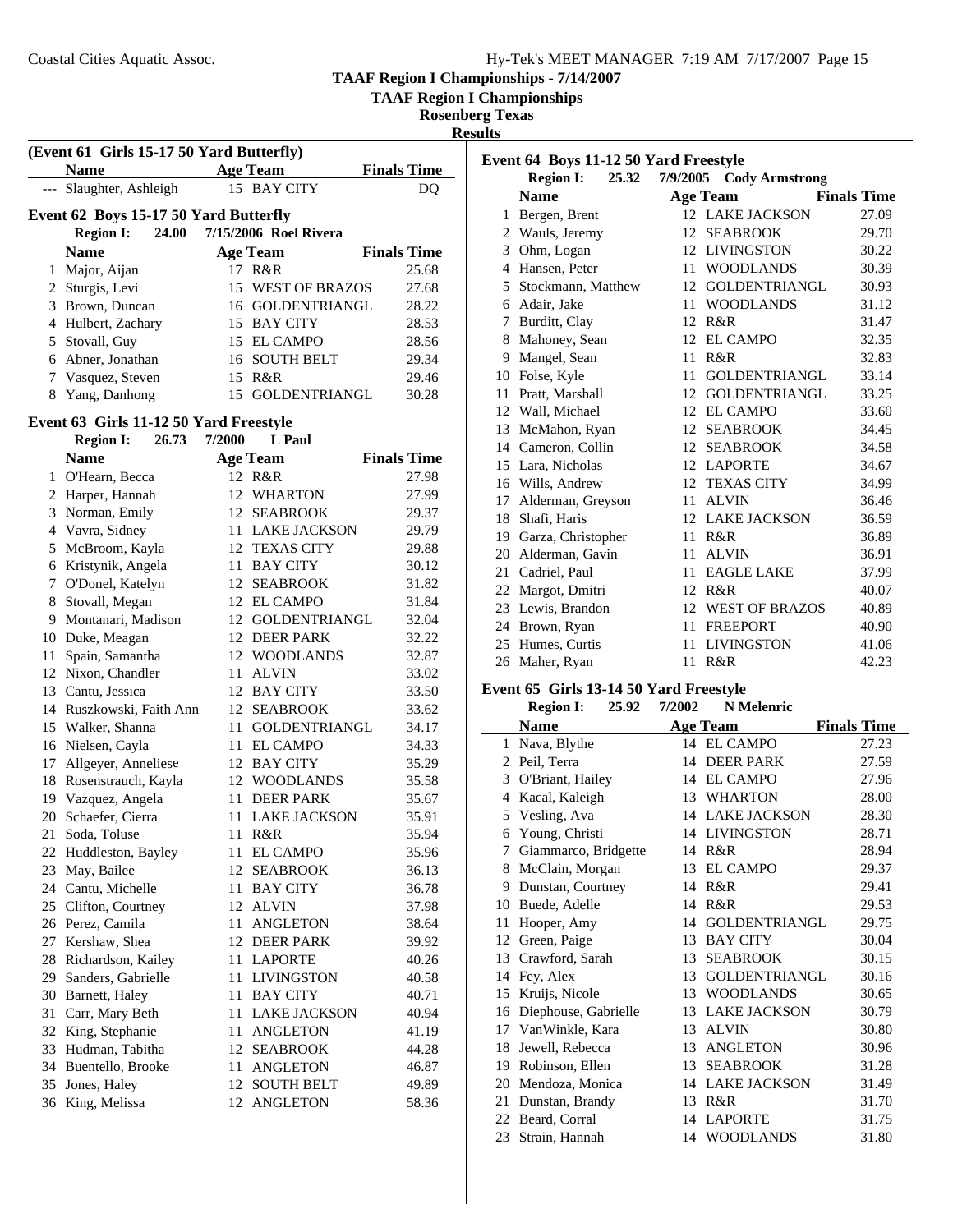**TAAF Region I Championships**

**Rosenberg Texas**

| Results |
|---------|
|---------|

| (Event 65 Girls 13-14 50 Yard Freestyle) |                        |     |                      |                    |  |  |
|------------------------------------------|------------------------|-----|----------------------|--------------------|--|--|
|                                          | <b>Name</b>            |     | <b>Age Team</b>      | <b>Finals Time</b> |  |  |
|                                          | 24 Wehrfritz, Kate     | 14  | <b>WOODLANDS</b>     | 31.82              |  |  |
| 25                                       | Fedderke, Aubrey       | 13  | R&R                  | 31.91              |  |  |
| 26                                       | Babcock, Jordan        | 13  | <b>WOODLANDS</b>     | 32.23              |  |  |
| 27                                       | Ruffeno, Taelor        | 13  | <b>ALVIN</b>         | 32.79              |  |  |
| 28                                       | Ross, Jordan           | 14  | <b>BAY CITY</b>      | 32.98              |  |  |
| 29                                       | Fitzgerald, Jacqueline |     | 14 ANGLETON          | 33.04              |  |  |
| 30                                       | Garcia, Brelan         | 13. | <b>LAPORTE</b>       | 33.31              |  |  |
| 31                                       | Hanson, Sara           | 13  | <b>EL CAMPO</b>      | 33.44              |  |  |
|                                          | 32 Davis, Taylor       | 14  | <b>SEABROOK</b>      | 34.74              |  |  |
|                                          | 33 Castle, Megan       | 14  | <b>GOLDENTRIANGL</b> | 35.43              |  |  |
|                                          | 34 Garcia, Korinna     |     | 13 LAPORTE           | 35.78              |  |  |
|                                          | 35 Grey, Miranda       | 13  | <b>LAKE JACKSON</b>  | 36.59              |  |  |
| 36                                       | Alexander, Aubri       | 13  | <b>LIVINGSTON</b>    | 41.45              |  |  |
| 37                                       | Maguire, Rachel        | 13  | ANGLETON             | 41.92              |  |  |

## **Event 66 Boys 13-14 50 Yard Freestyle**

|    | 7/15/2006 Cody Armstrong<br><b>Region I:</b><br>23.93 |    |                       |                    |  |  |  |
|----|-------------------------------------------------------|----|-----------------------|--------------------|--|--|--|
|    | <b>Name</b>                                           |    | <b>Age Team</b>       | <b>Finals Time</b> |  |  |  |
| 1  | Armstrong, Cody                                       |    | 14 LAKE JACKSON       | 23.36              |  |  |  |
| 2  | Lowe, Tate                                            | 13 | <b>WHARTON</b>        | 25.48              |  |  |  |
| 3  | Knezek, Tyler                                         | 13 | <b>WHARTON</b>        | 25.96              |  |  |  |
| 4  | Rahbany, Steven                                       | 14 | <b>ALVIN</b>          | 26.10              |  |  |  |
| 5  | Hansen, Eirik                                         | 13 | <b>WOODLANDS</b>      | 26.39              |  |  |  |
| 6  | Humes, Cody                                           | 13 | <b>LIVINGSTON</b>     | 26.57              |  |  |  |
| 7  | Cahill, Connor                                        | 14 | <b>WOODLANDS</b>      | 26.64              |  |  |  |
| 8  | Vonderheide, Josh                                     | 14 | <b>LAKE JACKSON</b>   | 26.65              |  |  |  |
| 9  | Travis, Taylor                                        | 14 | <b>ANGLETON</b>       | 27.01              |  |  |  |
| 10 | Curlee, Christopher                                   | 14 | <b>WHARTON</b>        | 27.68              |  |  |  |
| 11 | Griffin, Jermel                                       | 13 | <b>WEST OF BRAZOS</b> | 27.82              |  |  |  |
| 12 | Weaver, Chase                                         | 13 | <b>ALVIN</b>          | 28.72              |  |  |  |
| 13 | Barber, Jake                                          | 14 | <b>DEER PARK</b>      | 28.82              |  |  |  |
| 14 | Stockmann, Christopher                                | 13 | <b>GOLDENTRIANGL</b>  | 28.95              |  |  |  |
| 15 | Curlee, Colin                                         | 13 | <b>WHARTON</b>        | 29.62              |  |  |  |
| 16 | Alvarado, Taylor                                      | 14 | <b>EAGLE LAKE</b>     | 30.42              |  |  |  |
| 17 | Golden, Zachory                                       | 14 | <b>LAPORTE</b>        | 30.46              |  |  |  |
| 18 | Wainikainen, Daniel                                   | 14 | R&R                   | 30.60              |  |  |  |
| 19 | Parten, Jim                                           | 14 | <b>ANGLETON</b>       | 31.41              |  |  |  |
| 20 | Gretza, Cole                                          | 14 | <b>DEER PARK</b>      | 31.48              |  |  |  |
| 21 | McCampbell, Ryan                                      | 14 | <b>GOLDENTRIANGL</b>  | 31.78              |  |  |  |
| 22 | Pitts, Cole                                           | 13 | <b>ALVIN</b>          | 32.25              |  |  |  |
| 23 | Mouton, Justin                                        | 14 | <b>GOLDENTRIANGL</b>  | 33.87              |  |  |  |
| 24 | Kocurek, Nick                                         | 14 | <b>ALVIN</b>          | 33.96              |  |  |  |
| 25 | Hotz, Jamie                                           | 14 | <b>LAPORTE</b>        | 34.06              |  |  |  |
| 26 | Kieler, Aaron                                         | 13 | <b>WHARTON</b>        | 35.40              |  |  |  |
| 27 | Barnett, Dylan                                        | 14 | <b>BAY CITY</b>       | 35.74              |  |  |  |
| 28 | Frawley, Jeffrey                                      |    | 13 BAY CITY           | 39.48              |  |  |  |
|    |                                                       |    |                       |                    |  |  |  |

## **Event 67 Girls 15-17 50 Yard Freestyle**

| <b>Region I:</b><br>25.48 | 7/15/2006 Nikki Leslie |                    |
|---------------------------|------------------------|--------------------|
| <b>Name</b>               | <b>Age Team</b>        | <b>Finals Time</b> |
| 1 Snider, Valerie         | 16 R&R                 | 25.84              |
| 2 Hlavaty, Lyndey         | 16 R&R                 | 26.84              |
| 3 Griffith, Kara          | 15 BAY CITY            | 26.89              |
| 4 Morrell, Krystan        | 15 GOLDENTRIANGL       | 27.27              |
| *5 Robinson, Emma         | 17 SEABROOK            | 27.65              |

|    | *5 Martin, Kelly       | 16 R&R                 | 27.65 |
|----|------------------------|------------------------|-------|
|    | 7 McMahon, Kaitlyn     | 16 SEABROOK            | 27.90 |
| 8  | Chilton, Alyssa        | 15 LIVINGSTON          | 28.64 |
| 9. | Schaefer, Ashley       | <b>16 LAKE JACKSON</b> | 29.57 |
|    | 10 Dunnigan, Jessica   | 15 GOLDENTRIANGL       | 29.58 |
|    | 11 Canet, Misty        | 15 ALVIN               | 29.63 |
|    | 12 Major, Bronte       | 15 R&R                 | 30.07 |
|    | 13 Walker, Shawna      | 16 GOLDENTRIANGL       | 30.58 |
|    | 14 Slaughter, Ashleigh | 15 BAY CITY            | 31.45 |
|    | 15 Wilkerson, Caitlin  | 15 R&R                 | 33.16 |
|    | 16 Capestani, Sarah    | 16 TEXAS CITY          | 33.73 |
|    | 17 Kieler, Cameron     | 15 WHARTON             | 34.70 |
|    | 18 Moreno, Christina   | 15 R&R                 | 35.24 |

## **Event 68 Boys 15-17 50 Yard Freestyle**

|      | 21.81<br><b>Region I:</b> | 7/9/2005 | <b>Nicholas Ward</b>  |                    |
|------|---------------------------|----------|-----------------------|--------------------|
|      | <b>Name</b>               |          | <b>Age Team</b>       | <b>Finals Time</b> |
| 1    | Major, Aijan              | 17       | R&R                   | 23.08              |
| 2    | Ward, Nathan              | 15       | R&R                   | 23.56              |
| 3    | Hoelzer, Nicholas         | 16       | <b>GOLDENTRIANGL</b>  | 23.59              |
| 4    | Bertrand, Juvencio        | 15       | <b>DEER PARK</b>      | 23.62              |
| 5    | Vesling, Ethan            | 15       | <b>LAKE JACKSON</b>   | 24.14              |
| 6    | Barnes, Joe               | 17       | <b>ALVIN</b>          | 24.44              |
| $*7$ | Abner, Jonathan           | 16       | <b>SOUTH BELT</b>     | 24.72              |
| $*7$ | Sturgis, Levi             | 15       | <b>WEST OF BRAZOS</b> | 24.72              |
| 9    | Holden, Bobby             | 16       | R&R                   | 24.92              |
| 10   | Button, Leon              | 17       | <b>BAY CITY</b>       | 25.01              |
| 11   | Attaway, Tyler            | 15       | <b>BAY CITY</b>       | 25.38              |
|      | 12 Zipprian, Daniel       | 16       | R&R                   | 25.46              |
| 13   | Brown, Duncan             | 16       | <b>GOLDENTRIANGL</b>  | 25.97              |
| 14   | Bird, Tim                 | 15       | <b>TEXAS CITY</b>     | 26.45              |
| 15   | Yang, Danhong             | 15       | <b>GOLDENTRIANGL</b>  | 26.77              |
| 16   | Bloomberg, Christopher    | 16       | <b>ANGLETON</b>       | 27.04              |
| 17   | Fruge, Elliot             | 15       | <b>ANGLETON</b>       | 28.43              |
| 18   | Amor, Alan                | 16       | R&R                   | 32.40              |
| 19   | Carrington, Ross          | 16       | <b>GOLDENTRIANGL</b>  | 34.64              |

#### **Event 69 Girls 11-12 100 Yard IM Region I:** 1:00.55 7/21/2001 Notelie Melenric

|   | Region 1: 1:09.55<br>772172001 Natalie Melenric |       |    |                      |                    |  |  |
|---|-------------------------------------------------|-------|----|----------------------|--------------------|--|--|
|   | Name                                            |       |    | Age Team             | <b>Finals Time</b> |  |  |
|   | 1 Wilkins, Kari                                 |       | 11 | <b>EL CAMPO</b>      | 1:15.23            |  |  |
| 2 | Allsep, Cameron                                 |       | 11 | <b>DEER PARK</b>     | 1:16.48            |  |  |
| 3 | Kacko, Sierra                                   |       | 11 | <b>BAY CITY</b>      | 1:17.47            |  |  |
| 4 | Norman, Emily                                   |       |    | 12 SEABROOK          | 1:17.77            |  |  |
| 5 | Frawley, Rachael                                |       | 11 | <b>BAY CITY</b>      | 1:18.87            |  |  |
| 6 | Goff, Haley                                     |       |    | 12 LAKE JACKSON      | 1:20.40            |  |  |
|   | 39.18                                           | 41.22 |    |                      |                    |  |  |
| 7 | Hagan, Kristen                                  |       |    | 12 WOODLANDS         | 1:21.84            |  |  |
| 8 | Elfstrom, Amanda                                |       |    | 12 LAPORTE           | 1:23.46            |  |  |
| 9 | Duke, Meagan                                    |       |    | 12 DEER PARK         | 1:25.10            |  |  |
|   | 38.25                                           | 46.85 |    |                      |                    |  |  |
|   | 10 Walker, Shanna                               |       | 11 | <b>GOLDENTRIANGL</b> | 1:25.90            |  |  |
|   | 40.29                                           | 45.61 |    |                      |                    |  |  |
|   | 11 Chaplin, Alexandra                           |       |    | 12 LAPORTE           | 1:27.31            |  |  |
|   | 41.84                                           | 45.47 |    |                      |                    |  |  |
|   | 12 Babcock, Marianna                            |       | 11 | <b>WOODLANDS</b>     | 1:30.66            |  |  |
|   | 43.51                                           | 47.15 |    |                      |                    |  |  |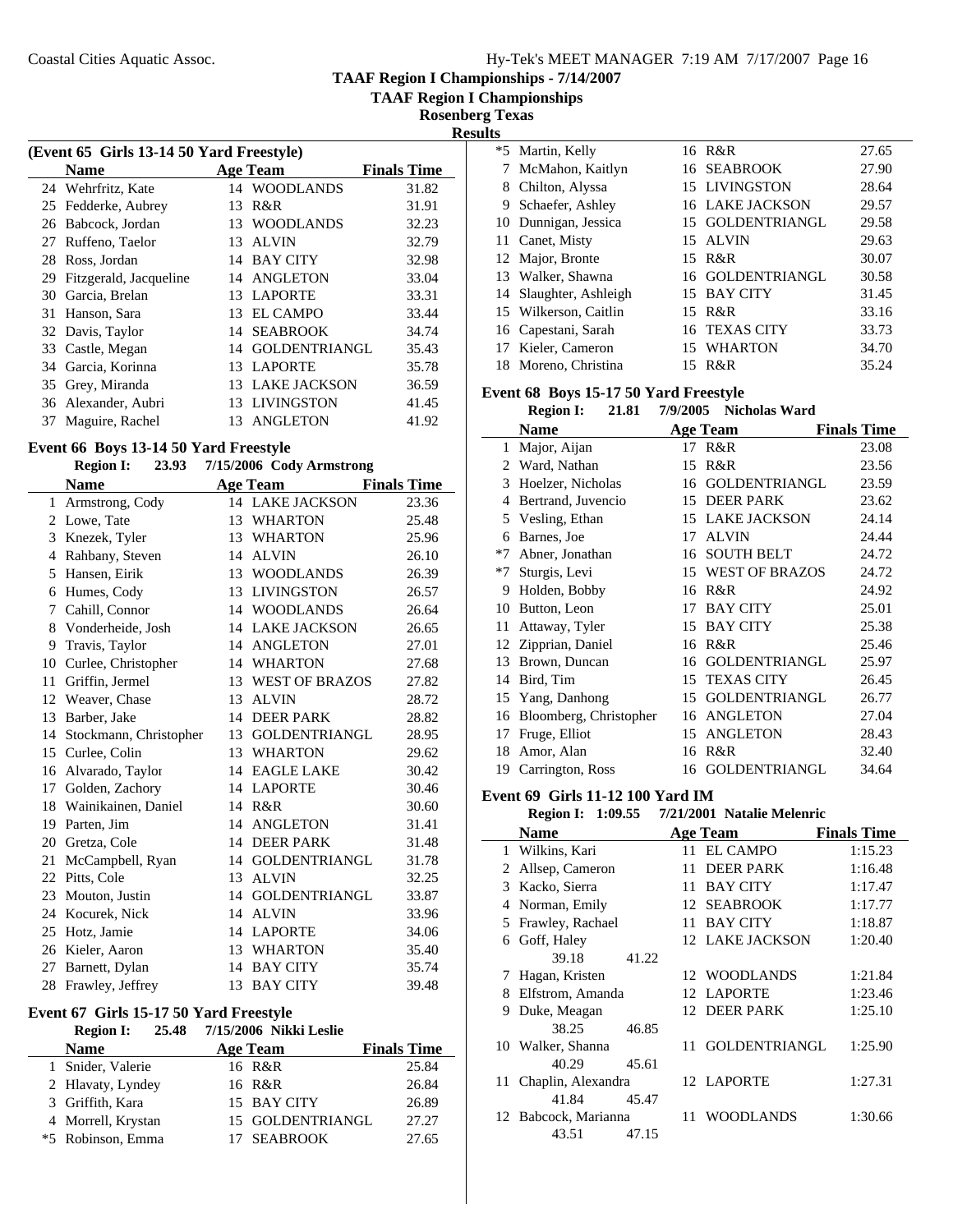**TAAF Region I Championships**

# **Rosenberg Texas**

**Results**

| (Event 69 Girls 11-12 100 Yard IM) |                        |                           |    |                  |                    |
|------------------------------------|------------------------|---------------------------|----|------------------|--------------------|
|                                    | <b>Name</b>            | <b>Example 2</b> Age Team |    |                  | <b>Finals Time</b> |
|                                    | 13 Vazquez, Angela     |                           |    | 11 DEER PARK     | 1:30.91            |
|                                    | 43.50                  | 47.41                     |    |                  |                    |
|                                    | 14 Rodriguez, Angel    |                           |    | 11 EL CAMPO      | 1:32.27            |
|                                    | 43.23                  | 49.04                     |    |                  |                    |
|                                    | 15 Lisewsky, Rachel    |                           |    | 12 SEABROOK      | 1:32.33            |
|                                    | 41.97                  | 50.36                     |    |                  |                    |
|                                    | 16 Surita, Renee       |                           |    | 12 SEABROOK      | 1:34.00            |
|                                    | 43.99 50.01            |                           |    |                  |                    |
|                                    | 17 Freshour, Sarah     |                           |    | 11 DEER PARK     | 1:34.38            |
|                                    | 45.10 49.28            |                           |    |                  |                    |
|                                    | 18 Alderman, Lauren    |                           |    | 12 ALVIN         | 1:35.41            |
|                                    | 44.59                  | 50.82                     |    |                  |                    |
|                                    | 19 Rosenstrauch, Kayla |                           |    | 12 WOODLANDS     | 1:36.64            |
|                                    | 20 Gootee, Alyson      |                           |    | 12 R&R           | 1:40.00            |
|                                    | 46.58 53.42            |                           |    |                  |                    |
|                                    | 21 Hamon, Taylor       |                           |    | 11 R&R           | 1:43.51            |
|                                    | 49.90                  | 53.61                     |    |                  |                    |
|                                    | 22 Rodgers, Bailey     |                           |    | 11 GOLDENTRIANGL | 1:43.78            |
|                                    | 49.13                  | 54.65                     |    |                  |                    |
|                                    | 23 Richardson, Kailey  |                           |    | 11 LAPORTE       | 1:49.80            |
|                                    | 47.07                  | 1:02.73                   |    |                  |                    |
|                                    | 24 Saxton, Courtney    |                           |    | 12 DEER PARK     | 2:40.23            |
|                                    | Hartley, Tiffany       |                           | 12 | <b>WHARTON</b>   | DQ                 |
|                                    |                        |                           |    |                  |                    |

## **Event 70 Boys 11-12 100 Yard IM**

|                    |                                                                                                                                                                                                                                                     |                                                                                          | <b>Joshua Foster</b>                                                                                                                               |                                                                                                                                                                                                                                                                                     |
|--------------------|-----------------------------------------------------------------------------------------------------------------------------------------------------------------------------------------------------------------------------------------------------|------------------------------------------------------------------------------------------|----------------------------------------------------------------------------------------------------------------------------------------------------|-------------------------------------------------------------------------------------------------------------------------------------------------------------------------------------------------------------------------------------------------------------------------------------|
| <b>Name</b>        |                                                                                                                                                                                                                                                     |                                                                                          |                                                                                                                                                    | <b>Finals Time</b>                                                                                                                                                                                                                                                                  |
| 1 Ohm, Logan       |                                                                                                                                                                                                                                                     |                                                                                          |                                                                                                                                                    | 1:19.44                                                                                                                                                                                                                                                                             |
| 37.40              |                                                                                                                                                                                                                                                     |                                                                                          |                                                                                                                                                    |                                                                                                                                                                                                                                                                                     |
| 2 Sheffield, Logan |                                                                                                                                                                                                                                                     |                                                                                          |                                                                                                                                                    | 1:19.48                                                                                                                                                                                                                                                                             |
| 35.49              |                                                                                                                                                                                                                                                     |                                                                                          |                                                                                                                                                    |                                                                                                                                                                                                                                                                                     |
| 3 Adair, Jake      |                                                                                                                                                                                                                                                     |                                                                                          |                                                                                                                                                    | 1:20.86                                                                                                                                                                                                                                                                             |
| 38.15              |                                                                                                                                                                                                                                                     |                                                                                          |                                                                                                                                                    |                                                                                                                                                                                                                                                                                     |
|                    |                                                                                                                                                                                                                                                     |                                                                                          |                                                                                                                                                    | 1:21.00                                                                                                                                                                                                                                                                             |
|                    |                                                                                                                                                                                                                                                     |                                                                                          |                                                                                                                                                    |                                                                                                                                                                                                                                                                                     |
|                    |                                                                                                                                                                                                                                                     |                                                                                          |                                                                                                                                                    | 1:21.94                                                                                                                                                                                                                                                                             |
|                    |                                                                                                                                                                                                                                                     |                                                                                          |                                                                                                                                                    |                                                                                                                                                                                                                                                                                     |
|                    |                                                                                                                                                                                                                                                     |                                                                                          |                                                                                                                                                    | 1:26.71                                                                                                                                                                                                                                                                             |
|                    |                                                                                                                                                                                                                                                     |                                                                                          |                                                                                                                                                    |                                                                                                                                                                                                                                                                                     |
|                    |                                                                                                                                                                                                                                                     |                                                                                          |                                                                                                                                                    | 1:28.90                                                                                                                                                                                                                                                                             |
|                    |                                                                                                                                                                                                                                                     |                                                                                          |                                                                                                                                                    |                                                                                                                                                                                                                                                                                     |
|                    |                                                                                                                                                                                                                                                     |                                                                                          |                                                                                                                                                    | 1:29.40                                                                                                                                                                                                                                                                             |
|                    |                                                                                                                                                                                                                                                     |                                                                                          |                                                                                                                                                    |                                                                                                                                                                                                                                                                                     |
|                    |                                                                                                                                                                                                                                                     |                                                                                          |                                                                                                                                                    | 1:29.48                                                                                                                                                                                                                                                                             |
|                    |                                                                                                                                                                                                                                                     |                                                                                          |                                                                                                                                                    |                                                                                                                                                                                                                                                                                     |
|                    |                                                                                                                                                                                                                                                     |                                                                                          |                                                                                                                                                    | 1:30.31                                                                                                                                                                                                                                                                             |
|                    |                                                                                                                                                                                                                                                     |                                                                                          |                                                                                                                                                    | 1:33.57                                                                                                                                                                                                                                                                             |
|                    |                                                                                                                                                                                                                                                     |                                                                                          |                                                                                                                                                    |                                                                                                                                                                                                                                                                                     |
|                    |                                                                                                                                                                                                                                                     |                                                                                          |                                                                                                                                                    | 1:38.89                                                                                                                                                                                                                                                                             |
|                    |                                                                                                                                                                                                                                                     |                                                                                          |                                                                                                                                                    |                                                                                                                                                                                                                                                                                     |
|                    |                                                                                                                                                                                                                                                     |                                                                                          |                                                                                                                                                    | 1:43.12                                                                                                                                                                                                                                                                             |
|                    |                                                                                                                                                                                                                                                     |                                                                                          |                                                                                                                                                    |                                                                                                                                                                                                                                                                                     |
|                    |                                                                                                                                                                                                                                                     |                                                                                          |                                                                                                                                                    | 1:46.28                                                                                                                                                                                                                                                                             |
| 50.59              |                                                                                                                                                                                                                                                     |                                                                                          |                                                                                                                                                    |                                                                                                                                                                                                                                                                                     |
|                    | 39.39<br>5 Hansen, Peter<br>36.05<br>6 Seymour, Andy<br>39.28<br>7 Miller, Gabriel<br>41.78<br>8 Johnson, Philip<br>41.44<br>42.67<br>10 Bell, Dylan<br>42.28<br>43.97<br>12 Pratt, Marshall<br>44.62<br>13 May, Brennen<br>49.95<br>14 Folse, Kyle | Region I: 1:09.42<br>4 Stockmann, Matthew<br>9 Serrano, Christian<br>11 Headrick, Canyon | 42.04<br>43.99<br>42.71<br>41.61<br>45.89<br>47.43<br>11<br>47.12<br>47.96<br>46.81<br>48.03<br>11<br>49.60<br>54.27<br>11<br>53.17<br>11<br>55.69 | 7/9/2005<br><b>Age Team</b><br>12 LIVINGSTON<br>11 ANGLETON<br>11 WOODLANDS<br>12 GOLDENTRIANGL<br>11 WOODLANDS<br>11 LAKE JACKSON<br>R&R<br>12 WHARTON<br>12 GOLDENTRIANGL<br>12 WEST OF BRAZOS<br><b>DEER PARK</b><br>12 GOLDENTRIANGL<br><b>SEABROOK</b><br><b>GOLDENTRIANGL</b> |

| ults |                                         |       |        |                  |                    |
|------|-----------------------------------------|-------|--------|------------------|--------------------|
|      | 15 Diaz, Peyton                         |       |        | 12 SEABROOK      | 1:50.66            |
|      | 51.73                                   | 58.93 |        |                  |                    |
|      | <b>Event 71 Girls 13-14 100 Yard IM</b> |       |        |                  |                    |
|      | <b>Region I: 1:06.31</b>                |       | 7/1995 | S. Salinas       |                    |
|      | <b>Name</b>                             |       |        | <b>Age Team</b>  | <b>Finals Time</b> |
|      | 1 Noser, Kaitlin                        |       |        | 13 R&R           | 1:11.16            |
|      | 32.11                                   | 39.05 |        |                  |                    |
|      | 2 McMillon, Emily                       |       |        | 14 GOLDENTRIANGL | 1:11.89            |
|      | 32.73                                   | 39.16 |        |                  |                    |
|      | 3 Vesling, Ava                          |       |        | 14 LAKE JACKSON  | 1:12.87            |
|      | 33.72                                   | 39.15 |        |                  |                    |
|      | 4 Cutbirth, Hannah                      |       |        | 14 R&R           | 1:13.90            |
|      | 33.63                                   | 40.27 |        |                  |                    |
|      | 5 Headrick, Emily                       |       |        | 14 DEER PARK     | 1:16.49            |
|      | 35.44                                   | 41.05 |        |                  |                    |
|      | 6 Beard, Corral                         |       |        | 14 LAPORTE       | 1:18.54            |
|      | 35.91                                   | 42.63 |        |                  |                    |
|      | 7 Babcock, Jordan                       |       |        | 13 WOODLANDS     | 1:18.77            |
|      | 36.06                                   | 42.71 |        |                  |                    |
|      | 8 Rodgers, Jennifer                     |       |        | 13 ALVIN         | 1:21.36            |
|      | 36.27                                   | 45.09 |        |                  |                    |
|      | 9 Robb, Abbie                           |       |        | 13 DEER PARK     | 1:24.34            |
|      | 39.16                                   | 45.18 |        |                  |                    |
|      | 10 Hooper, Amy                          |       |        | 14 GOLDENTRIANGL | 1:24.64            |
|      | 37.57                                   | 47.07 |        |                  |                    |
| 11   | Strain, Hannah                          |       |        | 14 WOODLANDS     | 1:25.12            |
|      | 40.64                                   | 44.48 |        |                  |                    |
|      | 12 Hermes, Caitlyn                      |       |        | 13 LIVINGSTON    | 1:26.16            |
|      | 37.94                                   | 48.22 |        |                  |                    |
|      | 13 Krouse, Samantha                     |       |        | 14 SEABROOK      | 1:30.45            |
|      | 41.43                                   | 49.02 |        |                  |                    |

### **Event 72 Boys 13-14 100 Yard IM**

÷

### **Region I: 1:02.60 7/15/2006** Juvencio Bertrand

|    | <b>Name</b>            |       |    | <b>Age Team</b>  | <b>Finals Time</b> |
|----|------------------------|-------|----|------------------|--------------------|
|    | 1 Vonderheide, Josh    |       |    | 14 LAKE JACKSON  | 1:09.10            |
|    | 32.55                  | 36.55 |    |                  |                    |
|    | 2 Travis, Taylor       |       |    | 14 ANGLETON      | 1:09.96            |
|    | 31.82                  | 38.14 |    |                  |                    |
| 3  | Hagain, Tim            |       |    | 14 WOODLANDS     | 1:13.71            |
|    | 32.73                  | 40.98 |    |                  |                    |
|    | Stockmann, Christopher |       | 13 | GOLDENTRIANGL    | 1:13.89            |
|    | 35.46                  | 38.43 |    |                  |                    |
| 5. | Chen, Gary             |       |    | 13 GOLDENTRIANGL | 1:17.97            |
|    | 37.48                  | 40.49 |    |                  |                    |
| 6  | Hewitt, Grant          |       |    | 14 WOODLANDS     | 1:19.77            |
|    | 33.48                  | 46.29 |    |                  |                    |
| 7  | Griffin, William       |       | 13 | SEABROOK         | 1:21.70            |
|    | 37.85                  | 43.85 |    |                  |                    |
| 8  | McCampbell, Ryan       |       |    | 14 GOLDENTRIANGL | 1:21.86            |
|    | 40.32                  | 41.54 |    |                  |                    |
| 9  | West, Richard          |       |    | 14 LIVINGSTON    | 1:26.40            |
|    | 37.87                  | 48.53 |    |                  |                    |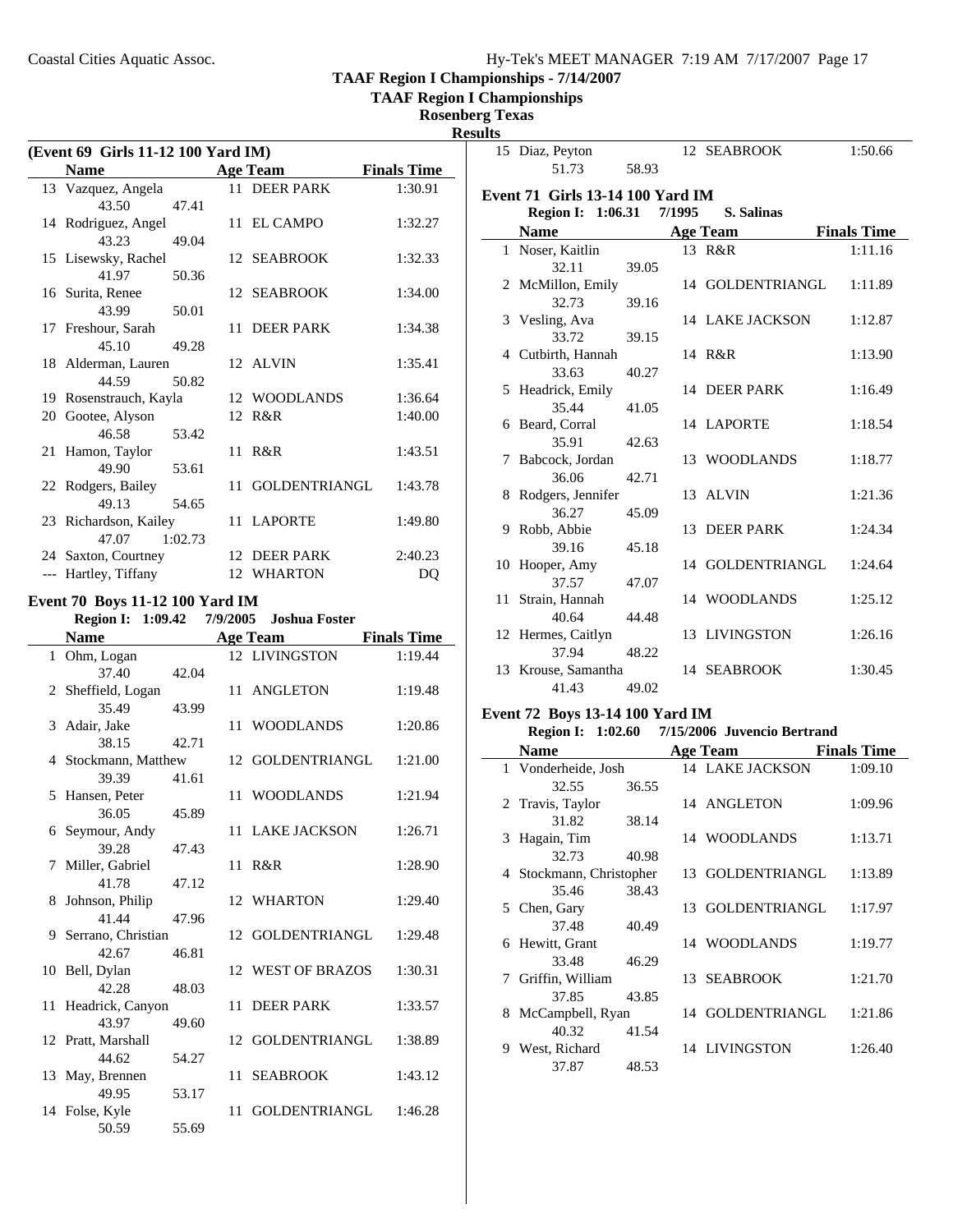**TAAF Region I Championships**

# **Rosenberg Texas**

**Results**

| Event 73 Girls 15-17 100 Yard IM |                                                       |       |                 |                   |                    |  |  |  |
|----------------------------------|-------------------------------------------------------|-------|-----------------|-------------------|--------------------|--|--|--|
|                                  | 7/12/2003 Jessica Louvier<br><b>Region I:</b> 1:04.23 |       |                 |                   |                    |  |  |  |
|                                  | <b>Name</b>                                           |       |                 | <b>Age Team</b>   | <b>Finals Time</b> |  |  |  |
|                                  | 1 Gale, Marissa                                       |       |                 | 16 R&R            | 1:05.14            |  |  |  |
|                                  | 30.21                                                 | 34.93 |                 |                   |                    |  |  |  |
|                                  | 2 Umbach, Brynn                                       |       |                 | 15 WOODLANDS      | 1:08.10            |  |  |  |
|                                  | 31.12                                                 | 36.98 |                 |                   |                    |  |  |  |
|                                  | 3 Johnson, Hillary                                    |       |                 | 16 EL CAMPO       | 1:10.55            |  |  |  |
|                                  | 32.96                                                 | 37.59 |                 |                   |                    |  |  |  |
|                                  | 4 Esposito, Chelsea                                   |       |                 | 16 R&R            | 1:11.50            |  |  |  |
|                                  | 33.67                                                 | 37.83 |                 |                   |                    |  |  |  |
|                                  | 5 Billings, Amanda                                    |       |                 | 15 WHARTON        | 1:13.30            |  |  |  |
|                                  | 32.65                                                 | 40.65 |                 |                   |                    |  |  |  |
|                                  | 6 Pace, Stephanie                                     |       |                 | 15 LIVINGSTON     | 1:14.91            |  |  |  |
|                                  | 33.12                                                 | 41.79 |                 |                   |                    |  |  |  |
|                                  | 7 McMahon, Kaitlyn                                    |       |                 | 16 SEABROOK       | 1:15.35            |  |  |  |
|                                  | 34.48                                                 | 40.87 |                 |                   |                    |  |  |  |
|                                  | 8 Schaefer, Ashley                                    |       |                 | 16 LAKE JACKSON   | 1:16.62            |  |  |  |
|                                  | 35.13                                                 | 41.49 |                 |                   |                    |  |  |  |
|                                  | 9 Gadberry, Sarah                                     |       |                 | 16 LAPORTE        | 1:17.44            |  |  |  |
|                                  | 36.25                                                 | 41.19 |                 |                   |                    |  |  |  |
|                                  | 10 Walker, Shawna                                     |       |                 | 16 GOLDENTRIANGL  | 1:20.57            |  |  |  |
|                                  | 36.21                                                 | 44.36 |                 |                   |                    |  |  |  |
| 11                               | Culver, Bobbie                                        |       | 17 <sup>7</sup> | <b>SOUTH BELT</b> | 1:35.60            |  |  |  |
|                                  | 42.91                                                 | 52.69 |                 |                   |                    |  |  |  |

### **Event 74 Boys 15-17 100 Yard IM**

|     | <b>Region I:</b>         | 56.24 | 7/2002 | <b>D</b> Slingerland |                    |
|-----|--------------------------|-------|--------|----------------------|--------------------|
|     | <b>Name</b>              |       |        | <b>Age Team</b>      | <b>Finals Time</b> |
|     | 1 Bertrand, Juvencio     |       |        | 15 DEER PARK         | 59.89              |
|     | 27.88                    | 32.01 |        |                      |                    |
|     | 2 McDonnell, Tyler       |       |        | 16 R&R               | 1:01.39            |
|     | 28.27                    | 33.12 |        |                      |                    |
|     | 3 Tomas, Luke            |       |        | 15 R&R               | 1:02.57            |
|     | 27.98                    | 34.59 |        |                      |                    |
|     | 4 Sturgis, Levi          |       |        | 15 WEST OF BRAZOS    | 1:02.83            |
|     | 28.62                    | 34.21 |        |                      |                    |
|     | 5 Jimenez, Eddie         |       |        | 16 R&R               | 1:04.38            |
|     | 29.16                    | 35.22 |        |                      |                    |
|     | 6 Attaway, Tyler         |       |        | 15 BAY CITY          | 1:06.79            |
|     | 31.13                    | 35.66 |        |                      |                    |
| 7   | Burdette, Shane          |       |        | 16 R&R               | 1:06.93            |
|     | 29.90                    | 37.03 |        | 16 R&R               |                    |
|     | 8 Holden, Bobby<br>28.83 | 38.77 |        |                      | 1:07.60            |
|     | 9 Babcock, Ben           |       |        | 15 WOODLANDS         | 1:07.89            |
|     | 31.66                    | 36.23 |        |                      |                    |
|     | 10 McCampbell, Ian       |       |        | 16 GOLDENTRIANGL     | 1:08.82            |
|     | 31.93                    | 36.89 |        |                      |                    |
| 11- | Brown, Duncan            |       |        | 16 GOLDENTRIANGL     | 1:17.55            |
|     | 35.28                    | 42.27 |        |                      |                    |
|     | --- Barnes, Joe          |       |        | 17 ALVIN             | DO                 |
|     | 30.77                    | 34.67 |        |                      |                    |
|     | Amor, Alan               |       |        | 16 R&R               | DO                 |
|     | 40.83                    | 44.55 |        |                      |                    |

|    | Event 75 Girls 13-14 200 Yard Freestyle |       |                 |                       |                    |
|----|-----------------------------------------|-------|-----------------|-----------------------|--------------------|
|    | <b>Region I: 2:06.96</b>                |       | 7/1997          | <b>Jessica Lovorn</b> |                    |
|    | <b>Name</b>                             |       | <b>Age Team</b> |                       | <b>Finals Time</b> |
|    | 1 Zamora, Courtney                      |       | 14 R&R          |                       | 2:06.74            |
|    | 28.96                                   | 32.08 | 33.10           | 32.60                 |                    |
|    | 2 Law, Regan                            |       | 14 BAY CITY     |                       | 2:13.82            |
|    | 30.24                                   | 32.84 | 35.37           | 35.37                 |                    |
|    | 3 Martinez, Julie                       |       | 14 FREEPORT     |                       | 2:23.55            |
|    | 32.73                                   | 35.37 | 37.71           | 37.74                 |                    |
|    | 4 Stavinoha, Darci                      |       | 13 R&R          |                       | 2:23.64            |
|    | 33.13                                   | 36.90 | 38.10           | 35.51                 |                    |
|    | 5 Jewell, Rebecca                       |       | 13 ANGLETON     |                       | 2:25.52            |
|    | 33.95                                   | 37.11 | 37.75           | 36.71                 |                    |
|    | 6 Roades, Lizzie                        |       | 13 WHARTON      |                       | 2:28.26            |
|    | 33.86                                   | 37.45 | 38.99           | 37.96                 |                    |
|    | 7 Buede, Adelle                         |       | 14 R&R          |                       | 2:33.65            |
|    | 33.48                                   | 39.29 | 40.83           | 40.05                 |                    |
|    | 8 Georges, Haley                        |       | 14 ANGLETON     |                       | 2:42.42            |
|    | 36.37                                   | 41.36 | 43.40           | 41.29                 |                    |
|    | 9 Clifton, Amanda                       |       | 14 ALVIN        |                       | 2:42.69            |
|    | 36.10                                   | 41.74 | 44.40           | 40.45                 |                    |
|    | 10 Ross, Jordan                         |       | 14 BAY CITY     |                       | 2:47.44            |
|    | 38.07                                   | 42.38 | 44.00           | 42.99                 |                    |
| 11 | Dorsten, Sharon                         |       | 14 ALVIN        |                       | 3:05.06            |
|    | 39.90                                   | 47.31 | 49.18           | 48.67                 |                    |

# **Event 76 Boys 13-14 200 Yard Freestyle<br>Region I: 1:54.40 7/1995 Adam Main**

**Region I: 1:54.40 7/1995** 

| <b>Name</b>           |       | <b>Age Team</b>  |                      | <b>Finals Time</b> |
|-----------------------|-------|------------------|----------------------|--------------------|
| 1 Veedell, Nick       |       | 13 DEER PARK     |                      | 2:07.98            |
| 29.07                 | 32.85 | 33.74            | 32.32                |                    |
| 2 Jacks, Jeremy       |       | 14 R&R           |                      | 2:10.71            |
| 27.98                 | 33.99 | 35.33            | 33.41                |                    |
| 3 Faries, Sean        |       | 14               | <b>GOLDENTRIANGL</b> | 2:20.81            |
| 32.74                 | 37.69 | 37.52            | 32.86                |                    |
| Dader, Bryce<br>4     |       | 14 GOLDENTRIANGL |                      | 2:21.27            |
| 31.47                 | 37.15 | 38.57            | 34.08                |                    |
| Rahbany, Steven<br>5. |       | 14 ALVIN         |                      | 2:22.83            |
| 29.78                 | 35.49 | 39.62            | 37.94                |                    |
| 6 Curlee, Colin       |       | 13 WHARTON       |                      | 2:22.94            |
| 32.90                 | 36.92 | 37.29            | 35.83                |                    |
| 7 Wainikainen, Daniel |       | 14 R&R           |                      | 2:35.93            |
| 34.37                 | 38.73 | 42.03            | 40.80                |                    |
| Parten, Jim<br>8      |       | 14 ANGLETON      |                      | 2:35.97            |
| 33.46                 | 39.74 | 1:22.77          |                      |                    |

### **Event 77 Girls 15-17 200 Yard Freestyle Region I: 2:01.05 Emily Floyd 7/10/2004**

| <b>Name</b>        |       | Age Team    |       | <b>Finals Time</b> |
|--------------------|-------|-------------|-------|--------------------|
| 1 Summers, Kristin |       | R&R         |       | 2:09.20            |
| 29.67              | 32.90 | 33.12       | 33.51 |                    |
| 2 Griffith, Kara   |       | 15 BAY CITY |       | 2:12.39            |
| 29.73              | 33.41 | 34.66       | 34.59 |                    |
| 3 Hlavaty, Lyndey  |       | 16 R&R      |       | 2:12.96            |
| 31.08              | 34.03 | 35.12       | 32.73 |                    |
| 4 Brown, Jessica   |       | 15 ANGLETON |       | 2:22.16            |
| 33.22              | 36.05 | 37.70       | 35.19 |                    |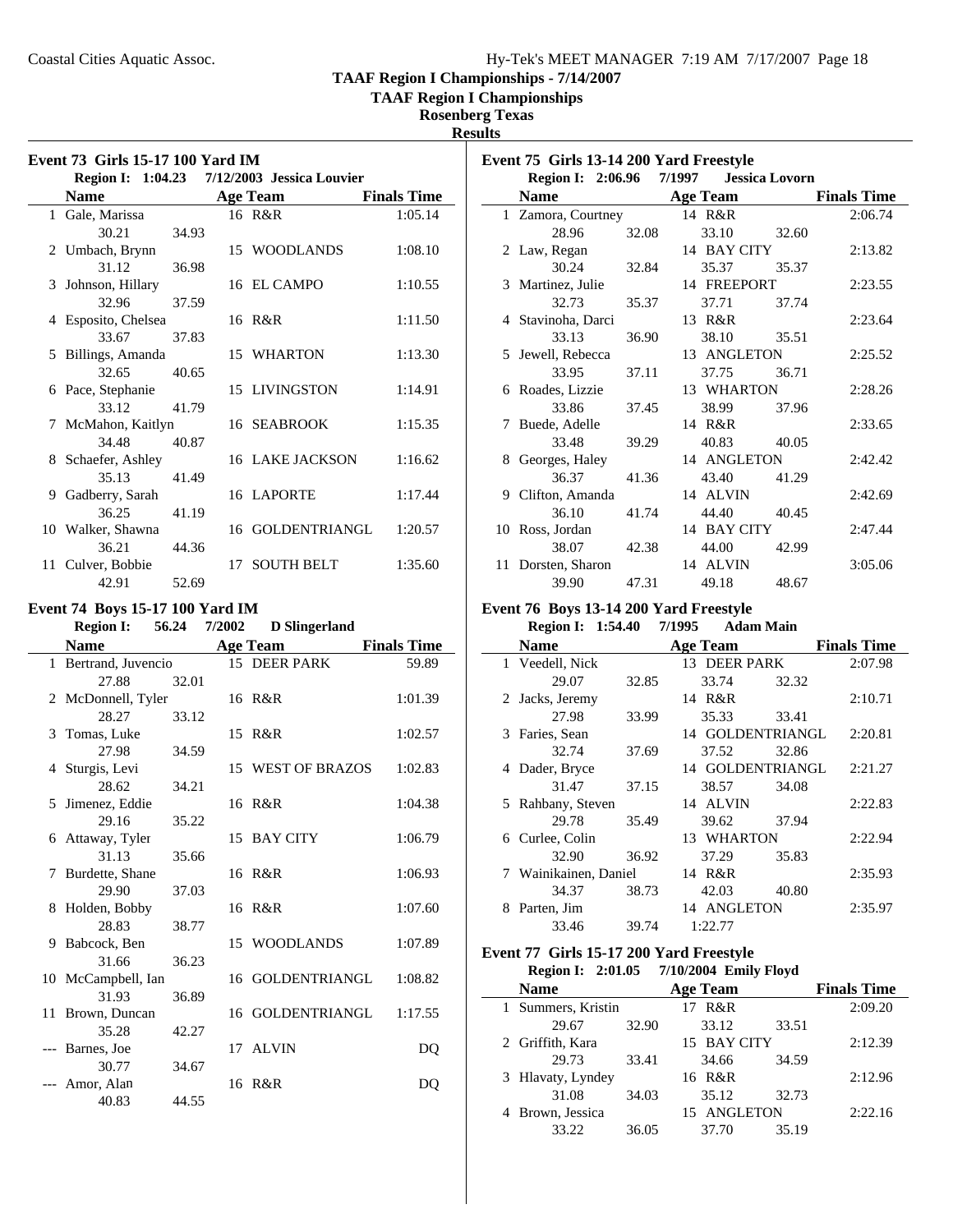**TAAF Region I Championships**

**Rosenberg Texas**

**Results**

| (Event 77 Girls 15-17 200 Yard Freestyle) |                   |       |                 |       |                    |  |
|-------------------------------------------|-------------------|-------|-----------------|-------|--------------------|--|
|                                           | <b>Name</b>       |       | <b>Age Team</b> |       | <b>Finals Time</b> |  |
|                                           | 5 Canet, Misty    |       | 15 ALVIN        |       | 2:36.16            |  |
|                                           | 33.94             | 39.54 | 41.80           | 40.88 |                    |  |
|                                           | 6 Gomez, Samantha |       | 16 LAPORTE      |       | 2:41.60            |  |
|                                           | 33.64             | 38.98 | 43.74           | 45.24 |                    |  |
|                                           | 7 Culver, Bobbie  |       | 17 SOUTH BELT   |       | 2:54.97            |  |
|                                           | 37.46             | 42.92 | 47 17           | 47.42 |                    |  |

### **Event 78 Boys 15-17 200 Yard Freestyle**

**Region I:** 1:47.17 7/2002 **M** Chamberlain

|      | <b>Name</b>            |       | <b>Age Team</b> |       | <b>Finals Time</b> |
|------|------------------------|-------|-----------------|-------|--------------------|
|      | 1 Tomas, Matt          |       | 16 R&R          |       | 1:59.80            |
|      | 25.65                  | 30.38 | 31.37           | 32.40 |                    |
|      | 2 Hulbert, Zachary     |       | 15 BAY CITY     |       | 2:01.61            |
|      | 26.71                  | 29.98 | 32.21           | 32.71 |                    |
| $*3$ | Attaway, Tyler         |       | 15 BAY CITY     |       | 2:04.59            |
|      | 28.06                  | 32.53 | 33.32           | 30.68 |                    |
|      | *3 Arnold, Jason       |       | 16 R&R          |       | 2:04.59            |
|      | 27.81                  | 31.78 | 32.89           | 32.11 |                    |
| 5.   | Button, Leon           |       | 17 BAY CITY     |       | 2:05.48            |
|      | 27.96                  | 30.63 | 33.55           | 33.34 |                    |
|      | 6 Moreno, Richard      |       | 17 R&R          |       | 2:05.50            |
|      | 26.86                  | 33.10 | 32.77           | 32.77 |                    |
| 7    | Bloomberg, Christopher |       | 16 ANGLETON     |       | 2:11.20            |
|      | 30.17                  | 32.97 | 34.48           | 33.58 |                    |
| 8    | Babcock, Ben           |       | 15 WOODLANDS    |       | 2:13.80            |
|      | 30.91                  | 33.41 | 35.08           | 34.40 |                    |
| 9    | Ruzicka, Austin        |       | 15 ANGLETON     |       | 2:22.90            |
|      | 34.19                  | 36.39 | 37.16           | 35.16 |                    |
| 10   | Fruge, Elliot          |       | 15 ANGLETON     |       | 2:27.74            |
|      | 34.65                  | 38.31 | 38.34           | 36.44 |                    |

## **Event 79 Girls 11-12 200 Yard Freestyle Relay**

**Region I: 1:56.19 7/10/2004 Richmond/Rosenberg Team C Zamora, M PRZYBILLA, L PITTS, S Smith**

| Team                        |       | <b>Relav</b>         |                             | <b>Finals Time</b> |
|-----------------------------|-------|----------------------|-----------------------------|--------------------|
| 1 R&R                       |       |                      |                             | 1:59.28            |
| 1) Green, Maggie 11         |       |                      | 2) Hartensteiner, Ashley 11 |                    |
| 3) Przybilla, Hannah 11     |       | 4) O'Hearn, Becca 12 |                             |                    |
| 31.60                       | 30.36 | 29.75                | 27.57                       |                    |
| 2 WHARTON                   |       |                      |                             | 2:02.61            |
| 1) Cline, Madison 12        |       | 2) Kieler, Amber 12  |                             |                    |
| 3) Norrell, Kaitlyn 12      |       | 4) Harper, Hannah 12 |                             |                    |
| 31.35                       | 33.20 | 30.21                | 27.85                       |                    |
| 3 BAY CITY                  |       |                      |                             | 2:04.12            |
| 1) Attaway, Meagan 12       |       | 2) Cantu, Jessica 12 |                             |                    |
| 3) Frawley, Rachael 11      |       |                      | 4) Kristynik, Angela 11     |                    |
| 30.56                       | 32.27 | 31.32                | 29.97                       |                    |
| 4 SEABROOK                  |       |                      |                             | 2:13.94            |
| 1) Ruszkowski, Faith Ann 12 |       |                      | 2) Lisewsky, Rachel 12      |                    |
| 3) May, Bailee 12           |       |                      | 4) O'Donel, Katelyn 12      |                    |
| 34.39                       | 34.35 | 34.50                | 30.70                       |                    |
| 5 LAKE JACKSON              |       |                      |                             | 2:14.43            |
| 1) Zhou, Nijia 11           |       | 2) Fritz, Rebecca 11 |                             |                    |
| 3) Kuettel, Megan 11        |       | 4) Lander, Lauren 12 |                             |                    |
| 34.40                       | 32.81 | 34.90                | 32.32                       |                    |

|   | 6 LAPORTE              |       |                          |                            | 2:16.41 |  |
|---|------------------------|-------|--------------------------|----------------------------|---------|--|
|   | 1) Elfstrom, Amanda 12 |       |                          | 2) Mclaughlin, Victoria 11 |         |  |
|   | 3) Smith, Ashton 12    |       |                          | 4) Chaplin, Alexandra 12   |         |  |
|   | 34.85                  | 36.20 | 33.14                    | 32.22                      |         |  |
|   | EL CAMPO               |       |                          |                            | 2:18.37 |  |
|   | 1) Rodriguez, Angel 11 |       | 2) Huddleston, Bayley 11 |                            |         |  |
|   | 3) Nielsen, Cayla 11   |       | 4) Stovall, Megan 12     |                            |         |  |
|   | 35.36                  | 37.12 | 34.27                    | 31.62                      |         |  |
| 8 | $R\&R$                 |       | В                        |                            | 2:23.40 |  |
|   | 1) Soda, Toluse 11     |       | 2) Janer, Jessica 11     |                            |         |  |
|   | 3) Veazey, Ashley 11   |       | 4) Cook, Taylor 11       |                            |         |  |
|   | 36.51                  | 41.43 | 30.35                    | 35.11                      |         |  |

# **Event 80 Boys 11-12 200 Yard Freestyle Relay**

|   | <b>Region I: 1:57.88</b> |       | 7/1995 |              | <b>Rosenberg</b>      |                    |
|---|--------------------------|-------|--------|--------------|-----------------------|--------------------|
|   | <b>Team</b>              |       |        | <b>Relay</b> |                       | <b>Finals Time</b> |
| 1 | LAKE JACKSON             |       |        |              |                       | 2:04.90            |
|   | 1) Sterling, Wyatt 11    |       |        |              | 2) Seymour, Andy 11   |                    |
|   | 3) Robbins, Andrew 12    |       |        |              | 4) Bergen, Brent 12   |                    |
|   | 30.72                    | 34.22 |        | 32.54        | 27.42                 |                    |
|   | 2 R&R                    |       |        |              |                       | 2:13.18            |
|   | 1) Burditt, Mason 11     |       |        |              | 2) Mangel, Sean 11    |                    |
|   | 3) Miller, Gabriel 11    |       |        |              | 4) Burditt, Clay 12   |                    |
|   | 34.07                    | 33.46 |        | 34.78        | 30.87                 |                    |
|   | 3 EL CAMPO               |       |        |              |                       | 2:16.20            |
|   | 1) Haas, Benjamin 12     |       |        |              | 2) Wall, Michael 12   |                    |
|   | 3) Nielsen, Chris 12     |       |        |              | 4) Mahoney, Sean 12   |                    |
|   | 34.58                    | 31.38 |        | 36.64        | 33.60                 |                    |
| 4 | ALVIN                    |       |        |              |                       | 2:27.37            |
|   | 1) Webb, Logan 12        |       |        |              | 2) Alderman, Gavin 11 |                    |
|   | 3) Alderman, Greyson 11  |       |        |              | 4) Gerber, Michael 11 |                    |
|   | 35.81                    | 35.27 |        | 41.21        | 35.08                 |                    |
|   |                          |       |        |              |                       |                    |

### **Event 81 Girls 13-14 200 Yard Freestyle Relay**

### **Region I: 1:49.50 Alvin 7/2002 K Kelly, M Lostracco, L Nick, N Melenric**

|    | <b>IXCHY,</b> IN LOSH acco, L IMCK, IN MICICILITY |       |                     |                         |                    |
|----|---------------------------------------------------|-------|---------------------|-------------------------|--------------------|
|    | <b>Team</b>                                       |       | Relav               |                         | <b>Finals Time</b> |
|    | 1 EL CAMPO                                        |       |                     |                         | 1:52.85            |
|    | 1) Thrash, Derian 13                              |       |                     | 2) McClain, Morgan 13   |                    |
|    | 3) O'Briant, Hailey 14                            |       | 4) Nava, Blythe 14  |                         |                    |
|    | 30.20                                             | 28.40 | 27.54               | 26.71                   |                    |
|    | 2 R&R                                             |       |                     |                         | 1:56.40            |
|    | 1) Cutbirth, Hannah 14                            |       |                     | 2) Rodriguez, Marisa 13 |                    |
|    | 3) Buede, Adelle 14                               |       |                     | 4) Dunstan, Courtney 14 |                    |
|    | 28.78                                             | 29.29 | 29.28               | 29.05                   |                    |
|    | 3 ALVIN                                           |       |                     |                         | 2:03.97            |
|    | 1) Ecuer, Gabriella 13                            |       |                     | 2) VanWinkle, Kara 13   |                    |
|    | 3) Rodgers, Jennifer 13                           |       | 4) Ortiz, Hannah 14 |                         |                    |
|    | 30.62                                             | 30.55 | 31.56               | 31.24                   |                    |
| 4  | <b>SEABROOK</b>                                   |       |                     |                         | 2:09.07            |
|    | 1) Crawford, Sarah 13                             |       | 2) Davis, Taylor 14 |                         |                    |
|    | 3) Krouse, Samantha 14                            |       | 4) Diehl, Rachel 14 |                         |                    |
|    | 30.48                                             | 34.09 | 35.23               | 29.27                   |                    |
| 5. | <b>ALVIN</b>                                      |       | B                   |                         | 2:15.49            |
|    | 1) Clifton, Kayla 14                              |       |                     | 2) Ruffeno, Taelor 13   |                    |
|    | 3) Clifton, Amanda 14                             |       |                     | 4) Dorsten, Sharon 14   |                    |
|    | 32.58                                             | 34.32 | 38.71               | 29.88                   |                    |